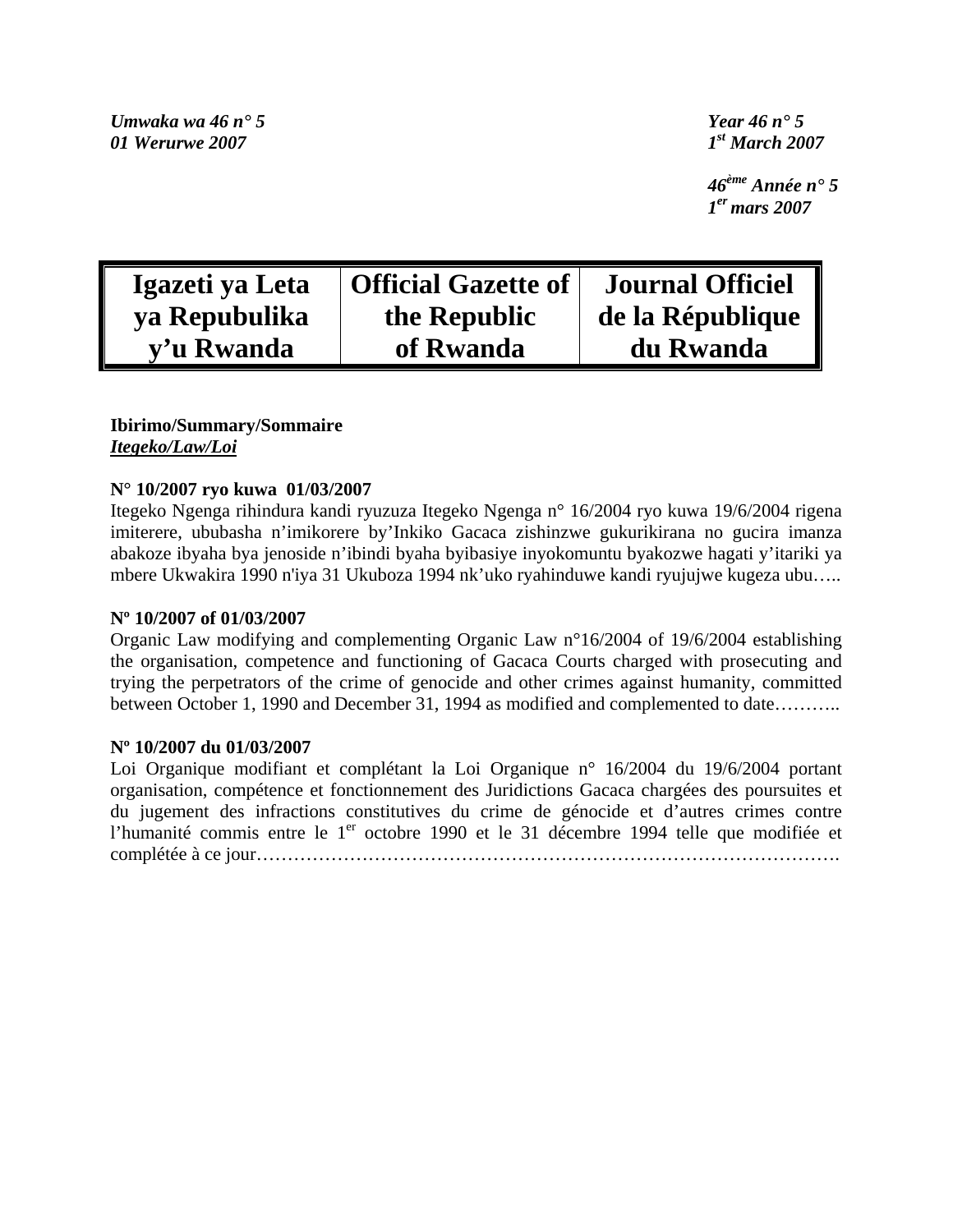|                                                                                        | ITEGEKO NGENGA N° 10/2007 RYO ORGANIC LAW N° 10/2007 OF LOI ORGANIQUE N° 10/2007                    | DU                                                                                            |
|----------------------------------------------------------------------------------------|-----------------------------------------------------------------------------------------------------|-----------------------------------------------------------------------------------------------|
| <b>KUWA</b><br>01/03/2007<br><b>RIHINDURA 01/03/2007</b>                               | <b>MODIFYING</b>                                                                                    | AND 01/03/2007<br><b>MODIFIANT</b><br><b>ET</b>                                               |
| <b>KANDI</b><br><b>RYUZUZA</b>                                                         | ITEGEKO COMPLEMENTING ORGANIC LAW COMPLETANT LA LOI ORGANIQUE                                       |                                                                                               |
| NGENGA N° 16/2004 RYO KU WA N°16/2004                                                  | <b>OF</b>                                                                                           | $19/6/2004$ N° $16/2004$ DU $19/6/2004$ PORTANT                                               |
| <b>RIGENA</b><br>19/6/2004                                                             | <b>IMITERERE, ESTABLISHING</b>                                                                      | THE ORGANISATION, COMPETENCE ET                                                               |
| <b>UBUBASHA</b>                                                                        | N'IMIKORERE   ORGANISATION,                                                                         | <b>COMPETENCE   FONCTIONNEMENT</b><br><b>DES</b>                                              |
|                                                                                        | BY'INKIKO GACACA ZISHINZWE AND FUNCTIONING OF GACACA JURIDICTIONS GACACA CHARGEES                   |                                                                                               |
| <b>GUKURIKIRANA</b><br><b>NO</b>                                                       | <b>GUCIRA COURTS</b><br><b>CHARGED</b>                                                              | WITH DES POURSUITES ET DU JUGEMENT                                                            |
|                                                                                        | IMANZA ABAKOZE IBYAHA BYA PROSECUTING AND TRYING THE DES INFRACTIONS CONSTITUTIVES                  |                                                                                               |
| <b>JENOSIDE</b><br>N'IBINDI                                                            | <b>BYAHA PERPETRATORS OF THE CRIME OF DU CRIME</b>                                                  | DE<br><b>GENOCIDE</b><br>ET                                                                   |
| <b>BYIBASIYE</b>                                                                       | INYOKOMUNTU GENOCIDE AND OTHER CRIMES D'AUTRES                                                      | <b>CRIMES</b><br><b>CONTRE</b>                                                                |
|                                                                                        | BYAKOZWE HAGATI Y'ITARIKI YA AGAINST HUMANITY, COMMITTED L'HUMANITE COMMIS ENTRE LE 1 <sup>er</sup> |                                                                                               |
|                                                                                        | MBERE UKWAKIRA 1990 N'IYA 31 BETWEEN OCTOBER 1, 1990 AND OCTOBRE 1990 ET LE 31 DECEMBRE             |                                                                                               |
| <b>UKUBOZA</b><br>1994                                                                 | NK'UKO DECEMBER 31, 1994 AS MODIFIED 1994 TELLE QUE MODIFIEE ET                                     |                                                                                               |
| RYAHINDUWE KANDI RYUJUJWE AND COMPLEMENTED TO DATE                                     |                                                                                                     | <b>COMPLETEE A CE JOUR</b>                                                                    |
| <b>KUGEZA UBU</b>                                                                      |                                                                                                     |                                                                                               |
|                                                                                        |                                                                                                     |                                                                                               |
| <b>ISHAKIRO</b>                                                                        | <b>CONTENTS</b>                                                                                     | <b>TABLES DES MATIERES</b>                                                                    |
|                                                                                        |                                                                                                     |                                                                                               |
|                                                                                        |                                                                                                     |                                                                                               |
| Ingingo ya mbere: Ishyirwaho ry'inteko Article one: Establishment of the               |                                                                                                     | Article premier : De la mise en place des                                                     |
| z'Urukiko Gacaca                                                                       | <b>Benches of Gacaca Courts</b>                                                                     | sièges de Juridictions Gacaca                                                                 |
|                                                                                        |                                                                                                     |                                                                                               |
| Ingingo ya 2: Amatora y'abagize inzego $\vert$ Article 2 : The elections of members of |                                                                                                     | Article 2 : Des élections des membres des                                                     |
| z'Inkiko Gacaca                                                                        | the organs of Gacaca Courts                                                                         | organes des Juridictions Gacaca                                                               |
|                                                                                        |                                                                                                     |                                                                                               |
|                                                                                        | Ingingo ya 3: Ibishingirwaho kugira ngo $\vert$ Article 3: Conditions for being a member            | Article 3 : Conditions pour être membre                                                       |
| umuntu yemererwe kuba mu bagize of the bench of Gacaca Court                           |                                                                                                     | du siège de Juridiction Gacaca                                                                |
| Inteko y'Urukiko Gacaca                                                                |                                                                                                     |                                                                                               |
|                                                                                        |                                                                                                     |                                                                                               |
| Ingingo ya 4: Impamvu zituma uri mu                                                    |                                                                                                     | Article 4: Reasons and procedures for the $\text{Article } 4$ : Des causes et des procédures  |
| bagize inzego z'Inkiko Gacaca                                                          |                                                                                                     | replacement of a member of the organs $\left  \text{de} \right $ remplacement d'un membre des |
| asimburwa n'uburyo asimburwa                                                           | for Gacaca Courts                                                                                   | organes des Juridictions Gacaca                                                               |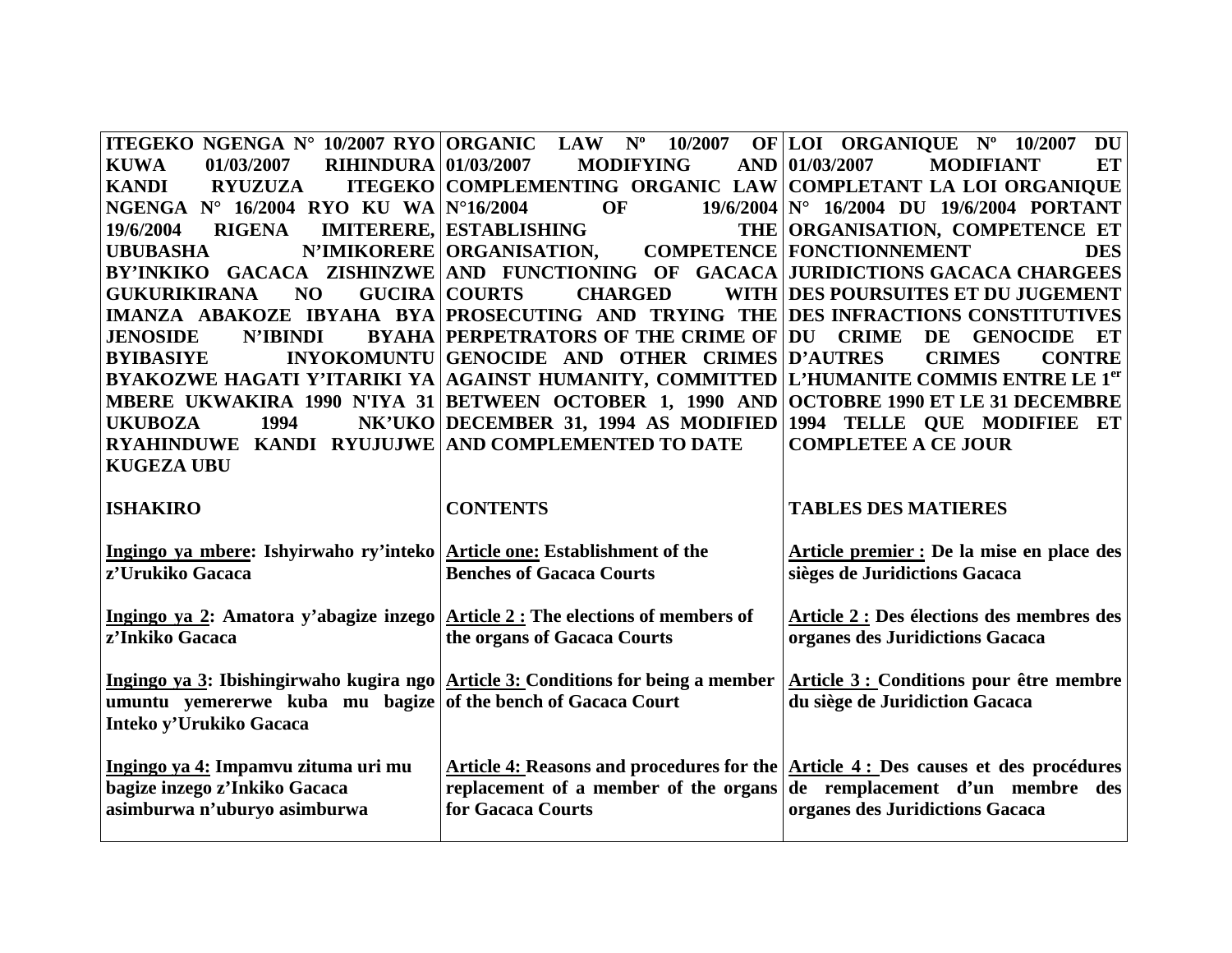| Ingingo ya 5: Umubare wa ngombwa $\vert$ Article 5: The quorum                                        |                                                                    | Article 5 : Du quorum                                                                                                                                            |
|-------------------------------------------------------------------------------------------------------|--------------------------------------------------------------------|------------------------------------------------------------------------------------------------------------------------------------------------------------------|
| kugira ngo Inteko y'Urukiko Gacaca<br>iterane n'igikorwa iyo uwo mubare                               |                                                                    |                                                                                                                                                                  |
| utuzuye                                                                                               |                                                                    |                                                                                                                                                                  |
|                                                                                                       |                                                                    |                                                                                                                                                                  |
| Ingingo ya 6: Isubirishamo n'ijuririra<br>ry'imanza                                                   | <b>Article 6: Opposition and appeal</b>                            | <b>Article 6: De l'opposition et de l'appel</b>                                                                                                                  |
| Ingingo ya 7: Ububasha bw'urukiko Article 7: Competence of the Gacaca<br>Gacaca rw'Akagari            | <b>Court of Cell</b>                                               | Article 7: De la compétence de la<br><b>Juridiction Gacaca de la Cellule</b>                                                                                     |
| Ingingo ya 8: Ububasha bw'Urukiko Article 8: Competence of the Gacaca<br>Gacaca rw'Umurenge           | <b>Court of Sector</b>                                             | Article 8: De la compétence de la<br><b>Juridiction Gacaca du Secteur</b>                                                                                        |
| Ingingo ya 9: Ububasha bw'Urukiko Article 9: Competence of the GAcaca<br>Gacaca rw'Ubujurire          | <b>Court of Appeal</b>                                             | Article 9: De la compétence de la<br><b>Juridiction Gacaca d'Appel</b>                                                                                           |
| Ingingo ya 10: Ububasha bw'Urukiko Article 10: Competence of the Gacaca<br>Gacaca bushingiye ku ifasi | Court based on the territory                                       | Article 10 : De la compétence de la<br>juridiction Gacaca basée sur le ressort                                                                                   |
| Ingingo ya 11: Inzego z'abashinjwa                                                                    | <b>Article 11: Categories of the accused</b>                       | Article 11 : Des catégories des accusés                                                                                                                          |
| Ingingo ya 12: Ukwirega, ukwemera<br>icyaha, ukwicuza n'ugusaba imbabazi                              | Article 12 : Confessions, guilty plea,<br>repentance and apologies | Article 12 : De l'aveu, du plaidoyer de<br>culpabilité, du repentir et d'excuses                                                                                 |
| mu rwego rwa mbere                                                                                    | within the first category                                          | Ingingo ya 13: Ibihano ku bashinjwa bo Article 13: Penalties to defendants falling Article 13: Des peines pour les prevenus<br>relevant de la première catégorie |
| mu rwego rwa kabiri                                                                                   | within the second category                                         | Ingingo ya 14: Ibihano ku bashinjwa bo Article 14: Penalties to defendants falling Article 14: Des peines pour les prévenus<br>relevant de la deuxième catégorie |
|                                                                                                       |                                                                    |                                                                                                                                                                  |
|                                                                                                       |                                                                    |                                                                                                                                                                  |
|                                                                                                       |                                                                    |                                                                                                                                                                  |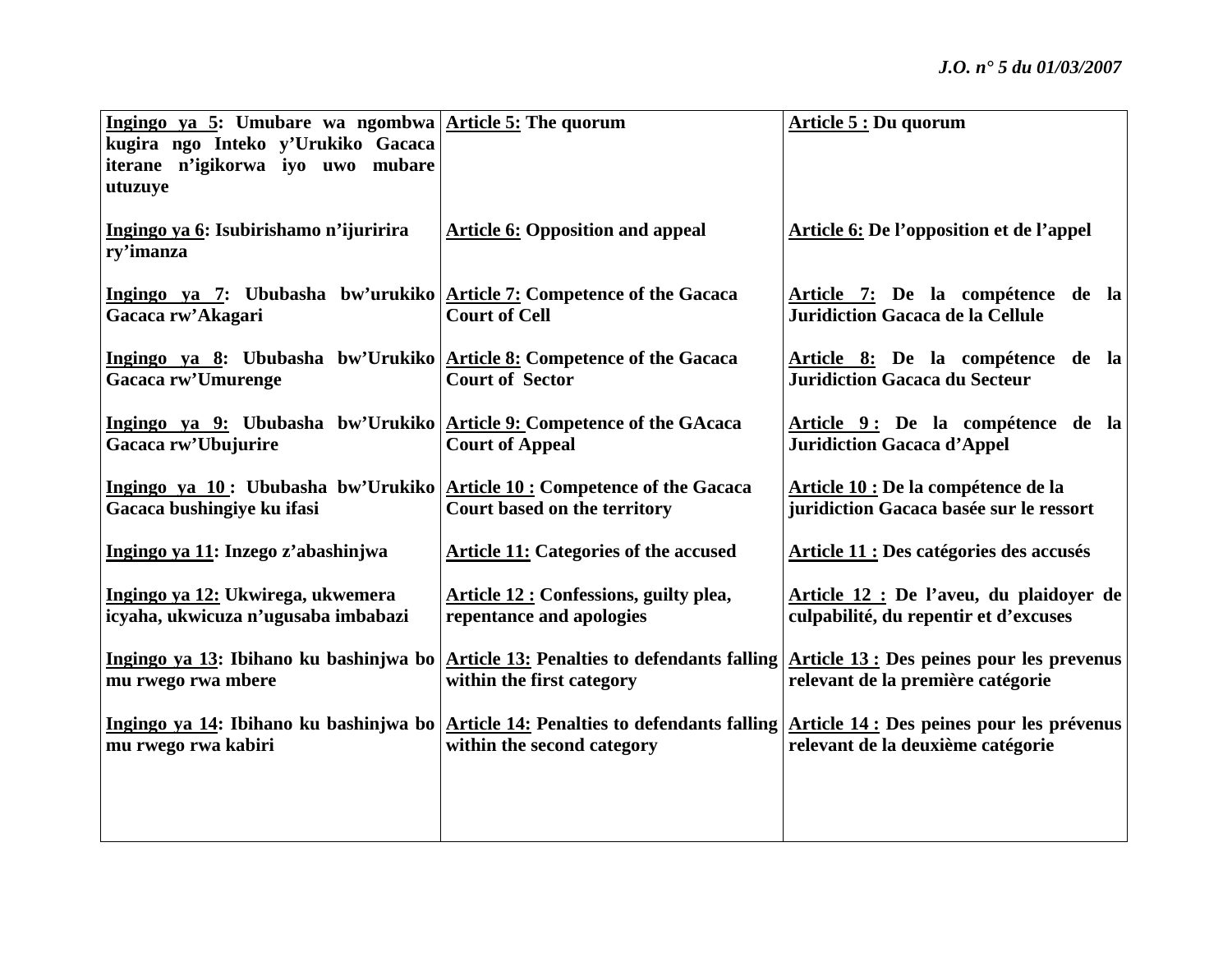| Ingingo ya 15: Iyamburwa                                                   | <b>Article 15: Withdrawal of civic rights for</b>                                | Article 15: De la dégradation civique                                                    |
|----------------------------------------------------------------------------|----------------------------------------------------------------------------------|------------------------------------------------------------------------------------------|
| ry'uburenganzira ku bahamwe n'icyaha                                       | persons convicted of the crime of                                                | pour les personnes reconnues coupables                                                   |
| cya jenoside cyangwa ibyaha byibasiye                                      | genocide or crimes against humanity                                              | du crime de génocide ou des crimes                                                       |
| inyokomuntu                                                                |                                                                                  | contre l'humanité                                                                        |
|                                                                            |                                                                                  |                                                                                          |
| Ingingo ya 16: Impamvu                                                     |                                                                                  | Article 16: Mitigating circumstances for Article 16: Des circonstances atténuantes       |
| ngabanyagihano ku bana                                                     | children                                                                         | pour les enfants                                                                         |
|                                                                            |                                                                                  |                                                                                          |
| Ingingo ya 17: Ibihano bihabwa utakoze                                     |                                                                                  | Article 17: Penalties in case of default by $\vert$ Article 17: Des peines prévues à la  |
|                                                                            |                                                                                  | exécuté                                                                                  |
| imirimo nsimburagifungo ifitiye igihugu                                    | the convicted person to properly carry                                           | personne<br>n'avant<br>pas                                                               |
| akamaro nk'uko biteganyijwe                                                | out community service                                                            | convenablement les travaux<br>d'intérêt                                                  |
|                                                                            |                                                                                  | général                                                                                  |
|                                                                            |                                                                                  |                                                                                          |
| Ingingo ya 18: Ibuzwa ry'itangwa                                           |                                                                                  | Article 18: Refusal of a sentence less than   Article 18: Du refus de peine inférieure à |
| ry'igihano kiri munsi y'igiteganyirijwe                                    | that provided for in the law                                                     | la peine minimale prévue par la loi                                                      |
| icyaha                                                                     |                                                                                  |                                                                                          |
|                                                                            |                                                                                  |                                                                                          |
| Ingingo ya 19:<br>Abemerewe                                                | Article 19: Persons authorized to appeal Article 19 : Des personnes autorisées à |                                                                                          |
| kujurira mu Rukiko Gacaca                                                  | in Gacaca Courts                                                                 | faire appel dans une juridiction Gacaca                                                  |
|                                                                            |                                                                                  |                                                                                          |
| <u>Ingingo ya 20</u> : Impamvu                                             |                                                                                  | Article 20: Reasons for the review of the Article 20: Des motifs de révision du          |
| z'isubirishwamo ry'urubanza                                                | judgement                                                                        | <u>jugement</u>                                                                          |
|                                                                            |                                                                                  |                                                                                          |
| Ingingo ya 21: Ivanwaho ry'amategeko Article 21: Repealing of inconsistent |                                                                                  | <b>Article 21: Disposition abrogatoire</b>                                               |
| n'iri<br>binyuranye                                                        | tegeko provisions                                                                |                                                                                          |
| n'ingingo                                                                  |                                                                                  |                                                                                          |
| ngenga                                                                     |                                                                                  |                                                                                          |
|                                                                            |                                                                                  |                                                                                          |
| Ingingo ya 22: Igihe iri tegeko ngenga                                     | <b>Article 22: Enforcement</b>                                                   | Article 22 : Entrée en vigueur                                                           |
| ritangira gukurikizwa                                                      |                                                                                  |                                                                                          |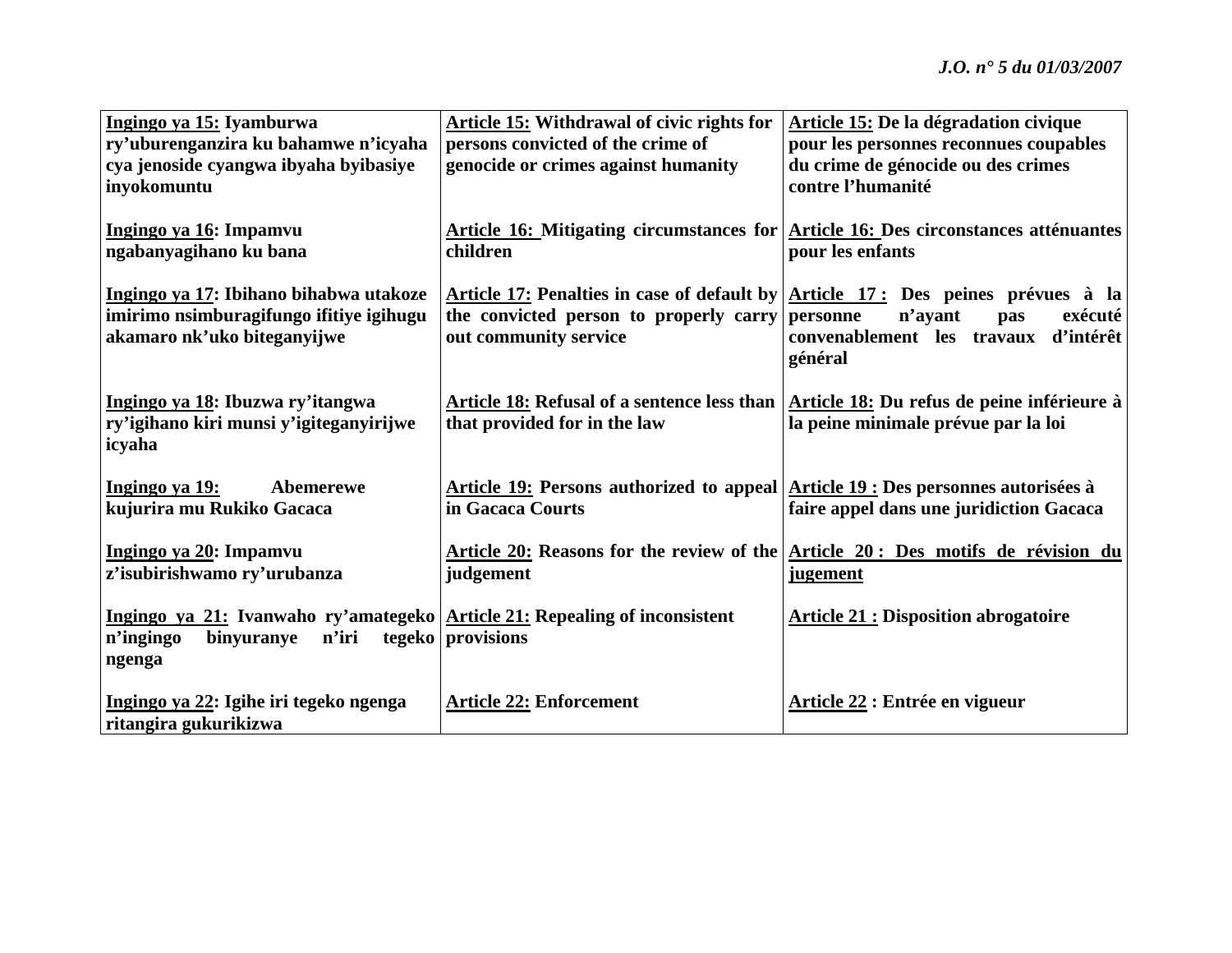**ITEGEKO NGENGA N° 10/2007 RYO ORGANIC LAW Nº 10/2007 OF LOI ORGANIQUE Nº 10/2007 DU 01/03/2007 KUWA 01/03/2007 RIHINDURA KANDI RYUZUZA COMPLEMENTING ORGANIC LAW ORGANIQUE N° 16/2004 DU 19/6/2004 NGENGA N° 16/2004 RYO KUWA N°16/2004 OF 19/6/2004 19/6/2004 RIGENA IMITERERE, ESTABLISHING THE UBUBASHA N'IMIKORERE ORGANISATION, COMPETENCE BY'INKIKO GACACA ZISHINZWE AND FUNCTIONING OF GACACA DES POURSUITES ET DU JUGEMENT DES** GUKURIKIRANA NO GUCIRA COURTS **IMANZA ABAKOZE IBYAHA BYA PROSECUTING AND TRYING THE CRIME DE GENOCIDE ET D'AUTRES JENOSIDE N'IBINDI PERPETRATORS OF THE CRIME OF CRIMES CONTRE L'HUMANITE COMMIS BYIBASIYE INYOKOMUNTU GENOCIDE AND OTHER CRIMES ENTRE LE 1er OCTOBRE 1990 ET LE 31**  BYAKOZWE HAGATI Y'ITARIKI YA AGAINST HUMANITY, COMMITTED DECEMBRE 1994 TELLE QUE MODIFIEE **MBERE UKWAKIRA 1990 N'IYA 31 BETWEEN OCTOBER 1, 1990 AND ET COMPLETEE A CE JOUR UKUBOZA** 1994 **DECEMBER 31, 1994 AS MODIFIED RYAHINDUWE KANDI RYUJUJWE AND COMPLEMENTED TO DATE KUGEZA UBU MODIFYING MODIFIANT ET COMPLETANT LA LOI COMPETENCE ET FONCTIONNEMENT CHARGED WITH INFRACTIONS** 19/6/2004 PORTANT ORGANISATION, **DES JURIDICTIONS GACACA CHARGEES INFRACTIONS CONSTITUTIVES DU** 

**Twebwe, KAGAME Paul,**  Perezida wa Repubulika;

**RWANDA.** 

**We, KAGAME Paul,**  President of the Republic; **Nous, KAGAME Paul,**  Président de la République ;

**INTEKO ISHINGA AMATEGEKO THE PARLIAMENT HAS ADOPTED LE PARLEMENT A ADOPTE ET NOUS YEMEJE, NONE NATWE DUHAMIJE, AND WE SANCTION, PROMULGATE SANCTIONNONS, PROMULGUONS LA DUTANGAJE ITEGEKO NGENGA THE FOLLOWING ORGANIC LAW LOI ORGANIQUE DONT LA TENEUR RITEYE RITYA, KANDI DUTEGETSE AND ORDER IT BE PUBLISHED IN SUIT, ET ORDONNONS QU'ELLE SOIT KO RYANDIKWA MU IGAZETI YA THE OFFICIAL GAZETTE OF THE PUBLIEE AU JOURNAL OFFICIEL DE LA REPUBLIQUE DU RWANDA.** 

#### **INTEKO ISHINGA AMATEGEKO :**

**LETA YA REPUBULIKA Y'U REPUBLIC OF RWANDA.** 

kuwa 26 Gashyantare 2007;

**THE PARLIAMENT:** 

Umutwe w'Abadepite, mu nama yawo yo The Chamber of Deputies, in its session of February 26, 2007;

#### **LE PARLEMENT:**

La Chambre des Députés, en sa séance du 26 février 2007 ;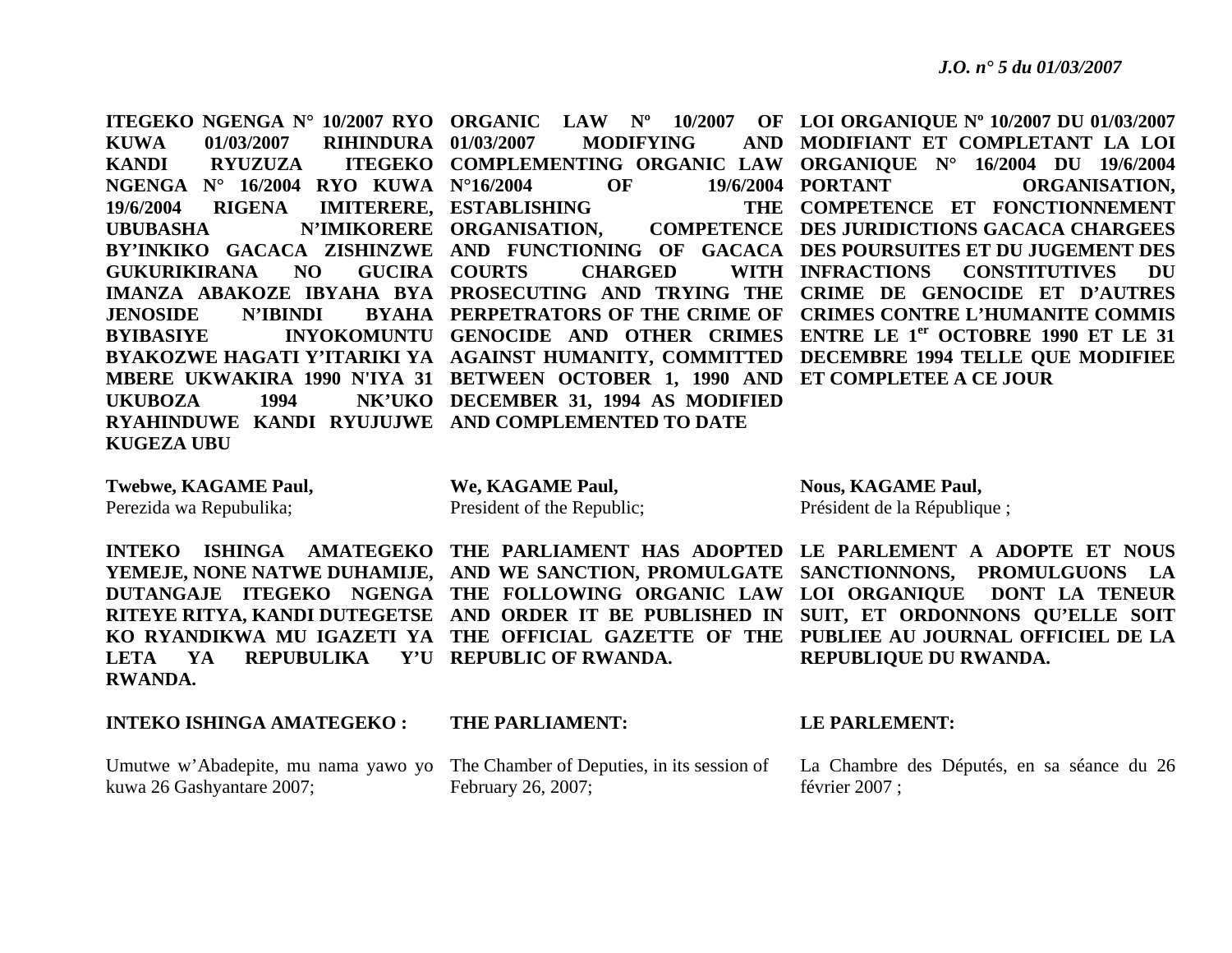Umutwe wa Sena, mu nama yawo yo kuwa The Senate, in its session of February 13, 13 Gashyantare 2007;

iya 61, iya 62, iya 66, iya 67, iya 88, iya 201 ; 90, iya 92, iya 93, iya 94, iya 95, iya 108, iya 118, iya 152 n'iya 201;

iya 23, iya 31, iya 41, iya 42, iya 43, iya 51, 58, 72, 73, 76, 78, 80, 81, 90, et 93 ; 44, iya 51, iya 58, iya 72, iya 73, iya 76, iya 78, iya 80, iya 81, iya 90 n' iya 93 **;** 

#### **YEMEJE:**

#### **Ingingo ya mbere: Ishyirwaho ry'inteko z'Urukiko Gacaca**

2007;

ubu, cyane cyane mu ngingo zaryo, iya 9, 67, 88, 90, 92, 93, 94, 95, 108, 118, 152 and 90, 92, 93, 94, 95, 108, 118, 152 and 201;

kuwa 19/6/2004 rigena imiterere, ububasha 19/6/2004 establishing the organisation, <sup>n</sup>'imikorere by'Inkiko Gacaca zishinzwe competence and functioning of Gacaca gukurikirana no gucira imanza abakoze courts charged with prosecuting and trying byibasiye inyokomuntu byakozwe hagati and other crimes against humanity, y'itariki ya mbere, Ukwakira 1990 n'iya 31 committed between October 1, 1990 and Ukuboza 1994 nkuko ryahinduwe kandi December 31, 1994, as modified and ryujujwe kugeza ubu, cyane cyane mu complemented to date especially in its ngingo zaryo iya 8, iya 13, iya 14, iya 16, articles 8, 13, 14, 16, 23, 31, 41, 42, 43, 44, 51, 58, 72, 73, 76, 78, 80, 81, 90, et 93 ;

#### **ADOPTS:**

#### **Article one: Establishment of the Benches of Gacaca Courts**

Le Sénat, en sa séance du 13 février 2007;

Ishingiye ku Itegeko Nshinga rya Given the Constitution of the Republic of Vu la Constitution de la République du Rwanda Repubulika y'u Rwanda ryo kuwa 4 Rwanda of 04 June 2003, as amended to du 04 juin 2003 telle que révisée à ce jour, Kamena 2003 nk'uko ryavuguruwe kugeza date, especially in its Articles 9, 61, 62, 66, spécialement en ses articles 9, 61, 62, 66, 67, 88,

Isubiye ku Itegeko Ngenga n° 16/2004 ryo Revisited Organic Law n° 16/2004 of Revu la Loi Organique n°16/2004 du 19/06/2004 ibyaha bya jenoside n'ibindi byaha the perpetrators of the crime of genocide constitutives du crime de génocide et d'autres portant organisation, compétence et fonctionnement des Juridictions Gacaca chargées des poursuites et du jugement des infractions crimes contre l'humanité commis entre le 1<sup>er</sup> octobre 1990 et le 31 décembre 1994 telle que modifiée et complétée à ce jour, spécialement en ses articles 8, 13, 14, 16, 23, 31, 41, 42, 43, 44,

### **ADOPTE :**

#### **Article premier : De la mise en place des sièges de Juridictions Gacaca**

Ingingo ya 8 y'itegeko ngenga n° 16/2004 Article 8 of Organic Law n° 16/2004 of L'article 8 de la loi organique n°16 /2004 du ryo kuwa 19/6/2004 rigena imiterere, 19/6/2004 establishing the organisation, 19/06/2004 portant organisation, compétence et ububasha n'imikorere by'Inkiko Gacaca competence and functioning of Gacaca fonctionnement des Juridictions Gacaca chargées zishinzwe gukurikirana no gucira imanza Courts charged with prosecuting and trying des poursuites et du jugement des infractions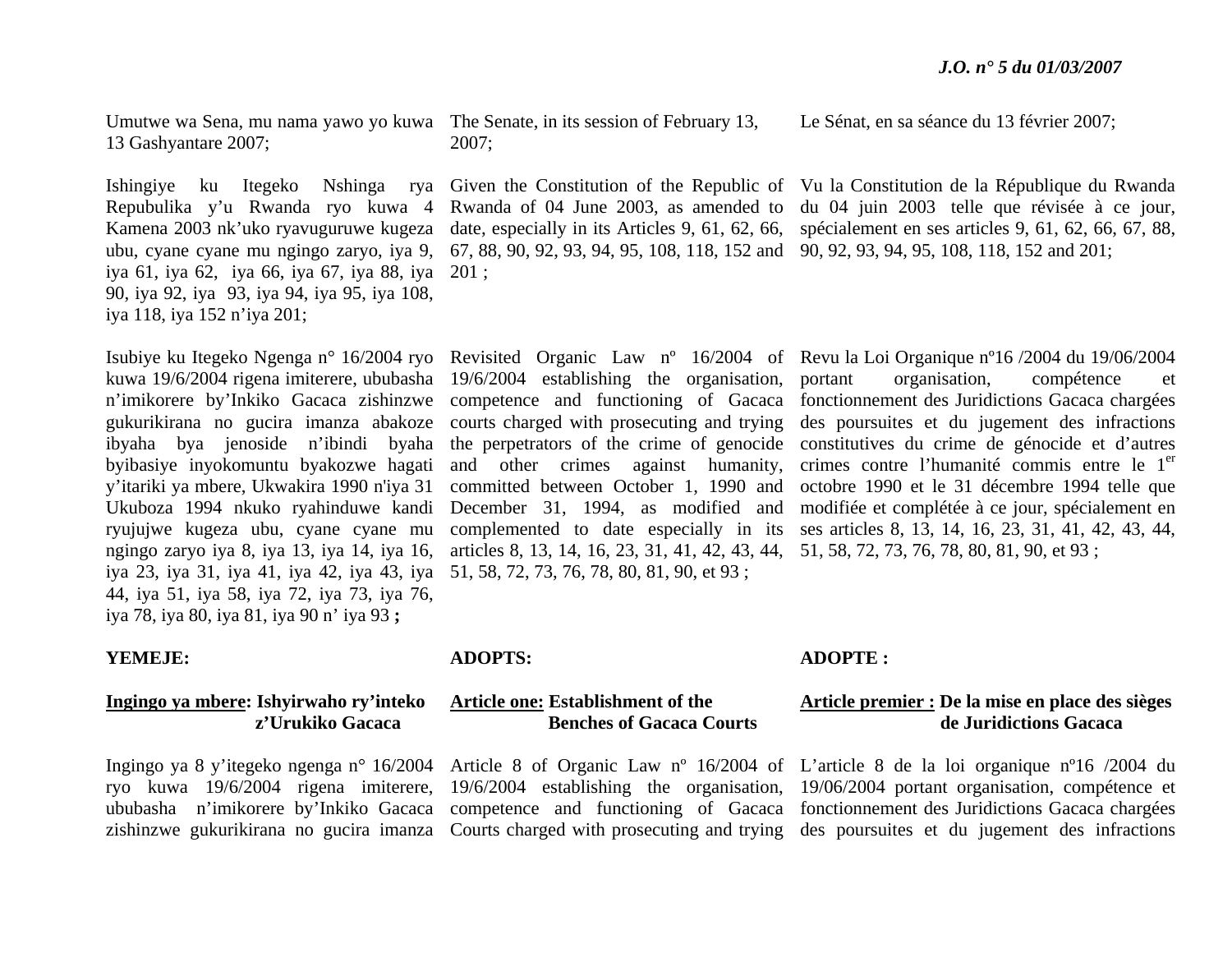byibasiye inyokomuntu byakozwe hagati y'itariki ya mbere Ukwakira 1990 n'iya 31 Ukuboza 1994 ihinduwe kandi yujujwe ku buryo bukurikira :

"Buri Nteko y'Urukiko Gacaca igizwe <sup>n</sup>'abantu barindwi (7 ) b'Inyangamugayo, kandi ikagira abasimbura babiri (2).

zirenga imwe aho bibaye ngombwa.

izaburanisha.

<sup>n</sup>'imikoranire yazo".

#### **Ingingo ya 2: Amatora y'abagize inzego z'Inkiko Gacaca**

Ingingo ya 13 y'itegeko ngenga n° 16/2004 ryo kuwa 19/6/2004 rigena imiterere, ububasha n'imikorere by'Inkiko Gacaca zishinzwe gukurikirana no gucira imanza abakoze ibyaha bya jenoside n'ibindi byaha byibasiye inyokomuntu byakozwe hagati y'itariki ya mbere Ukwakira 1990 n'iya 31 buryo bukurikira :

and other crimes against humanity, December 31, 1994 is hereby modified and et complété comme suit : complemented as follows**:** 

"Each Bench of the Gacaca Court is made up of seven (7) persons of integrity and two (2) substitutes.

Bench where necessary.

be given cases to be tried.

Urwego rw'Igihugu rushinzwe Inkiko The National Service of Gacaca Courts Gacaca rushyiraho amabwiriza arebana draws up the modalities for the <sup>n</sup>'ishyirwaho ry'inteko z'Urukiko Gacaca establishment of the Benches of Gacaca Courts and their collaboration modalities".

#### **Article 2 : The elections of members of the organs of Gacaca Courts**

Ukuboza 1994 ihinduwe kandi yujujwe ku December 31, 1994 is hereby modified and et complété comme suit : Article 13 of Organic Law nº 16/2004 of 19/6/2004 establishing the organisation, competence and functioning of Gacaca Courts charged with prosecuting and trying the perpetrators of the crime of genocide and other crimes against humanity, committed between October 1, 1990 and complemented as follows:

abakoze ibyaha bya jenoside n'ibindi byaha the perpetrators of the crime of genocide constitutives du crime de génocide et d'autres committed between October 1, 1990 and octobre 1990 et le 31 décembre 1994 est modifié crimes contre l'humanité commis entre le 1<sup>er</sup>

> « Chaque Siège de la Juridiction Gacaca est composé de sept (7) personnes intègres et dispose de deux (2) remplaçants.

Urukiko Gacaca rushobora kugira Inteko A Gacaca Court may have more than one Une Juridiction Gacaca peut avoir plus d'un Siège en cas de besoin.

Inteko nshya yitoramo abagize inama The new Bench shall elect from its Le nouveau siège élit en son sein un comité de mpuzabikorwa kandi igahabwa amadosiye members an executive committee and shall coordination et reçoit les dossiers des affaires à juger.

> Le Service National des Juridictions Gacaca élabore les instructions relatives à la mise en place des sièges de Juridictions Gacaca ainsi que les modalités de collaboration ».

#### **Article 2 : Des élections des membres des organes des Juridictions Gacaca**

L'article 13 de la loi organique nº16 /2004 du 19/06/2004 portant organisation, compétence et fonctionnement des Juridictions Gacaca chargées des poursuites et du jugement des infractions constitutives du crime de génocide et d'autres crimes contre l'humanité commis entre le 1<sup>er</sup> octobre 1990 et le 31 décembre 1994 est modifié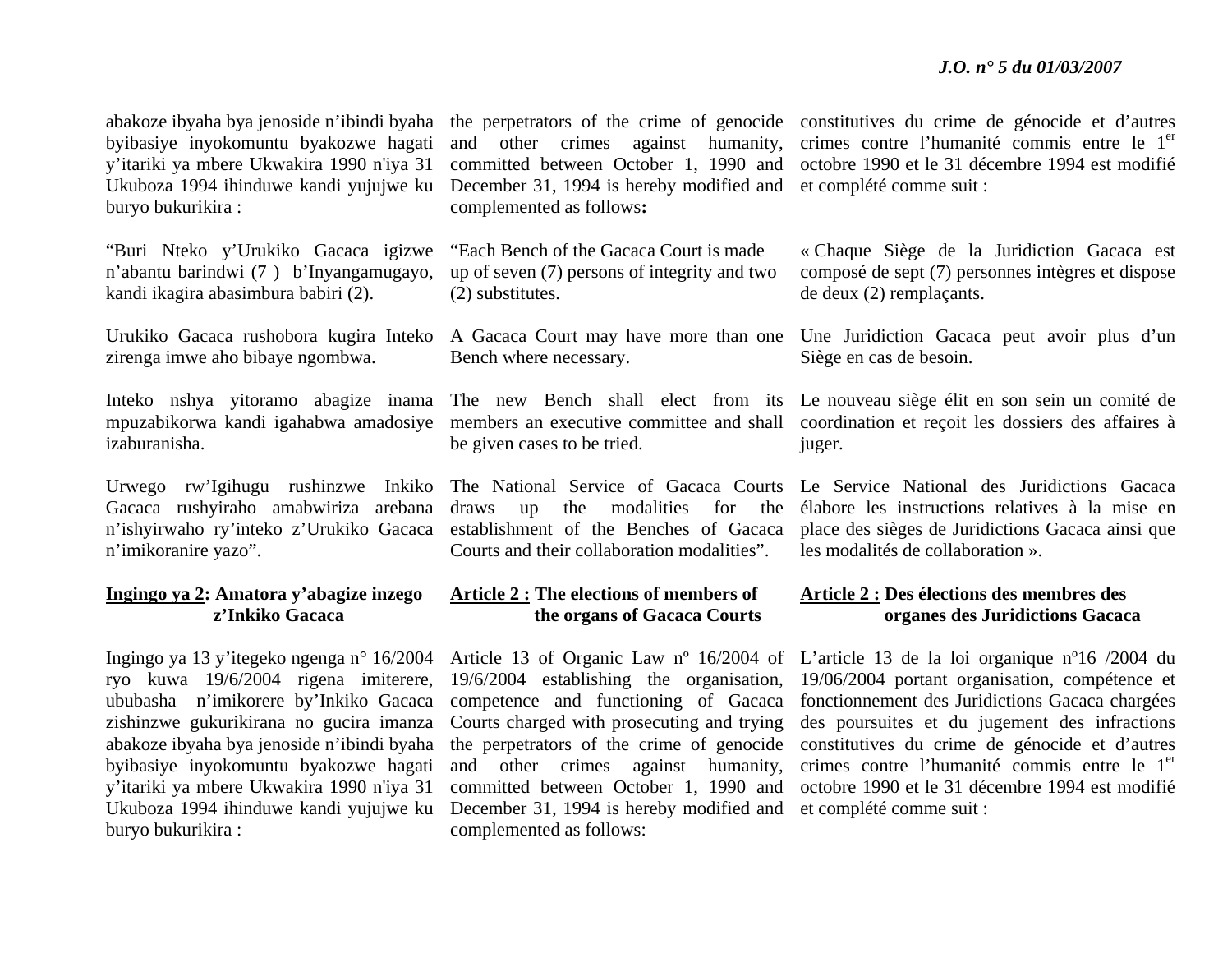rw'Akagari yitoramo Inyangamugayo of Cell shall elect, within its members, indwi (7) zigize Inteko yarwo seven (7) persons of integrity constituting <sup>n</sup>'abasimbura babiri (2).

Inama Rusange y'Umurenge yitoramo The General Assembly for the Sector shall Inyangamugayo indwi (7) n'abasimbura babiri (2) kuri buri nteko ikenewe mu Rukiko Gacaca rw'Ubujurire up the Bench of the Gacaca Court of Appeal <sup>n</sup>'Inyangamugayo indwi (7) n'abasimbura babiri (2) kuri buri nteko ikenewe mu Rukiko Gacaca rw'Umurenge**.** 

Ukuboza 1994, amatora y'inyangamugayo z'Inkiko ategurwa kandi akayoborwa na Komisiyo the National Electoral Commission. y'Igihugu y'Amatora.

inzego z'Inkiko Gacaca".

the Bench and two (2) substitutes.

elect, within its members, seven (7) persons of integrity and two (2) substitutes to make and seven (7) persons of integrity with two (2) substitutes making up the Bench of the Gacaca Court of the Sector

y'itegeko ngenga n° 16/2004 ryo kuwa Organic Law nº 16/2004 of 19/6/2004 19/6/2004 rigena imiterere, ububasha establishing the organisation, competence <sup>n</sup>'imikorere by'Inkiko Gacaca zishinzwe and functioning of Gacaca Courts charged gukurikirana no gucira imanza abakoze with prosecuting and trying the perpetrators ibyaha bya jenoside n'ibindi byaha of the crime of genocide and other crimes byibasiye inyokomuntu byakozwe hagati against humanity, committed between y'itariki ya mbere Ukwakira 1990 n'iya 31 October 1, 1990 and December 31, general rusange elections of persons of integrity for Gacaca Gacaca Courts shall be organised and conducted by

> elections of members of the organs of organes des Juridictions Gacaca ». Gacaca Courts"

"Inama Rusange y'Urukiko Gacaca "The General Assembly for Gacaca Court « L'Assemblée Générale de la Juridiction Gacaca de la Cellule élit en son sein sept (7) personnes intègres qui forment son siège et deux (2) remplaçants.

> L'Assemblée Générale du Secteur élit en son sein sept (7) personnes intègres de chaque Siège de la Juridiction Gacaca d'Appel et deux (2) remplaçants ainsi que sept (7) personnes intègres de chaque Siège de la Juridiction Gacaca du Secteur et deux (2) remplaçants.

Haseguriwe ibiteganywa n'ingingo ya 102 Subject to provisions of Article 102 of Sous réserve des dispositions de l'article 102 de la loi organique nº16/2004 du 19/06/2004 portant organisation, compétence et fonctionnement des Juridictions Gacaca chargées des poursuites et du jugement des infractions constitutives du crime de génocide et d'autres crimes contre l'humanité commis entre le  $1<sup>er</sup>$  octobre 1990 et le 31 décembre 1994, les élections générales des personnes intègres des Juridictions Gacaca sont organisées et dirigées par la Commission Nationale Electorale**.** 

Iteka rya Perezida rishyiraho amabwiriza A Presidential Order shall determine the Un Arrêté Présidentiel détermine les modalités ya ngombwa yerekeye amatora y'abagize modalities for the organisation of the d'organisation des élections des membres des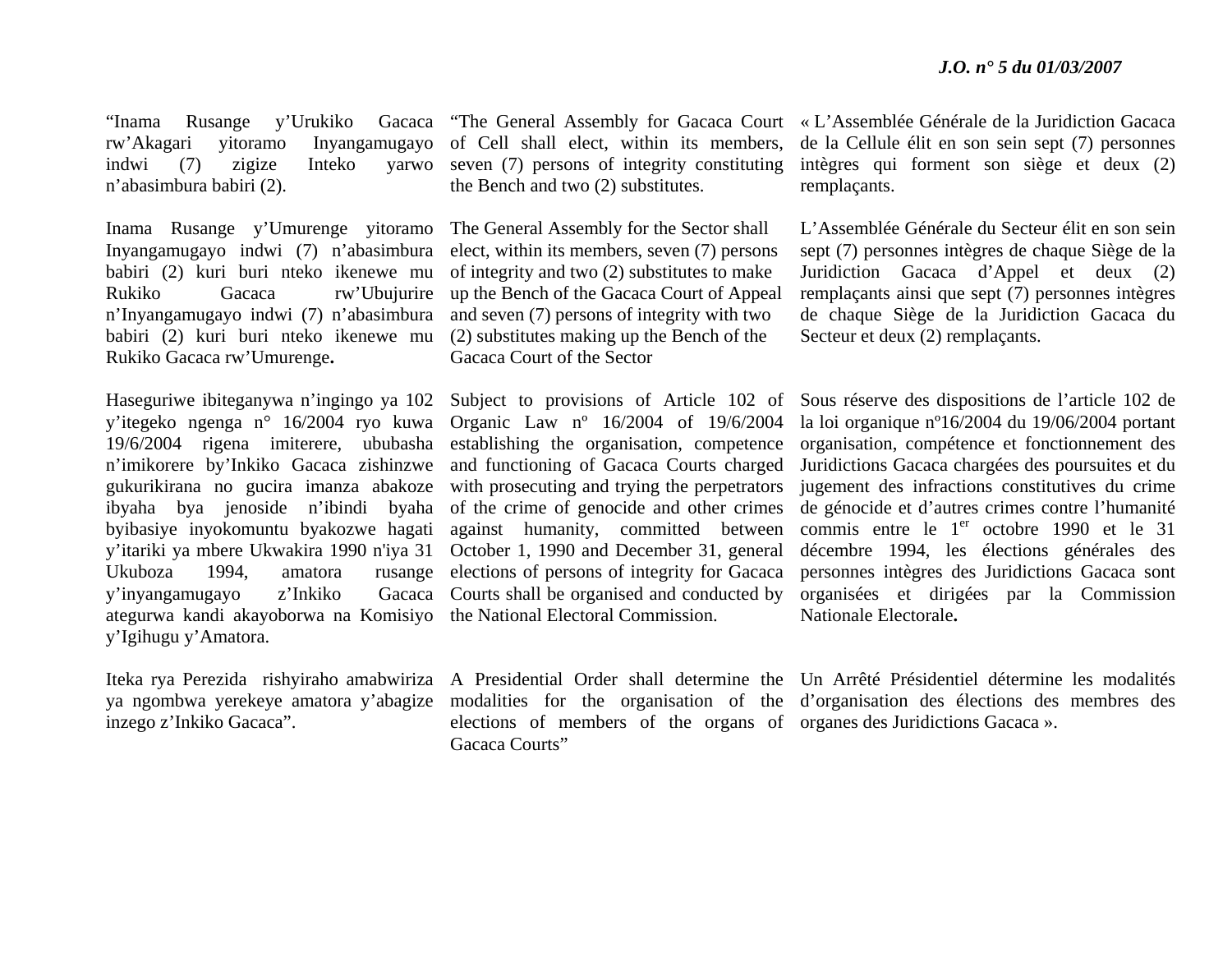| Ingingo ya 3: Ibishingirwaho kugira ngo |  |  |  |  |
|-----------------------------------------|--|--|--|--|
| umuntu yemererwe kuba mu bagize q       |  |  |  |  |
| Inteko y'Urukiko Gacaca                 |  |  |  |  |

Ingingo ya 14 y'itegeko ngenga n° 16/2004 ryo kuwa 19/6/2004 rigena imiterere, 19/6/2004 establishing the organisation, 19/06/2004 portant organisation, compétence et ububasha n'imikorere by'Inkiko Gacaca competence and functioning of Gacaca zishinzwe gukurikirana no gucira imanza courts charged with prosecuting and trying abakoze ibyaha bya jenoside n'ibindi byaha byibasiye inyokomuntu byakozwe hagati y'itariki ya mbere Ukwakira 1990 n'iya 31 Ukuboza 1994 ihinduwe kandi yujujwe ku December 31, 1994 is hereby modified and et complété comme suit : buryo bukurikira :

<sup>n</sup>'Inama Rusange z'Utugari batuyemo.

urangwa n'ibi bikurikira :

- 1° kuba ataragize uruhare jenoside;
- 2° kutarangwa n'amacakubiri;
- 3° kuba atarakatiwe burundu igihano 3° not to have been definitively sentenced cy'igifungo kigeze ku mezi atandatu (6) nibura;
- 4° kuba indakemwa mu mico no mu 4° to be of high morals and conduct; myifatire ;
- 5° kuba umunyakuri ;

Article 3: Conditions for being a member Article 3: Conditions pour être membre du **of the bench of Gacaca Court** 

# **siège de Juridiction Gacaca**

lesquelles ils résident.

Article 14 of Organic Law nº 16/2004 of L'article 14 de la loi organique nº16 /2004 du the perpetrators of the crime of genocide constitutives du crime de génocide et d'autres and other crimes against humanity, committed between October 1, 1990 and octobre 1990 et le 31 décembre 1994 est modifié complemented as follows: fonctionnement des Juridictions Gacaca chargées

General Assemblies of their Cells of Assemblées Générales des Cellules dans residence.

meeting the following conditions:

- 1° not to have participated in genocide;
	- 2° to be free from the spirit of sectarianism;
	- to a penalty of at least six (6) months of imprisonment;
	-

 $5^\circ$  to be truthful;

"Abagize inteko z'Inkiko Gacaca ni "Members of the benches of Gacaca Courts « Les membres des sièges des Juridictions Gacaca Abanyarwanda b'inyangamugayo batowe are Rwandans of integrity elected by the sont des Rwandais intègres élus par les

des poursuites et du jugement des infractions

crimes contre l'humanité commis entre le 1<sup>er</sup>

Inyangamugayo ni umunyarwanda A person of integrity is any Rwandan Est intègre, tout Rwandais remplissant les conditions suivantes :

- 1° <sup>n</sup>'avoir pas participé au génocide ;
- 2° être exempt d'esprit de divisionnisme ;
- 3° <sup>n</sup>'avoir pas été condamné par un jugement coulé en force de chose jugée à une peine d'emprisonnement de six (6) mois au moins ;
- 4° être de bonne conduite, vie et mœurs ;
- 5° dire toujours la vérité;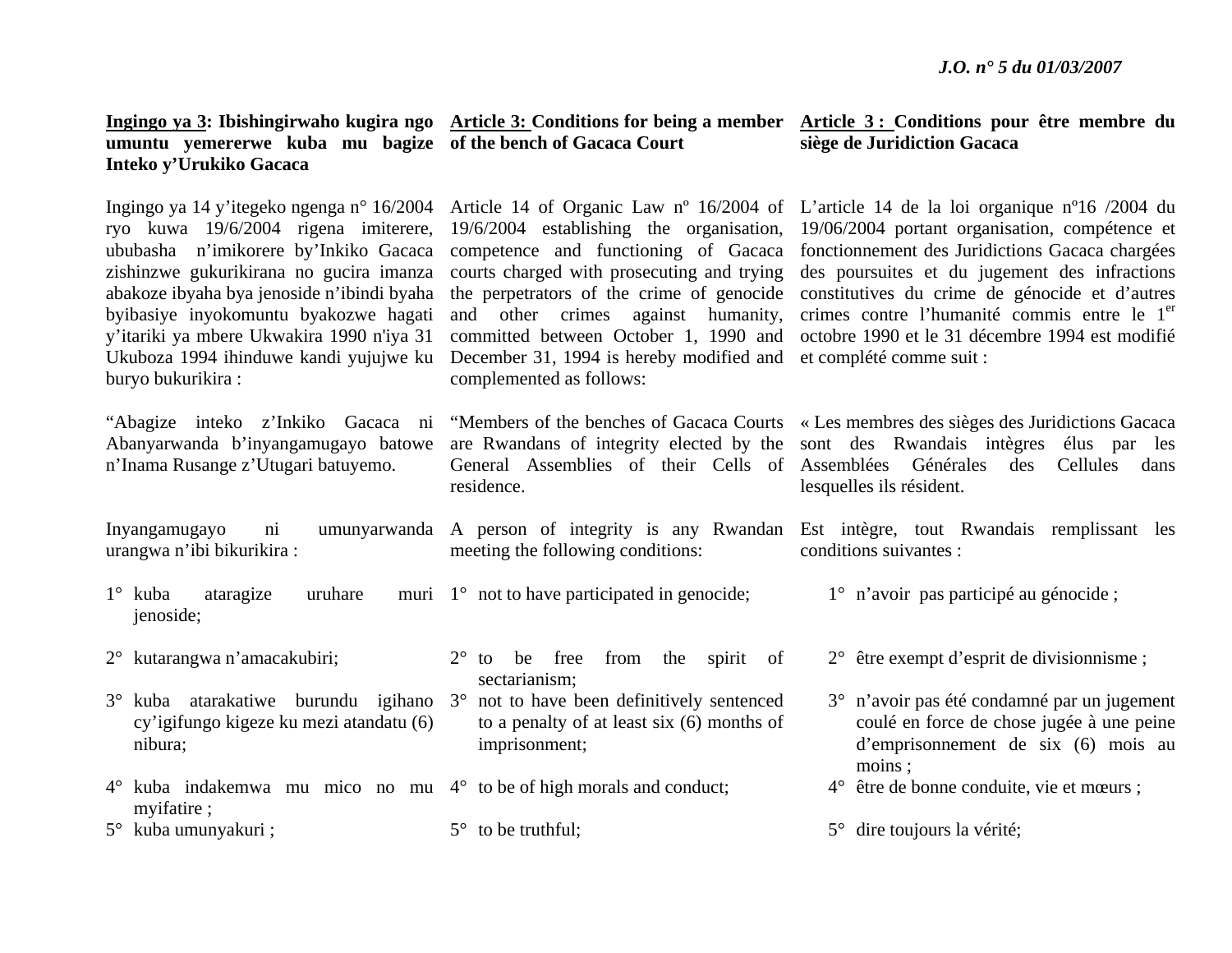- 6° kwanga guhemuka ;
- 7° kutanigana abandi ijambo;
- 8° kutagaragarwaho ingengabitekerezo ya 8° to be free from genocide ideology jenoside**.**

Ingengabitekerezo ya jenoside imyifatire**,** imvugo, inyandiko n'ibindi a way of speaking, written documents and bikorwabahuriye ku bwoko, inkomoko, ubwenegihugu, akarere, ibara ry'umubiri, origin, nationality, region, colour of skin, isura, igitsina, ururimi, idini cyangwa physical traits, sex, language, religion or ibitekerezo bya politiki.

Umuntu wese w'Inyangamugayo ufite Any person of integrity who is at least nibura imyaka makumyabiri n'umwe (21) twenty-one (21) years old and meeting all kandi utazitiwe n'imwe mu miziro the conditions required by this organic law, iteganyijwe n'iri tegeko ngenga, ashobora can be elected a member of an organ of a gutorerwa kujya mu nzego z'Inkiko Gacaca Court without any discrimination rishingiye ku gitsina, ku nkomoko, ku origin, religion, opinion or social position". idini, ku bitekerezo bigaragajwe cyangwa ku misumbanire y'imibereho y'abantu".

### **bagize inzego z'Inkiko asimburwa n'uburyo asimburwa**

 bigamije kurimbura abantu any other actions meant to wipe out human Ideology of genocide consists in behaviour, beings on the basis of their ethnic group, political opinions.

# **for Gacaca courts**

6° être honnête ;

- 7° être caractérisé par l'esprit de partage de la parole.
- 8° ne pas faire montre de l'idéologie génocidaire

L'idéologie génocidaire consiste en un comportement, une façon de parler, des écrits ainsi que des actions visant à exterminer les êtres humains sur base de leur ethnie, origine, nationalité, région, la couleur de leur peau, leurs traits physiques, leur sexe, leur langue, leur religion ou leurs opinions politiques.

Gacaca, nta vangura na rimwe nk'iryaba whatsoever, such as that based on sex, d'origine, de religion, d'opinion ou de position Toute personne intègre, âgée de vingt un (21) ans au moins et remplissant toutes les conditions exigées par la présente loi organique, peut être élue membre des organes des Juridictions Gacaca, sans discrimination aucune notamment de sexe, sociale ».

#### **Ingingo ya 4: Impamvu zituma uri mu Article 4: Reasons and procedures for the Article 4 : Des causes et des procédures de replacement of a member of the organs remplacement d'un membre des organes des Juridictions Gacaca**

Ingingo ya 16 y'itegeko ngenga n° 16/2004 Article 16 of Organic Law nº 16/2004 of L'article 16 de la loi organique nº16 /2004 du ryo kuwa 19/6/2004 rigena imiterere, 19/6/2004 establishing the organisation, 19/06/2004 portant organisation, compétence et ububasha n'imikorere by'Inkiko Gacaca competence and functioning of Gacaca fonctionnement des Juridictions Gacaca chargées zishinzwe gukurikirana no gucira imanza Courts charged with prosecuting and trying des poursuites et du jugement des infractions

 $6^{\circ}$  to be honest;

- 7° to be characterised by a spirit of speech sharing;
-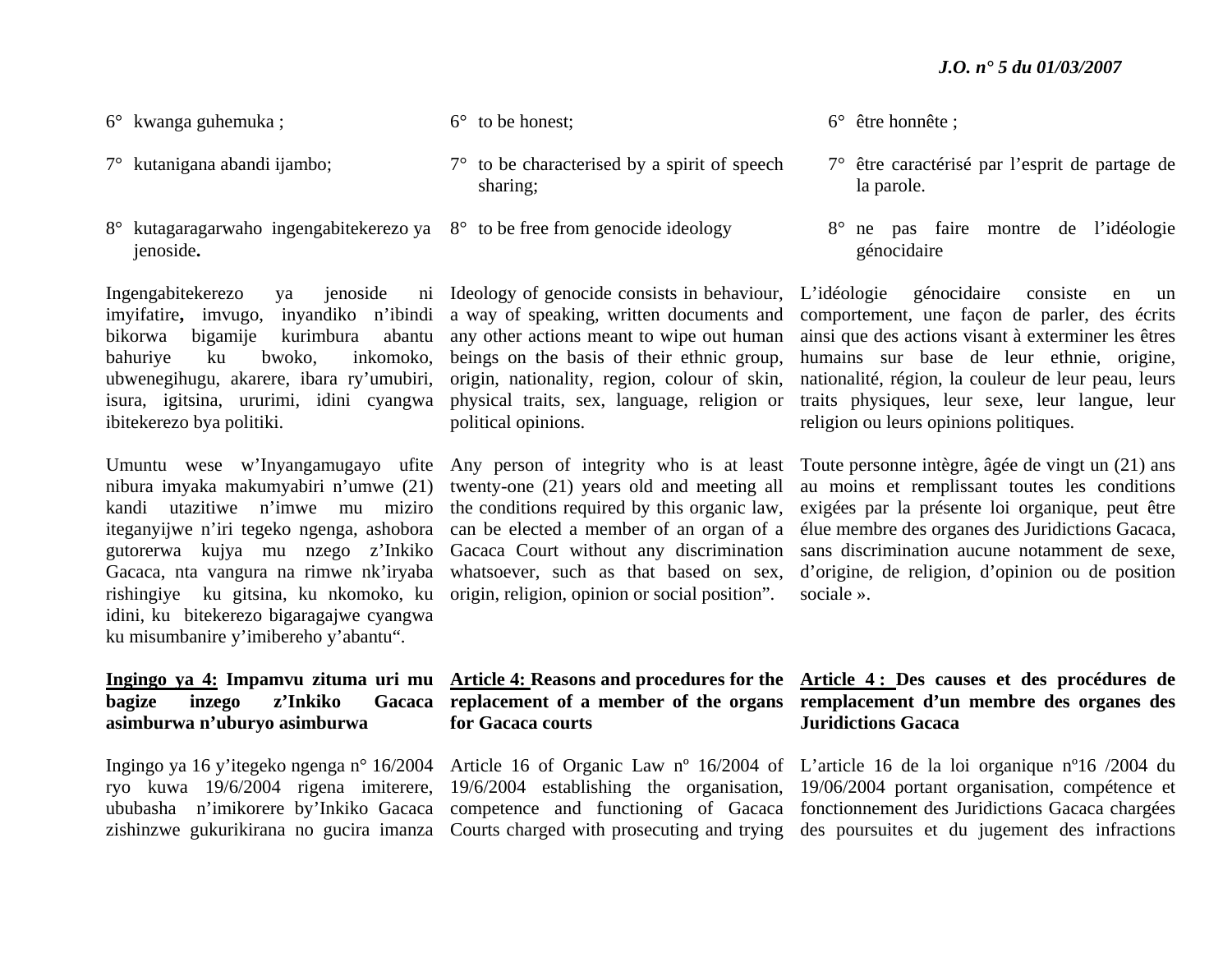Ukuboza 1994 ihinduwe kandi yujujwe ku December 31, 1994 is modified and et complété comme suit **:** buryo bukurikira:

inzego z'Inkiko Gacaca, asimburwa mu organs for Gacaca Courts shall be replaced gihe agaragaweho imwe mu mpamvu for one of the following reasons: zikurikira :

- Gacaca inshuro eshatu (3) zikurikirana kandi nta mpamvu zumvikana yatanze ;
- $2^{\circ}$  guhamwa burundu gihanishwa igihano cy'igifungo kigeze ku mezi atandatu (6) nibura;
- 3° gukurura amacakubiri ;
- mirimo ivugwa mu ngingo ya 15 y'Itegeko Ngenga n° 16/2004 ryo kuwa 19/6/2004 rigena imiterere, ububasha n'imikorere by'Inkiko Gacaca zishinzwe gukurikirana no gucira imanza abakoze ibyaha bya jenoside n'ibindi byaha byibasiye inyokomutu byakozwe hagati y'itariki ya mbere Ukwakira 1990 <sup>n</sup>'iya 31 Ukuboza 1994, cyangwa gukora umurimo ushobora kumubangamira mu ikurikirana ry'imirimo y'inzego z'Inkiko Gacaca :

complemented as follows:

- of the organs of Gacaca Courts for three (3) consecutive times without giving any convincing reasons ;
- punishable by a sentence of at least six (6) months of imprisonment ;
- 3° to prompt sectarianism
- provided for in article 15 of Organic Law nº 16/2004 of 19/6/2004 establishing the organisation, competence and functioning of Gacaca Courts charged with prosecuting and trying the perpetrators of the crime of genocide and other crimes against humanity, committed between October 1, 1990 and December 31, 1994 or occupying a position that is likely to impede participation in the sessions of the organs of Gacaca Courts ;

abakoze ibyaha bya jenoside n'ibindi byaha the perpetrators of the crime of genocide constitutives du crime de génocide et d'autres byibasiye inyokomuntu byakozwe hagati and other crimes against humanity, crimes contre l'humanité commis entre le 1<sup>er</sup> y'itariki ya mbere Ukwakira 1990 n'iya 31 committed between October 1, 1990 and octobre 1990 et le 31 décembre 1994 est modifié

"umuntu wese watorewe kuba mu bagize "Any person elected as a member of the « Toute personne élue membre des organes des Juridictions Gacaca est remplacée pour l'une des causes suivantes :

- 1° gusiba inama z'inzego z'Inkiko 1° to be absent from the meeting sessions 1° trois (3) absences successives non justifiées aux séances des organes des Juridictions Gacaca:
	- 2° to be definitively convicted of a crime 2° condamnation definitive pour un crime punissable d'une peine d'emprisonnement d'au moins six (6) mois ;
		- 3° semer la division ;
- 4° gukora akazi karebana n'umwe mu 4° to exercise one of the activities 4° exercice de l'une des activités prévues à l'article 15 de loi organique nº16 /2004 du 19/06/2004 portant organisation, compétence et fonctionnement des Juridictions Gacaca chargées des poursuites et du jugement des infractions constitutives du crime de génocide et d'autres crimes contre l'humanité commis entre le 1<sup>er</sup> octobre 1990 et le 31 décembre 1994 ou occupation d'un emploi susceptible d'entraver la participation aux séances des organes des Juridictions Gacaca ;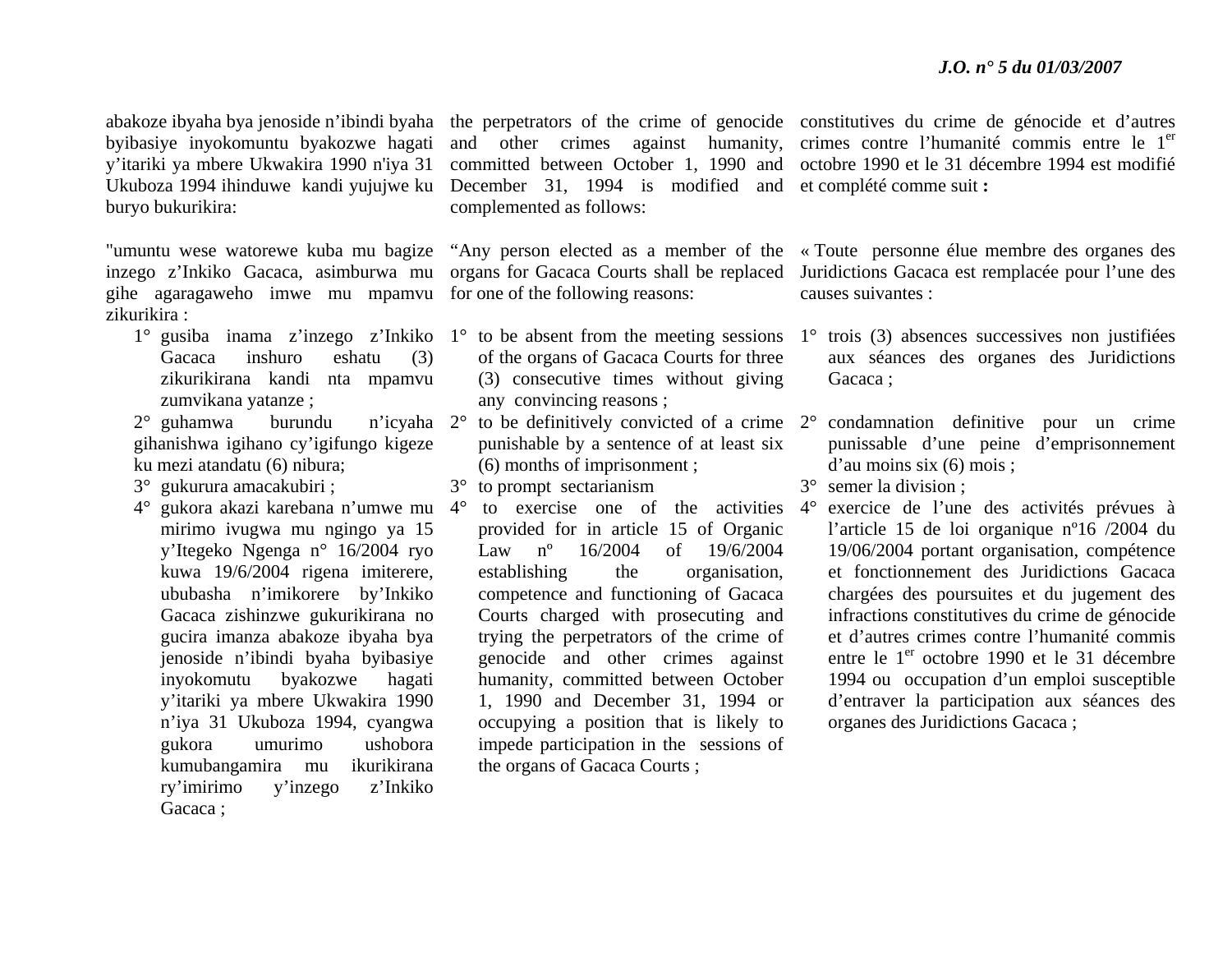- 5° kugira indwara yamubuza gukurikirana imirimo y'inzego <sup>z</sup>'Inkiko Gacaca ;
- 6° gukora igikorwa icyo ari cyose gituma atakwitwa inyangamugayo ;
- 7° kwegura ku bwende bwe ;
- 8° kugaragarwaho ingengabitekerezo ya jenoside ;
- 9° urupfu**.**

Icyemezo cyo kwirukana uwasibye inama <sup>z</sup>'inzego z'Inkiko Gacaca inshuro eshatu (3) zikurikirana nta mpamvu zemewe, uwakuruye amacakubiri hamwe n'uwakoze inyangamugayo, gifatwa mu nyandiko <sup>n</sup>'abagize Inteko y'Urukiko Gacaca imaze kugisha inama Inama Rusange y'Akagari akomokamo. Uwo wirukanywe agayirwa imbere y'Inama Rusange kandi ntashobora kongera gutorerwa kuba inyangamugayo.

Izindi mpamvu zivugwa muri iyi ngingo, zituma ugize urwego rw'Urukiko Gacaca asimburwa, zemezwa n'urwo rwego".

- or her from participating in the activities of the organs of Gacaca Courts ;
- quality of a person of integrity ;
- 7° resignation for personal reasons ;
- 8° to be prompted by genocide ideology; 9° death.

igikorwa gituma atakwitwa reasons, has instigated sectarianism or has organs of Gacaca Courts who has been absent from their activities for three (3) consecutive times without convincing done an act incompatible with the quality of a person of integrity, shall be made in writing, by the members of the Bench of the Gacaca Court, after consultations with the General Assembly of his or her Cell of residence. The member so dismissed shall be subject to a public caution before the quelconque organe. General Assembly and can no longer be elected as a person of integrity.

> to in this article, are ascertained by the same organ of the Gacaca Court".

- 5° to have a disease likely to prevent him 5° être atteint (e) d'une maladie susceptible de l'empêcher de participer aux réunions des organes des Juridictions Gacaca ;
- $6^{\circ}$  to do any act incompatible with the  $6^{\circ}$  accomplissement de tout acte incompatible avec la qualité de personne intègre ;
	- 7° démission volontaire;
	- 8° faire montre de l'idéologie génocidaire ;

9° décès.

The decision to dismiss a member of the La perte de la qualité de membre de la Juridiction Gacaca pour trois (3) absences successives non justifiées aux séances des organes des Juridictions Gacaca, pour avoir semé le divisionnisme et pour acte incompatible avec la qualité de personne intègre est décidée par écrit par les membres du Siège de la Juridiction Gacaca, après consultation de l'Assemblée Générale de sa Cellule de résidence. Le membre ainsi démis fait l'objet d'un blâme devant l'Assemblée Générale et ne peut être élu au titre de personne intègre dans un

Other reasons for the replacement referred Les autres causes de remplacement énumérées dans cet article sont constatées par l'organe de la Juridiction Gacaca dont faisait partie la personne à remplacer ».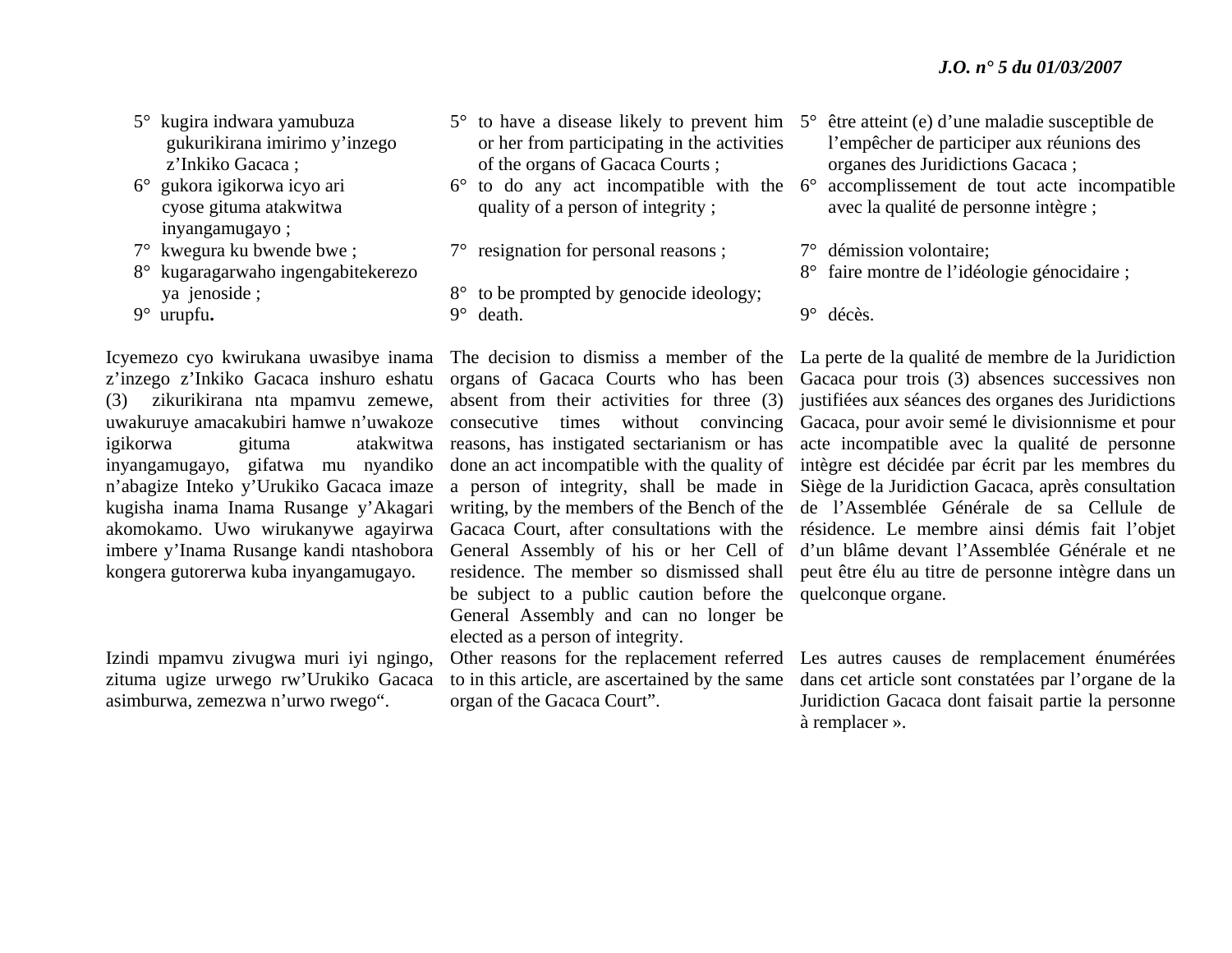#### **Ingingo ya 5: Umubare wa ngombwa Article 5: The quorum kugira ngo Inteko y'Urukiko Gacaca iterane n'igikorwa iyo uwo mubare utuzuye**

Ingingo ya 23 y'itegeko ngenga n° 16/2004 ububasha n'imikorere by'Inkiko Gacaca competence and functioning of Gacaca zishinzwe gukurikirana no gucira imanza courts charged with prosecuting and trying abakoze ibyaha bya jenoside n'ibindi byaha byibasiye inyokomuntu byakozwe hagati y'itariki ya mbere Ukwakira 1990 n'iya 31 Ukuboza 1994 ihinduwe kandi yujujwe ku December 31, 1994 is hereby modified and et complété comme suit : buryo bukurikira :

"Inteko y'Urukiko Gacaca iterana ku buryo (5) mu bayigize.

abasibye, inama irasubikwa.

Iyo uwo mubare utagezeho badashobora kongera kuboneka mpamvu zitandukanye, n'abasimbura.

kugeza igihe umwanzuro ufatiwe, cyangwa urubanza rurangiye kuburanishwa.

and other crimes against humanity, committed between October 1, 1990 and complemented as follows:

members are present.

postponed.

absolute unavailability of the members for wuzuzwa various reasons, it is completed by substitutes.

Iyo uwo mubare utuzuye biturutse ku If the quorum is not reached, following bwihane cyangwa ku kwiheza bya bamwe objection or competence disclaimer from mu bagize Inteko, wuzuzwa n'abasimbura some of the Bench members, it is completed by their substitutes until the last decision or the closure of hearings.

#### **Article 5 : Du quorum**

ryo kuwa 19/6/2004 rigena imiterere, 19/6/2004 establishing the organisation, 19/06/2004 portant organisation, compétence et Article 23 of Organic Law nº 16/2004 of L'article 23 de la loi organique nº16 /2004 du the perpetrators of the crime of genocide constitutives du crime de génocide et d'autres fonctionnement des Juridictions Gacaca chargées des poursuites et du jugement des infractions crimes contre l'humanité commis entre le 1<sup>er</sup> octobre 1990 et le 31 décembre 1994 est modifié

bwemewe iyo hari nibura abantu batanu legitimately if at least five (5) of its réunir valablement que si au moins cinq (5) de ses "The Bench of the Gacaca Court meets « Le Siège de la Juridiction Gacaca ne peut se membres sont présents.

Iyo uwo mubare utagezeho kubera ko hari When the quorum is not reached due to the Lorsque ce quorum n'est pas atteint suite à absence of some members, the meeting is l'absence de certains membres, la séance est reportée.

> When the quorum is not reached due to an Lorsque ce quorum n'est pas atteint et que les membres du Siège ne peuvent plus être disponibles pour diverses raisons, il est complété par les remplaçants.

> > Lorsque ce quorum n'est pas atteint suite à la récusation ou au retrait de certains des membres du Siège, il est complété par les remplaçants jusqu'à ce que la décision soit prise ou jusqu'à ce que le procès prenne fin.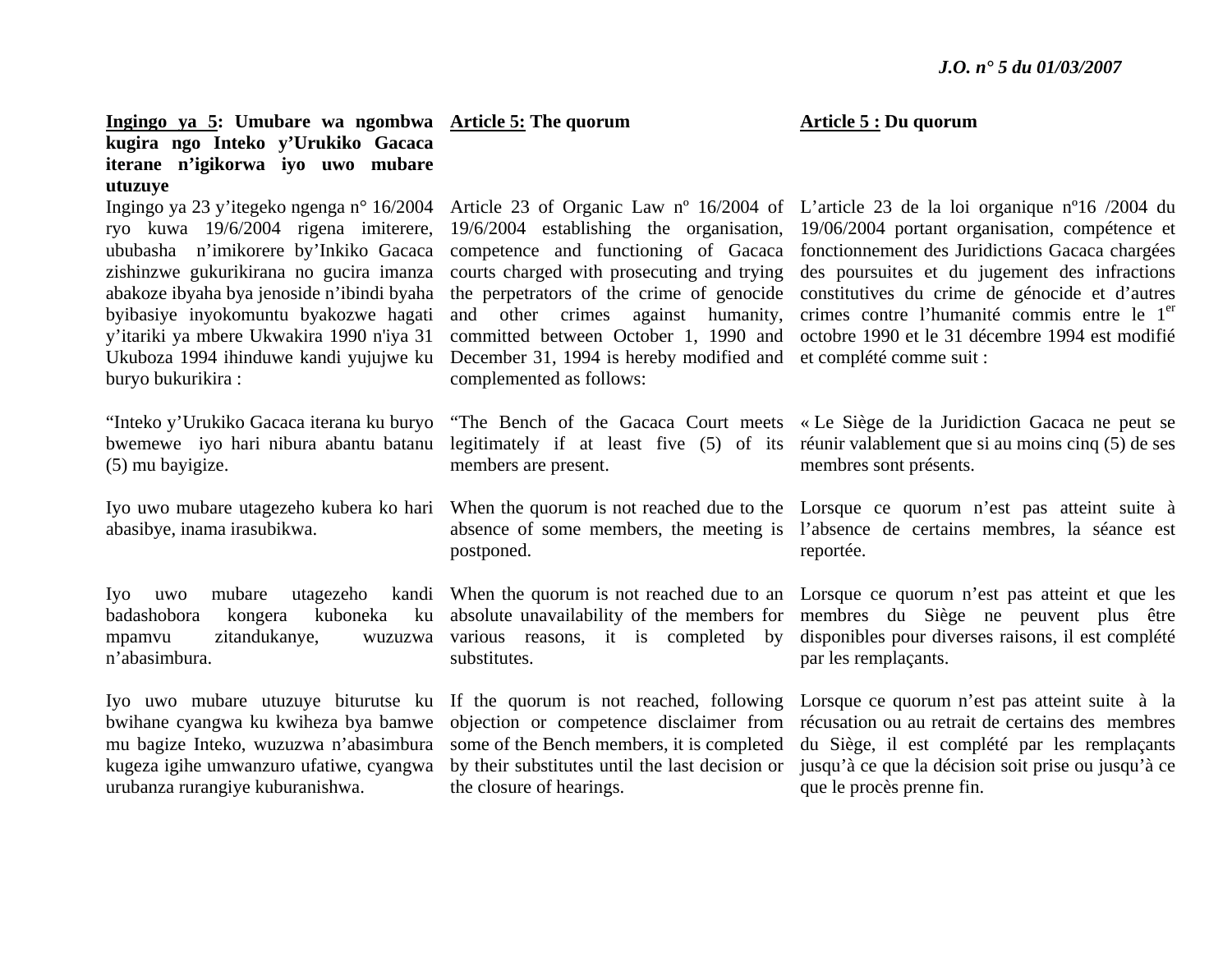biheje, hiyambazwa inyangamugayo disclaim competence, the assistance of ruhuje ububasha n'urwihanwe cyangwa Court having the same competence is rwiheje, kugeza igihe umwanzuro ufatiwe, sought until the decision is taken or the kuburanishwa. Ibyo ntibibuza nyangamugayo zaturutse ahandi gukomeza carry on their duties in their usual Court. imirimo yazo mu rukiko zisanzwemo.

Urukiko rwihanwe cyangwa cyangwa undi wese ubifitemo inyungu rw'Igihugu rushinzwe gukurikirana, kugenzura no guhuza ibikorwa by'Inkiko rushobora gutirwamo inyangamugayo".

#### **Ingingo ya 6: Isubirishamo n'ijuririra Article 6: Opposition and appeal ry'imanza**

ryo kuwa 19/6/2004 rigena imiterere, ububasha n'imikorere by'Inkiko Gacaca zishinzwe gukurikirana no gucira imanza abakoze ibyaha bya jenoside n'ibindi byaha byibasiye inyokomuntu byakozwe hagati y'itariki ya mbere Ukwakira 1990 n'iya 31 buryo bukurikira **:** 

<sup>z</sup>'Inteko y'Urukiko Gacaca ruri hafi kandi persons of integrity from the nearest Gacaca cyangwa urubanza rwarangiye closure of hearings. This cannot withhold izo those persons of integrity from elsewhere to

babimenyesha bikimara kuba Urwego immediately inform the National Service in Gacaca rugahitamo Urukiko Gacaca to decide on the Gacaca Court from which The objected Bench, disclaimed Bench or any other person interested in the case, shall charge of following up, supervising and coordinating the activities of Gacaca Courts the persons of integrity can be borrowed".

Ukuboza 1994 ihinduwe kandi yujujwe ku December 31, 1994 is hereby modified and et complété comme suit : 19/6/2004 establishing the organisation, competence and functioning of Gacaca Courts charged with prosecuting and trying the perpetrators of the crime of genocide and other crimes against humanity, committed between October 1, 1990 and complemented as follows:

Iyo abagize Inteko bose bihanwe cyangwa When all Bench members are objected to or Lorsque tous les membres du Siège sont récusés ou se sont retirés, il est fait recours aux membres du Siège de la Juridiction Gacaca la plus proche ayant la même compétence que celle récusée ou celle qui s'est retirée, jusqu'à ce que la décision soit prise ou jusqu'à ce que le procès prenne fin. Cela n'empêche pas que ces personnes intègres provenant de la Juridiction voisine continuent leurs activités dans la Juridiction de leur ressort.

> La Juridiction qui se récuse ou se retire ou toute autre personne intéressée en informent immédiatement le Service National chargé du suivi, de la supervision et de la coordination des activités des Juridictions Gacaca qui, à son tour, choisit la Juridiction Gacaca de laquelle peuvent être réquisitionnées les personnes intègres ».

#### **Article 6: De l'opposition et de l'appel**

Ingingo ya 31 y'itegeko ngenga n° 16/2004 Article 31 of Organic Law nº 16/2004 of L'article 31 de la loi organique nº16 /2004 du 19/06/2004 portant organisation, compétence et fonctionnement des Juridictions Gacaca chargées des poursuites et du jugement des infractions constitutives du crime de génocide et d'autres crimes contre l'humanité commis entre le 1<sup>er</sup> octobre 1990 et le 31 décembre 1994 est modifié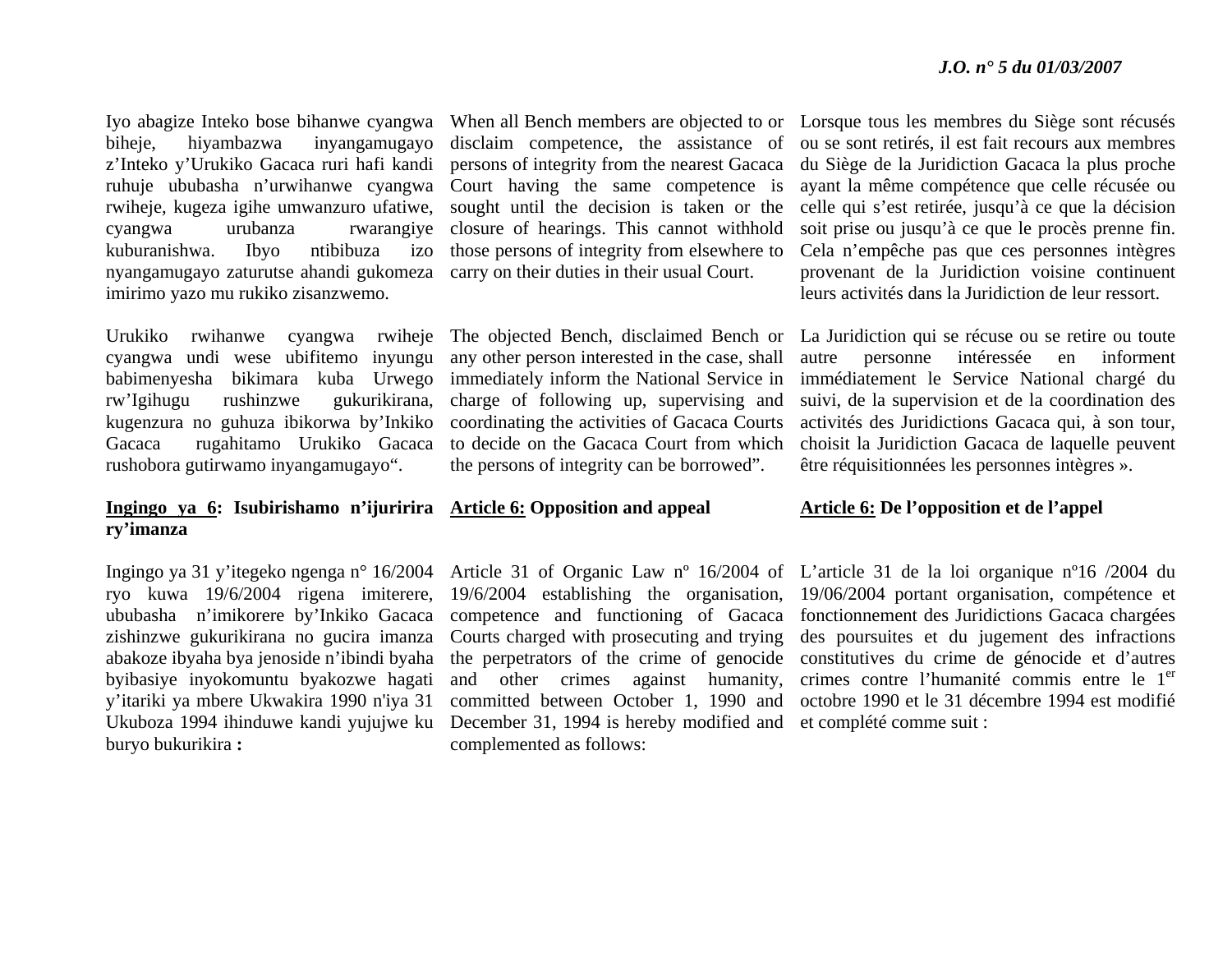<sup>n</sup>'iya 30 z'Itegeko Ngenga n°16/2004 ryo Organic Law nº 16/2004 of 19/6/2004 kuwa 19/6/2004 rigena imiterere, ububasha establishing the organisation, competence <sup>n</sup>'imikorere by'Inkiko Gacaca zishinzwe and functioning of Gacaca Courts charged gukurikirana no gucira imanza abakoze with prosecuting and trying the perpetrators ibyaha bya jenoside n'ibindi byaha of the crime of genocide and other crimes byibasiye inyokomuntu byakozwe hagati against humanity, committed between y'itariki ya mbere Ukwakira 1990 n'iya 31 October 1, 1990 and December 31, 1994 Ukuboza 1994 zishobora gusubirishwamo may be opposed and appealed against in no kujuririrwa hakurikijwe uburyo accordance with the procedure provided for buteganywa n' iryo tegeko ngenga. urubanza igihe ihari".

#### **Ingingo ya 7: Ububasha bw'urukiko Article 7: Competence of the Gacaca Gacaca rw'Akagari**

byibasiye inyokomuntu byakozwe hagati y'itariki ya mbere Ukwakira 1990 n'iya 31 buryo bukurikira :

by this Organic Law**.** 

Icyakora, imanza zaciwe bwa mbere Nevertheless, cases tried by the Gacaca <sup>n</sup>'Urukiko Gacaca rw'Ubujurire, Court of Appeal at the first resort, are zijuririrwa mu rundi rukiko rw'ubujurire appealed against in the nearest Gacaca ruri hafi cyangwa mu yindi nteko Court of Appeal or in another bench of the y'Urukiko Gacaca rw'ubujurire rwaciye Gacaca Court of Appeal that tried the case if it is available".

### **Court of Cell**

ryo kuwa 19/6/2004 rigena imiterere, 19/6/2004 establishing the organisation, ububasha n'imikorere by'Inkiko Gacaca competence and functioning of Gacaca zishinzwe gukurikirana no gucira imanza courts charged with prosecuting and trying abakoze ibyaha bya jenoside n'ibindi byaha the perpetrators of the crime of genocide Ukuboza 1994 ihinduwe kandi yujujwe ku December 31, 1994 is hereby modified and et complété comme suit : and other crimes against humanity, committed between October 1, 1990 and complemented as follows:

"Imanza ziciwe hakurikijwe ingingo ya 29 "Cases tried pursuant to Article 29 of « Les jugements rendus conformément aux articles 29 et 30 de la loi organique nº16 /2004 du 19/06/2004 portant organisation, compétence et fonctionnement des Juridictions Gacaca chargées des poursuites et du jugement des infractions constitutives du crime de génocide et d'autres crimes contre l'humanité commis entre le 1<sup>er</sup> octobre 1990 et le 31 décembre 1994 peuvent être frappés d'opposition ou d'appel suivant la procédure prévue par la présente loi organique.

> Cependant, les jugements rendus au premier degré par la Juridiction Gacaca d'Appel peuvent faire objet d'appel devant une autre juridiction Gacaca d'appel la plus proche ou devant un autre siège de la Juridiction Gacaca d'Appel qui a rendu le jugement s'il existe ».

#### **Article 7: De la compétence de la Juridiction Gacaca de la Cellule**

Ingingo ya 41 y'itegeko ngenga n° 16/2004 Article 41 of Organic Law nº 16/2004 of L'article 41 de la loi organique nº16 /2004 du 19/06/2004 portant organisation, compétence et fonctionnement des Juridictions Gacaca chargées des poursuites et du jugement des infractions constitutives du crime de génocide et d'autres crimes contre l'humanité commis entre le 1<sup>er</sup> octobre 1990 et le 31 décembre 1994 est modifié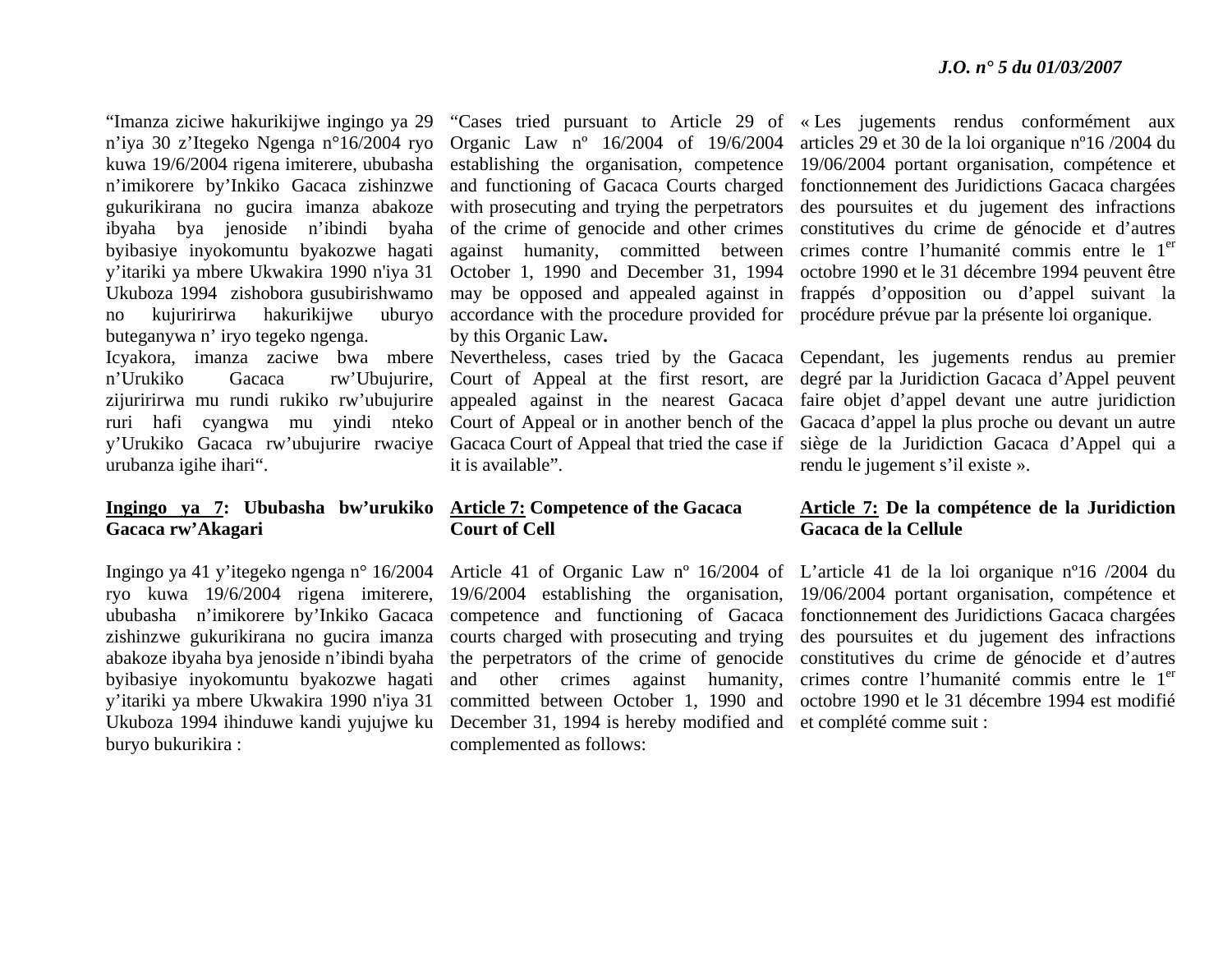''Urukiko Gacaca rw'Akagari ruburanisha "The Gacaca Court of Cell only deals, at the z'abakurikiranyweho gusa kandi imanza zisubirishamo izo rwaciye the absence of the parties**.**  ababuranyi badahari.

nk'uko ryahinduwe kandi ryujujwe kugeza and complemented to date". ubu".

### **Gacaca rw'Umurenge**

Ingingo ya 42 y'itegeko ngenga n° 16/2004 ryo kuwa 19/6/2004 rigena imiterere, zishinzwe gukurikirana no gucira imanza byibasiye inyokomuntu byakozwe hagati y'itariki ya mbere Ukwakira 1990 n'iya 31 buryo bukurikira :

ubwa mbere n'ubwa nyuma imanza first and last resort, with offences relating to byerekeranye n'umutungo. Ruburanisha against the sentence it has pronounced in property. It also deals with the objection

mbere n'iya 51 z'Itegeko Ngenga n° articles one and 51 of Organic Law nº Ukwakira 1990 n'iya 31 Ukuboza 1994 1990 and December 31, 1994, as modified modifiée à ce jour''.

#### ''La Juridiction Gacaca de la Cellule connaît en premier et en dernier ressort, les affaires des personnes poursuivies uniquement des infractions contre les biens. Elle connaît aussi de l'opposition formée contre les jugements qu'elle a rendus par défaut.

Urukiko Gacaca rw'Akagari rushyira mu Gacaca Court of Cell classifies into La Juridiction Gacaca de la Cellule classe dans nzego abashinjwa bakekwaho kuba categories accused persons suspected of les différentes catégories les accusés soupçonnés barakoze ibyaha biteganywa mu ngingo ya having committed offences provided for in d'avoir commis les crimes prévues par les articles 16/2004 ryo kuwa 19/6/2004 rigena 16/2004 of 19/6/2004 establishing the 19/06/2004 portant organisation, compétence et imiterere, ububasha n'imikorere by'Inkiko organisation, competence and functioning fonctionnement des Juridictions Gacaca chargées Gacaca zishinzwe gukurikirana no gucira of Gacaca courts charged with prosecuting des poursuites et du jugement des infractions imanza abakoze ibyaha bya jenoside and trying the perpetrators of the crime of constitutives du crime de génocide et d'autres n'ibindi byaha byibasiye inyokomuntu genocide and other crimes against crimes contre l'humanité commis entre le 1<sup>er</sup> byakozwe hagati y'itariki ya mbere humanity, committed between October 1, octobre 1990 et le 31 décembre 1994, telle que premier et 51 de la loi organique nº16 /2004 du

### **Court of Sector**

ububasha n'imikorere by'Inkiko Gacaca competence and functioning of Gacaca Ukuboza 1994 ihinduwe kandi yujujwe ku December 31, 1994 is hereby modified and et complété comme suit : 19/6/2004 establishing the organisation, courts charged with prosecuting and trying and other crimes against humanity, complemented as follows**:**

#### **Ingingo ya 8: Ububasha bw'Urukiko Article 8: Competence of the Gacaca Article 8: De la compétence de la Juridiction Gacaca du Secteur**

abakoze ibyaha bya jenoside n'ibindi byaha the perpetrators of the crime of genocide constitutives du crime de génocide et d'autres Article 42 of Organic Law nº 16/2004 of L'article 42 de la loi organique nº16 /2004 du committed between October 1, 1990 and octobre 1990 et le 31 décembre 1994 est modifié 19/06/2004 portant organisation, compétence et fonctionnement des Juridictions Gacaca chargées des poursuites et du jugement des infractions crimes contre l'humanité commis entre le 1<sup>er</sup>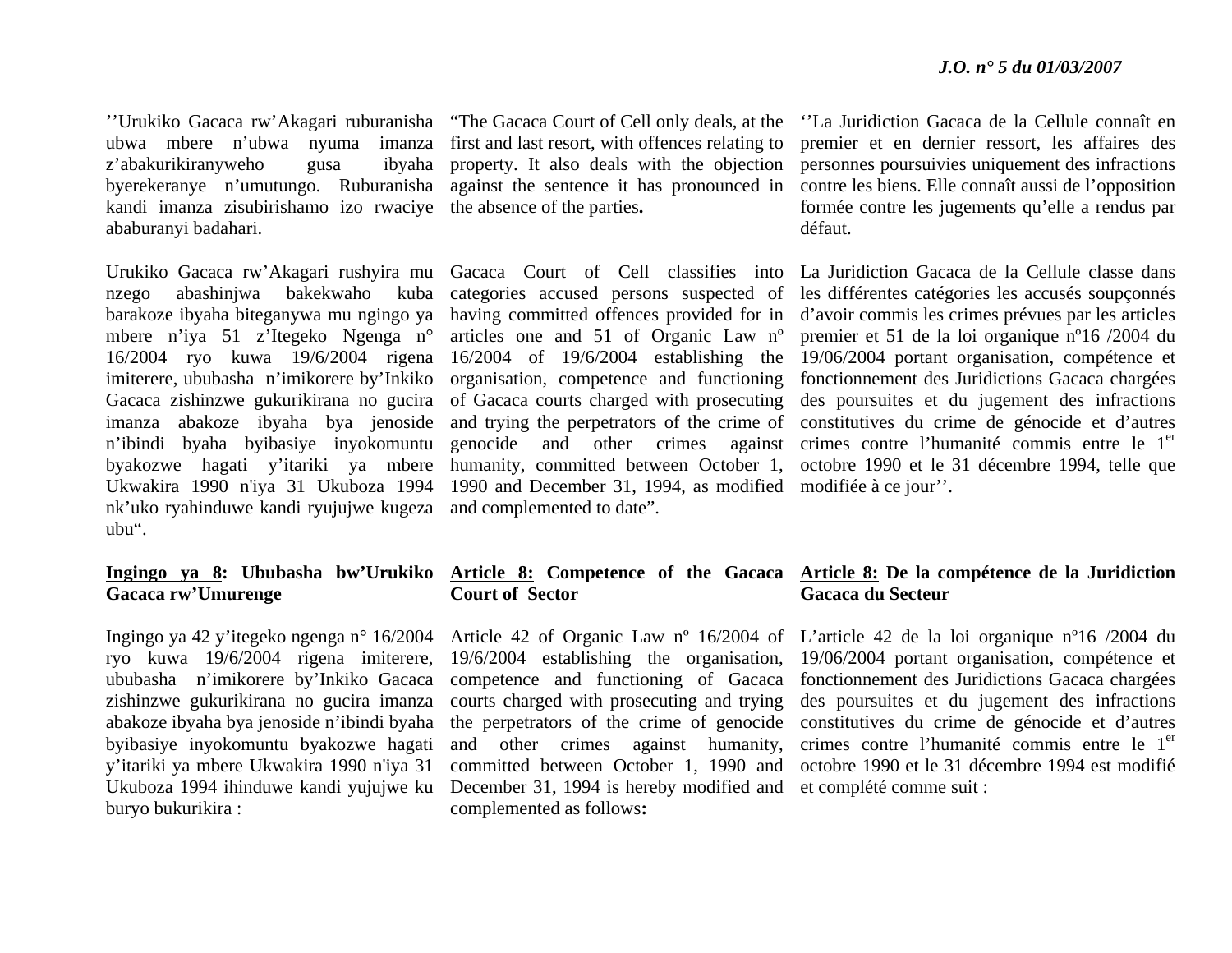kabiri n'izisubirishamo ababuranyi badahari.

<sup>n</sup>'imikorere by'Inkiko Gacaca zishinzwe gukurikirana no gucira imanza abakoze ibyaha bya jenoside n'ibindi byaha byibasiye inyokomuntu byakozwe hagati y'itariki ya mbere Ukwakira 1990 n'iya 31 Ukuboza 1994 n'ubw'ibindi byemezo byafashwe n'Urukiko Gacaca rw'Akagari".

#### **Ingingo ya 9: Ububasha bw'Urukiko Article 9: Competence of the Gacaca Gacaca rw'Ubujurire**

ryo kuwa 19/6/2004 rigena imiterere, ububasha n'imikorere by'Inkiko Gacaca zishinzwe gukurikirana no gucira imanza abakoze ibyaha bya jenoside n'ibindi byaha byibasiye inyokomuntu byakozwe hagati y'itariki ya mbere Ukwakira 1990 n'iya 31 buryo bukurikira :

ruburanisha bwa mbere imanza z'abantu resort, with defendants whose offences bakoze ibyaha bibashyira mu rwego rwa classify them into the second category and izo rwaciye opposition made against sentences pronounced in the absence of the parties.

Ruburanisha kandi ubujurire bw'imanza ku It also deals with the appeal lodged against byaha biteganyijwe mu ngingo ya 29 n'iya judgements pronounced for offences 30 z'itegeko ngenga n° 16/2004 ryo ku wa provided for in articles 29 and 30 of 19/6/2004 rigena imiterere, ububasha Organic Law nº16/2004 of 19/6/2004 establishing the organisation, competence and functioning of Gacaca courts charged with prosecuting and trying the perpetrators of the crime of genocide and other crimes against humanity, committed between October 1, 1990 and December 31, 1994 and other decisions taken by the Gacaca Court of Cell".

### **Court of Appeal**

Ukuboza 1994 ihinduwe kandi yujujwe ku December 31, 1994 is hereby modified and et complété comme suit : 19/6/2004 establishing the organisation, competence and functioning of Gacaca courts charged with prosecuting and trying the perpetrators of the crime of genocide and other crimes against humanity, committed between October 1, 1990 and complemented as follows:

"Urukiko Gacaca rw'Umurenge "The Gacaca Court of Sector deals at first « La Juridiction Gacaca du Secteur connaît au premier degré des infractions dont les auteurs sont classés dans la deuxième catégorie et connaît aussi de l'opposition contre les jugements qu'elle a rendus par défaut.

Elle connaît, en outre, de l'appel des jugements des infractions prévues à l'article 29 et 30 de la loi organique nº16/2004 du 19/06/2004 portant organisation, compétence et fonctionnement des Juridictions Gacaca chargées des poursuites et du jugement des infractions constitutives du crime de génocide et d'autres crimes contre l'humanité commis entre le  $1<sup>er</sup>$  octobre 1990 et le 31 décembre 1994 et celui des autres décisions prises par la Juridiction Gacaca de la Cellule ».

#### **Article 9 : De la compétence de la Juridiction Gacaca d'Appel**

Ingingo ya 43 y'itegeko ngenga n° 16/2004 Article 43 of Organic Law nº 16/2004 of L'article 43 de la loi organique nº16 /2004 du 19/06/2004 portant organisation, compétence et fonctionnement des Juridictions Gacaca chargées des poursuites et du jugement des infractions constitutives du crime de génocide et d'autres crimes contre l'humanité commis entre le 1<sup>er</sup> octobre 1990 et le 31 décembre 1994 est modifié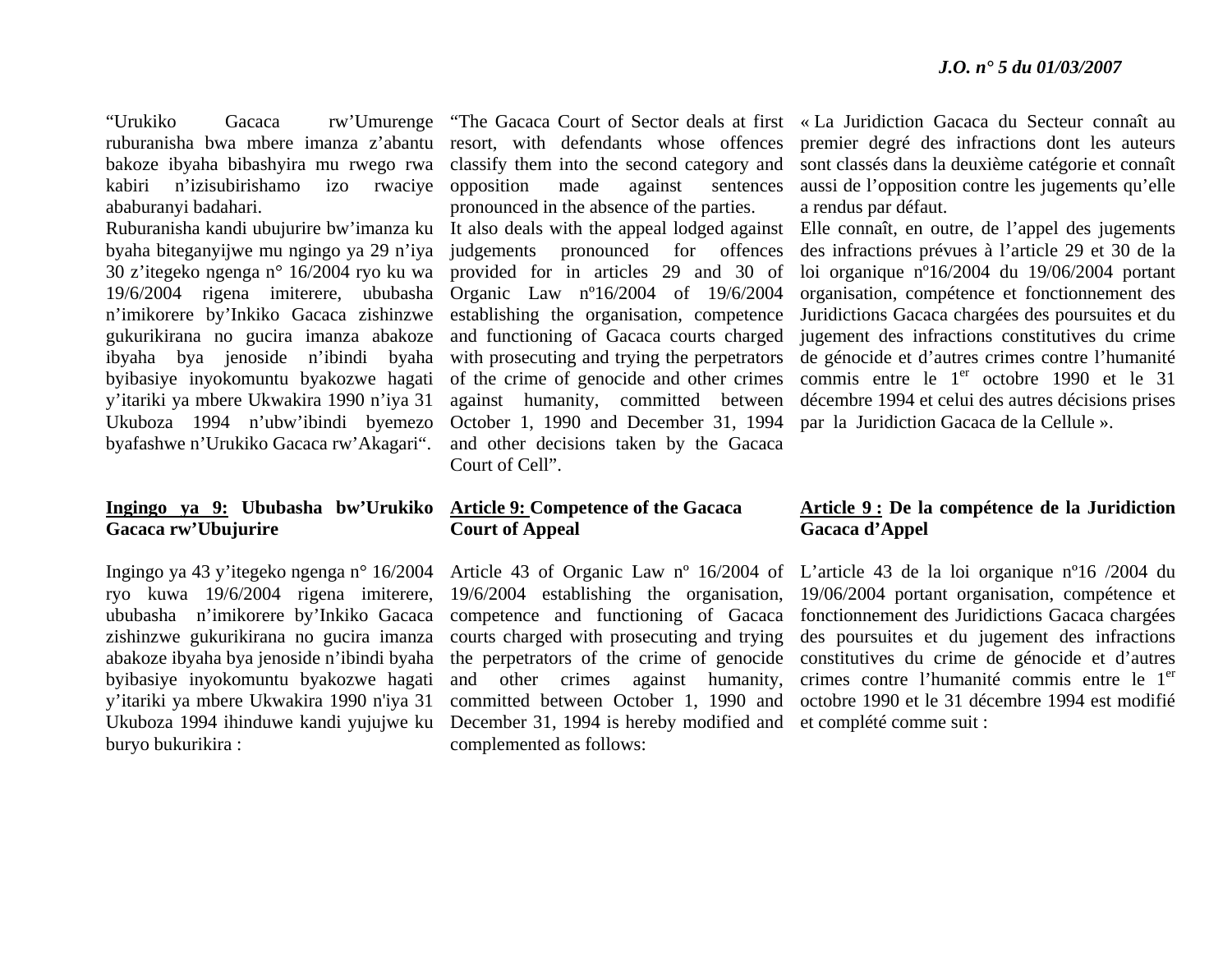Gacaca rw'Umurenge.

Ruburanisha kandi imanza zisubirishamo izo rwaciye ababuranyi badahari".

#### **Ingingo ya 10 : Ububasha bw'Urukiko Article 10 : Competence of the Gacaca Gacaca bushingiye ku ifasi**

Ingingo ya 44 y' Itegeko Ngenga n° Article 44 of Organic Law nº 16/2004 of imiterere, ububasha n'imikorere by'Inkiko competence and functioning of Gacaca imanza abakoze ibyaha bya jenoside the perpetrators of the crime of genocide <sup>n</sup>'ibindi byaha byibasiye inyokomuntu and other crimes against humanity, byakozwe hagati y'itariki ya mbere committed between October 1, 1990 and ihinduwe kandi yujujwe ku buryo complemented as follows: bukurikira :

urubanza rw'icyo cyaha.

Abantu bakoreye ibyaha hatandukanye, bakurikiranwa ibivugwa mu gika cya mbere cy'iyi ngingo. in the first paragraph of this article.

Sector.

against sentences pronounced in the absence of the parties".

## **Court based on the territory**

16/2004 ryo kuwa 19/6/2004 rigena 19/6/2004 establishing the organisation, Gacaca zishinzwe gukurikirana no gucira courts charged with prosecuting and trying Ukwakira 1990 n'iya 31 Ukuboza 1994 December 31, 1994 is hereby modified and et complété comme suit :

competent to hear it.

"Urukiko Gacaca rw'Ubujurire ruburanisha "The Gacaca Court of Appeal deals with "La Juridiction Gacaca d'Appel connaît de imanza zaciwe bwa mbere n'Urukiko appeal lodged against sentences pronounced l'appel formé contre les jugements rendus au at first resort by the Gacaca Court of the premier degré par la Juridiction Gacaca du Secteur de son ressort.

> In addition, it deals with objection lodged Elle connaît également de l'opposition formée contre des jugements qu'elle a rendus par défaut».

#### **Article 10 : De la compétence de la juridiction Gacaca basée sur le ressort**

L'article 44 de la loi organique nº16 /2004 du 19/06/2004 portant organisation, compétence et fonctionnement des Juridictions Gacaca chargées des poursuites et du jugement des infractions constitutives du crime de génocide et d'autres crimes contre l'humanité commis entre le 1<sup>er</sup> octobre 1990 et le 31 décembre 1994 est modifié

"Urukiko Gacaca rw'aho icyaha cyakorewe "The Gacaca Court of the area where an «Est compétente pour connaître de l'infraction, la ni rwo rufite ububasha bwo kuburanisha offence was committed is the one that is Juridiction Gacaca du lieu où elle a été commise.

Gacaca zibifitiye ububasha, hakurikijwe Courts in accordance with provisions stated Juridictions Gacaca compétentes, en vertu du Persons who committed offences in Les prévenus poursuivis des infractions commises different places are tried before competent à des endroits différents sont justiciables des premier alinéa du présent article.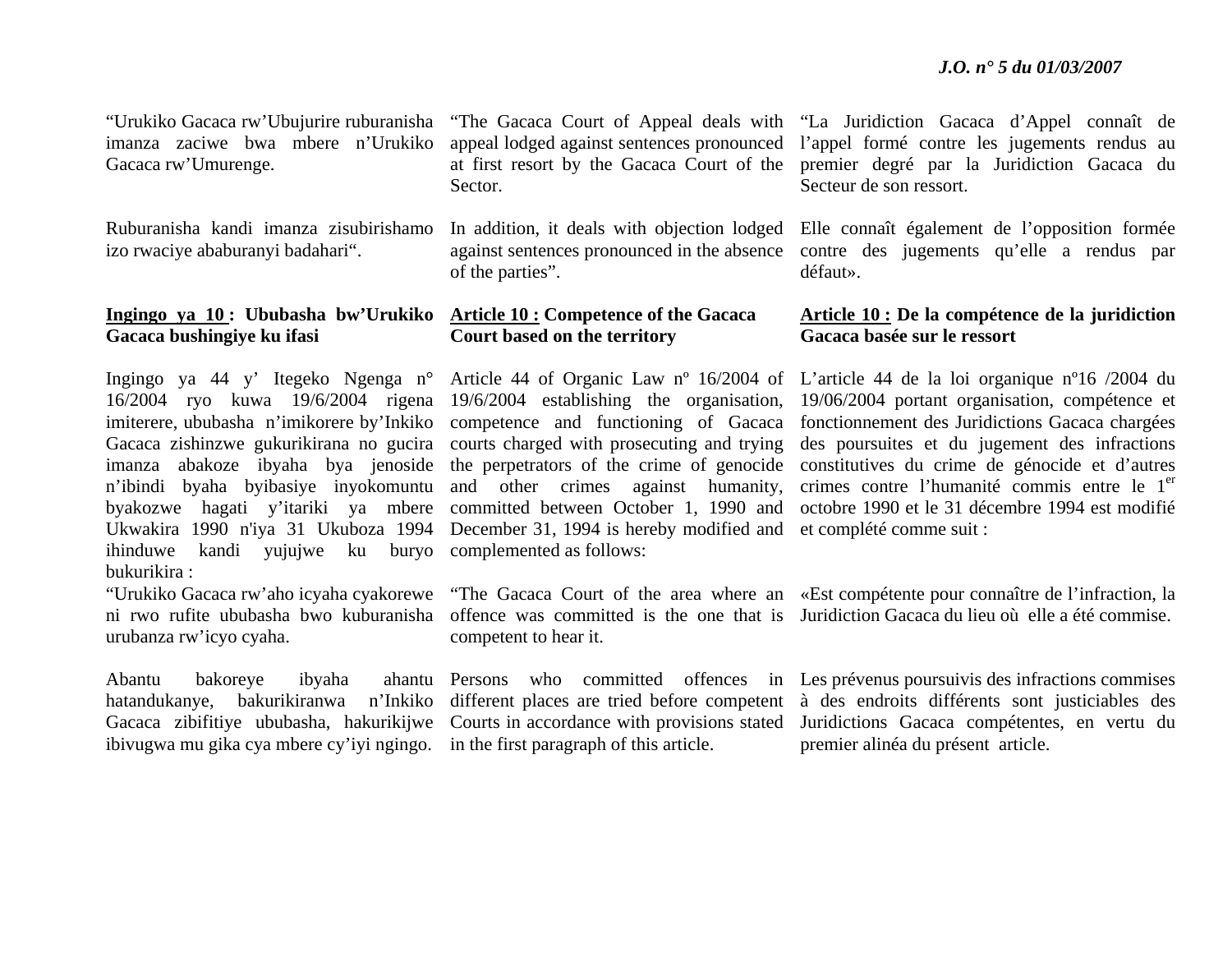Icyakora iyo uwakoze icyaha adashobora gukurikiranwa n'Urukiko Gacaca rw'aho yagikoreye cyangwa akaba yaragikoreye hanze y'imbibi z'Igihugu cy'u Rwanda, Urukiko Gacaca rw'aho abarizwa cyangwa atuye rushobora kumukurikirana"**.** 

#### **Ingingo ya 11: Inzego z'abashinjwa**

Ingingo ya 51 y'Itegeko Ngenga n° 16/2004 ryo kuwa 19/6/2004 rigena imiterere, ububasha n'imikorere by'Inkiko Gacaca zishinzwe gukurikirana no gucira imanza abakoze ibyaha bya jenoside <sup>n</sup>'ibindi byaha byibasiye inyokomuntu byakozwe hagati y'itariki ya mbere Ukwakira 1990 n'iya 31 Ukuboza 1994 ihinduwe kandi yujujwe ku buryo bukurikira :

"Hakurikijwe ibikorwa bigaragaza uruhare rwe mu gukora ibyaha biteganywa <sup>n</sup>'ingingo ya mbere y'Itegeko Ngenga <sup>n</sup>°16/2004 ryo ku wa 19/06/2004 rigena imiterere, ububasha n'imikorere by'Inkiko Gacaca zishinzwe gukurikirana no gucira imanza abakoze ibyaha bya jenoside <sup>n</sup>'ibindi byaha byibasiye inyokomuntu byakozwe hagati y'itariki ya mbere Ukwakira 1990 n'iya 31 Ukuboza 1994, ushinjwa ashobora gushyirwa mu nzego zikurikira:

However, if the author of the crime cannot be prosecuted by the Gacaca court of where the crime was committed or when it was committed beyond the borders of Rwanda, the Gacaca Court of the area of his/her residence or domicile may prosecute him/her".

### **Article 11: Categories of the accused**

Article 51 of Organic Law nº 16/2004 of 19/6/2004 establishing the organisation, competence and functioning of Gacaca courts charged with prosecuting and trying the perpetrators of the crime of genocide and other crimes against humanity, committed between October 1, 1990 and December 31, 1994 is hereby modified and complemented as follows:

"Following acts of participation in offences referred to in article one of Organic Law nº 16/2004 of 19/6/2004 establishing the organisation, competence and functioning of Gacaca courts charged with prosecuting and trying the perpetrators of the crime of genocide and other crimes against humanity, committed between October 1, 1990 and December 31, 1994, the accused may be classified in one of the following categories:

Cependant, lorsque l'auteur de l'infraction ne peut être poursuivi par la juridiction du lieu où le crime a été commis ou lorsque le crime a été commis hors du territoire rwandais, la Juridiction Gacaca du lieu de sa résidence ou de son domicile peut le poursuivre ».

#### **Article 11 : Des catégories des accusés**

L'article 51 de la loi organique nº16 /2004 du 19/06/2004 portant organisation, compétence et fonctionnement des Juridictions Gacaca chargées des poursuites et du jugement des infractions constitutives du crime de génocide et d'autres crimes contre l'humanité commis entre le 1<sup>er</sup> octobre 1990 et le 31 décembre 1994 est modifié et complété comme suit :

"Selon les actes de participation aux infractions visées à l'article premier de la Loi Organique <sup>n</sup>º16 /2004 du 19/06/2004 portant organisation, compétence et fonctionnement des Juridictions Gacaca chargées des poursuites et du jugement des infractions constitutives du crime de génocide et d'autres crimes contre l'humanité commis entre le 1<sup>er</sup> octobre 1990 et le 31 décembre 1994, la personne poursuivie peut être classée dans l'une des catégories suivantes :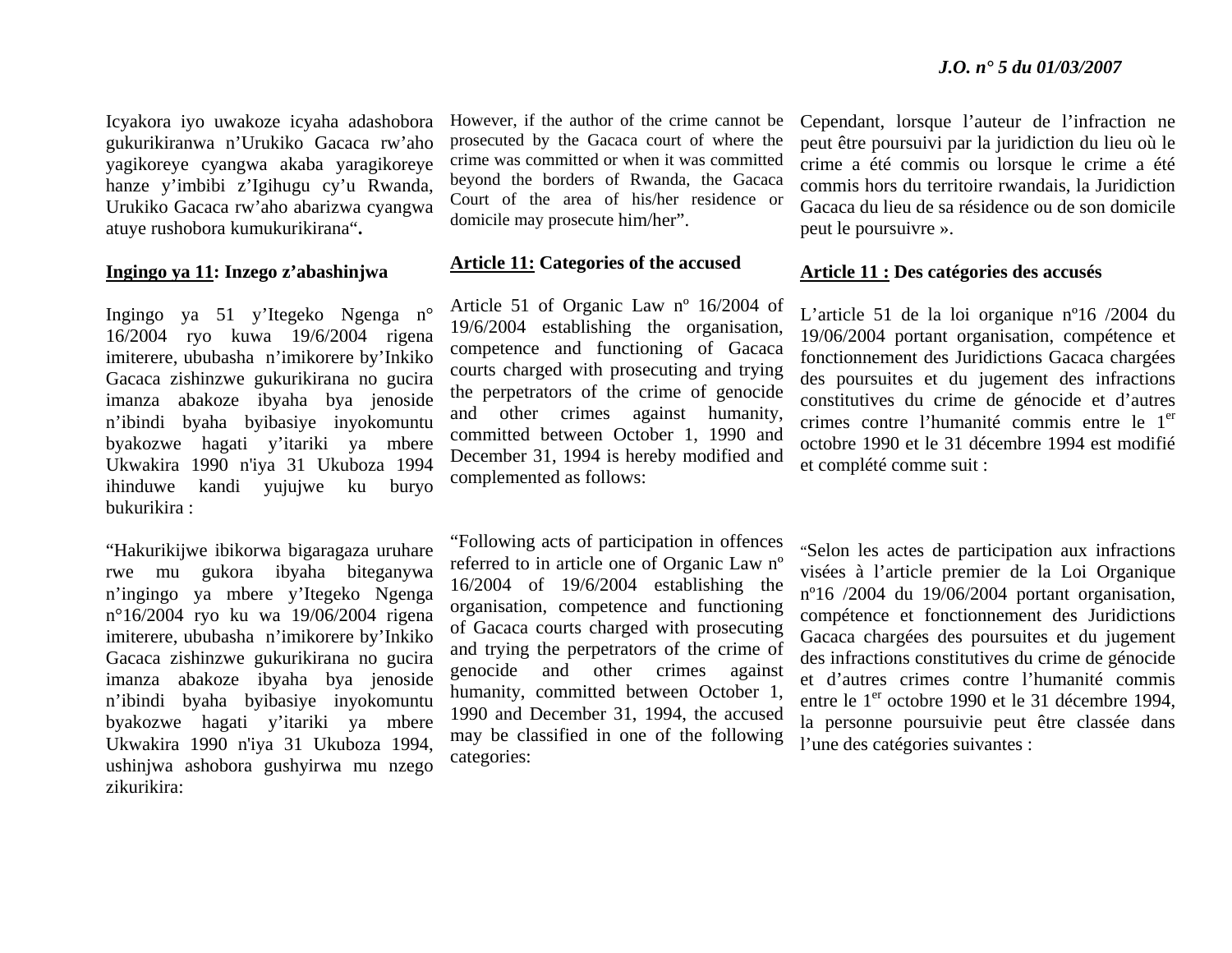#### **Urwego rwa mbere:**

- ibikorwa by'ubufatanyacyaha jenoside cyangwa ibindi byibasiye inyokomuntu, hamwe <sup>n</sup>'ibyitso bye;
- 2° umuntu wari icyo gihe mu nzego 1°<sup>z</sup>'ubuyobozi : mu rwego rw'Igihugu, urwa Perefegitura, urwa Superefegitura <sup>n</sup>'urwa Komini, mu mashyaka ya politiki, mu Gisirikare, muri Jandarumori, Polisi ya Komini, mu madini cyangwa mu mitwe yitwara gisirikari ku buryo butemewe <sup>n</sup>'amategeko, akaba yarakoze ibyo byaha cyangwa akoshya abandi kubikora, hamwe n'ibyitso bye;
- cyangwa wangije imyanya ndangagitsina, hamwe n'ibyitso bye.

Umushinjacyaha Mukuru wa Repubulika atangaza nibura kabiri mu mwaka urutonde rw'amazina y'abashyizwe mu rwego rwa mbere, yashyikirijwe n'Inkiko Gacaca <sup>z</sup>'Utugari.

### **First Category :**

bimushyira mu bacuze umugambi, planners, organisers, incitators, supervisors abawuteguye, abawushishikarije and ringleaders of the crime of genocide or abandi, abagenzuye n'abayoboye crimes against humanity, together with his participation place among by a her accomplices;

- $\degree$  the person who, at that time, was in the  $2\degree$ organs of leadership, at national, prefecture, sub-prefecture and commune levels, leaders of political parties, members of the high command of the army and gendarmerie, of communal police, leaders of religious denominations, or illegal militia groups and who committed those offences or encouraged other people to commit them, together with his or her accomplices;
- 3° umuntu wasambanyije undi ku gahato 2° the person who committed acts of rape 3°or sexual torture, together with his or her accomplices ;

forwarded to him or her by Gacaca Courts par les Juridictions Gacaca de Cellule. of the Cell.

#### **Première catégorie:**

- 1° umuntu wakoze ibyaha cyangwa 1.The person whose criminal acts or 1° la personne dont les actes criminels ou de participation criminelle rangent parmi les planificateurs, les organisateurs, les incitateurs, les superviseurs et les encadreurs du crime de génocide ou des crimes contre l'humanité, ainsi que ses complices ;
	- la personne qui, à cette époque, faisait partie des instances dirigeantes aux niveaux national, préfectoral, sous préfectoral et communal, les leaders des partis politiques, les membres du haut commandement de l'armée et de la gendarmerie, de la police communale, les dirigeants des confessions religieuses, ou les chefs des milices illégales, et qui a commis ces infractions ou a encouragé les autres à les commettre, ainsi que ses complices ;
	- la personne qui a commis l'infraction de viol ou les actes de tortures sexuelles ainsi que ses complices ;

The Prosecutor General of the Republic Le Procureur Général de la République publie au shall publish, at least twice a year, the list of moins deux fois par an la liste des personnes persons classified in the first category, classées dans la première catégorie, lui transmise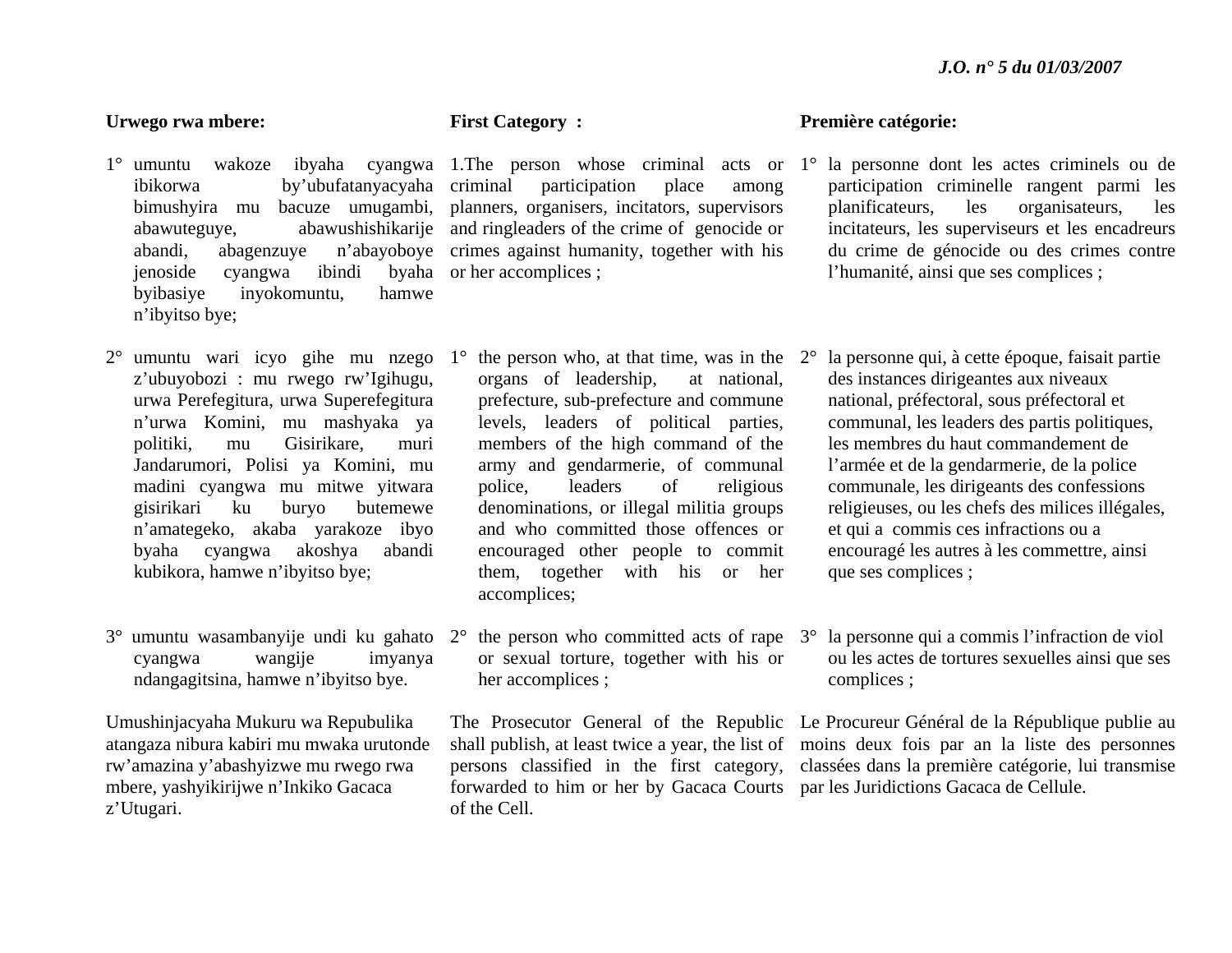#### **Urwego rwa kabiri :**  1° umwicanyi ruharwa wamamaye aho 1° the well known murderer who yari ari cyangwa aho yanyuze kubera umwete yagize mu bwicanyi cyangwa ubugome bukabije yabukoranye, hamwe n'ibyitso bye; 2° umuntu wakoreye abandi ibikorwa 2°by'iyicarubozo, kabone n'iyo byaba bitarabaviriyemo gupfa, hamwe <sup>n</sup>'ibyitso bye; 3° umuntu wakoze ibikorwa 3°by'ubushinyaguzi ku murambo, hamwe n'ibyitso bye; 4° umuntu wakoze icyaha cyangwa 4°ibikorwa by'ubufatanyacyaha bimushyira mu mubare w'abishe cyangwa wagiriye abandi nabi bikabaviramo gupfa, hamwe <sup>n</sup>'ibyitso bye; 5° umuntu wakomerekeje cyangwa 5°wagiriye abandi nabi agambiriye kubica ariko umugambi we ntawugereho, hamwe n'ibyitso bye; **Second Category :**  distinguished himself or herself in the area where he or she lived or wherever he or she passed, because of the zeal which characterized him or her in the killings or excessive wickedness with which they were carried out, together with his or her accomplices ;  $\degree$  the person who committed acts of 2 $\degree$ torture against others, even though they did not result into death, together with his or her accomplices ; <sup>o</sup> the person who committed 3<sup>o</sup> la personne qui a commis des actes dehumanising acts on the dead body, together with his or her accomplices.  $\degree$  the person whose criminal acts or  $4\degree$ criminal participation place among the killers or authors of serious attacks against others, causing death, together with his or her accomplices ;  $\degree$  the person who injured or committed  $5\degree$ other acts of serious attacks, with intention to kill them, but who did not attain his or her objective, together with his or her accomplices ; **Deuxième catégorie:**  1° le meurtrier de grand renom qui s'est distingué dans le milieu où il résidait ou partout où il est passé, à cause du zèle qui l'a caractérisé dans les tueries ou la méchanceté excessive avec laquelle elles ont été exécutées, ainsi que ses complices ; la personne qui a commis les actes de tortures quand bien même les victimes n'en auraient pas succombées, ainsi que ses complices ; dégradants sur le cadavre ainsi que ses complices ; la personne dont les actes criminels ou de participation criminelle rangent parmi les tueurs ou auteurs d'atteintes graves contre les personnes ayant entraîné la mort, ainsi que ses complices ; la personne qui, dans l'intention de donner la mort, a causé des blessures ou commis d'autres violences graves mais auxquelles les victimes n'ont pas succombé, ainsi que ses complices ;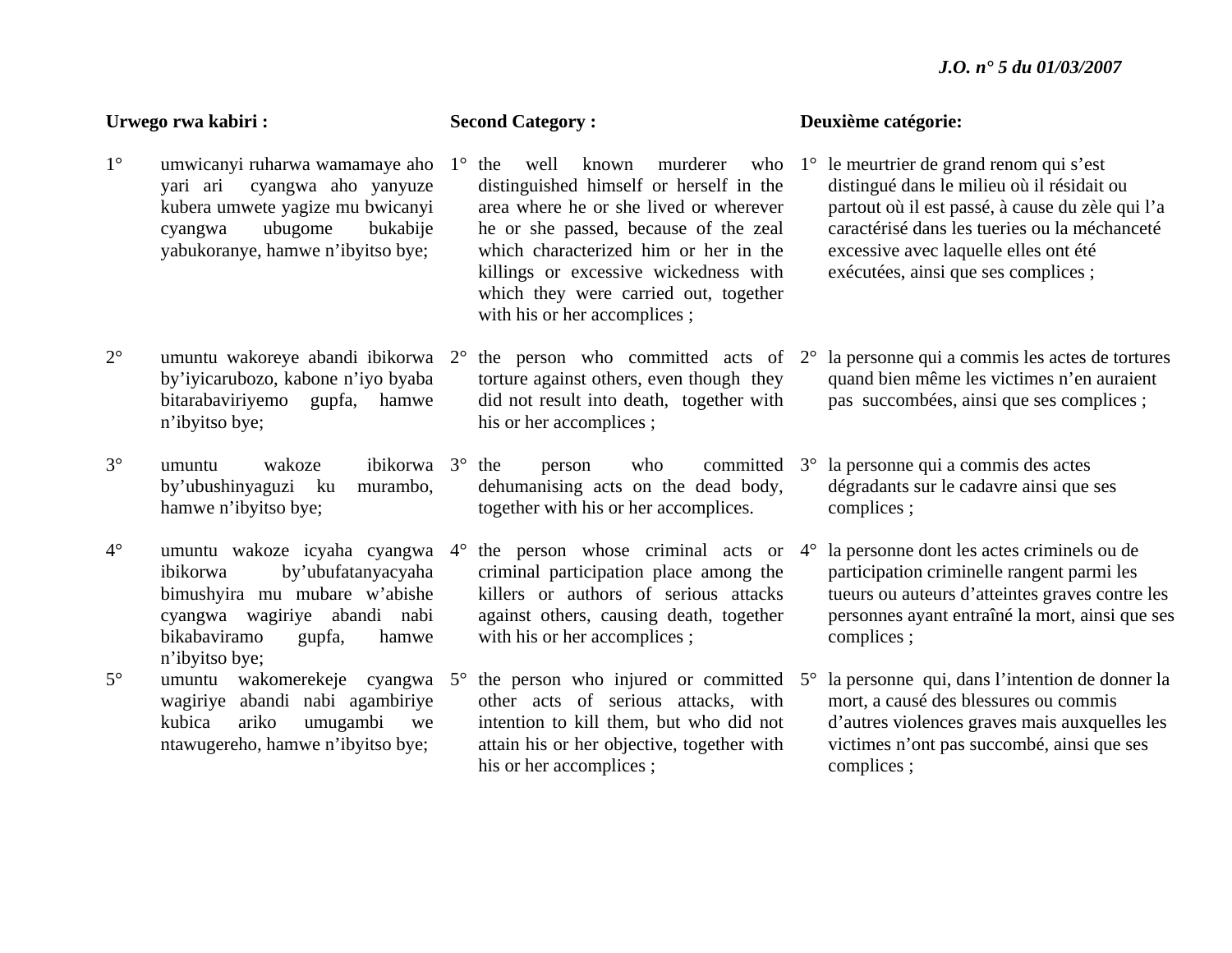6° umuntu wakoze cyangwa wafashije 6°gukora ibindi byaha byakorewe abantu, atagambiriye kubica, hamwe n'ibyitso bye.

#### **Urwego rwa gatatu:**

<sup>n</sup>'umutungo. Icyakora, iyo uwangije n'uwangirijwe bumvikanye cyangwa bakabikora imbere y'ubutegetsi cyangwa y'abatangabuhamya, mbere y'uko initiative, or before the public authority or iri tegeko ngenga ritangira gukurikizwa, uwangije ntakurikiranwa".

## **icyaha, ukwicuza n'ugusaba imbabazi**

ihinduwe kandi yujujwe ku buryo complemented as follows: bukurikira :

participated in criminal acts against persons, without any intention of killing them, together with his or her accomplices.

### **Third Category:**

against property. However, if the author of ubwabo the offence and the victim have agreed on an amicable settlement on their own witnesses, before this organic law came into force, he or she cannot be prosecuted".

#### **Ingingo ya 12: Ukwirega, ukwemera Article 12 : Confessions, guilty plea, repentance and apologies**

16/2004 ryo kuwa 19/6/2004 rigena 19/6/2004 establishing the organisation, imiterere, ububasha n'imikorere by'Inkiko competence and functioning of Gacaca Gacaca zishinzwe gukurikirana no gucira courts charged with prosecuting and trying <sup>n</sup>'ibindi byaha byibasiye inyokomuntu and other crimes against humanity, Ukwakira 1990 n'iya 31 Ukuboza 1994 December 31, 1994 is hereby modified and et complété comme suit :

 $\degree$  the person who committed or  $6\degree$  la personne ayant commis ou participé à des actes criminels contre des personnes sans intention de donner la mort, ainsi que ses complices.

#### **Troisième catégorie:**

Umuntu wakoze gusa ibyaha byerekeranye The person who only committed offences La personne ayant seulement commis des infractions contre les biens. Toutefois, l'auteur desdites infractions qui, avant la date d'entrée en vigueur de la présente loi organique, a convenu d'un règlement à l'amiable avec la victime, ou devant l'autorité publique ou en arbitrage, ne peut plus être poursuivi pour les mêmes faits ».

### **Article 12 : De l'aveu, du plaidoyer de culpabilité, du repentir et d'excuses**

Ingingo ya 58 y'Itegeko Ngenga n° Article 58 of Organic Law nº 16/2004 of L'article 58 de la loi organique nº16 /2004 du imanza abakoze ibyaha bya jenoside the perpetrators of the crime of genocide constitutives du crime de génocide et d'autres byakozwe hagati y'itariki ya mbere committed between October 1, 1990 and octobre 1990 et le 31 décembre 1994 est modifié 19/06/2004 portant organisation, compétence et fonctionnement des Juridictions Gacaca chargées des poursuites et du jugement des infractions crimes contre l'humanité commis entre le 1<sup>er</sup>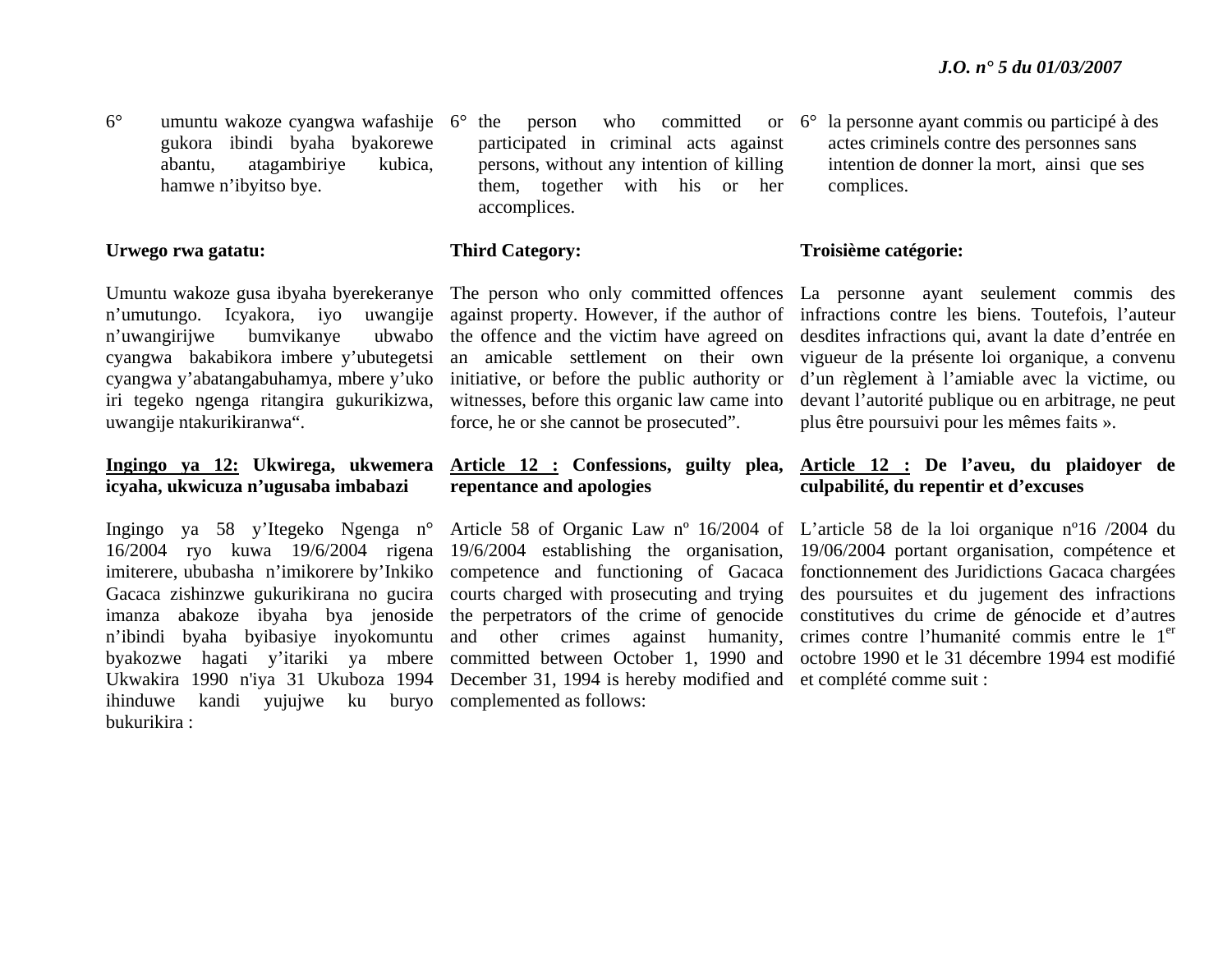"Ukwirega, ukwemera icyaha, ukwicuza "The confessions, guilt plea, repentance and y'Umugenzacyaha cyangwa y'itariki ya mbere Ukwakira 1990 n'iya 31 1990 and December 31, 1994. Ukuboza 1994.

cyangwa umushinjacyaha iperereza ry'urubanza icyaha, kwicuza no gusaba imbabazi. Icyakora, uwireze bwa mbere mu buryo However, the person who opts for the guilt bwemewe imbere y'Urukiko rw'Ubujurire, ntagabanyirizwa kuko aba yabikoze impitagihe".

### **mu rwego rwa mbere**

<sup>n</sup>'ugusaba imbabazi bikorerwa imbere apologies are done before the Bench of the y'Inteko y'Urukiko Gacaca, imbere Gacaca Court, before the Judicial Police y'Umushinjacyaha ushinzwe iperereza charge of investigating the case, in ry'urubanza hakurikijwe ingingo ya 46 accordance with article 46 of Organic Law y'itegeko ngenga n° 16/2004 ryo kuwa <sup>n</sup>º16/2004 of 19/6/2004 establishing the 19/06/2004 rigena imiterere, ububasha organisation, competence and functioning <sup>n</sup>'imikorere by'Inkiko Gacaca zishinzwe of Gacaca courts charged with prosecuting gukurikirana no gucira imanza abakoze and trying the perpetrators of the crime of ibyaha bya jenoside n'ibindi byaha genocide and other crimes against byibasiye inyokomuntu byakozwe hagati humanity, committed between October 1, octobre 1990 et le 31 décembre 1994. Officer or the Public Prosecution Officer in

procédure d'aveu, de plaidoyer de culpabilité, de repentir et d'excuses est proposée devant le Siège de la Juridiction Gacaca, devant l'Officier de Police Judiciaire ou devant l'Officier du Ministère Public chargé de l'instruction suivant l'article 46 de la loi organique nº16/2004 du 19/6/2004 portant organisation, compétence et fonctionnement des Juridictions Gacaca chargées des poursuites et du jugement des infractions constitutives du crime de génocide et d'autres against crimes contre l'humanité commis entre le 1<sup>er</sup>

kumenyesha uregwa uburenganzira must inform the defendant of his or her right <sup>n</sup>'inyungu avana mu kwirega, kwemera and benefits from the confessions, guilt ushinzwe Police Officer or the Public Prosecution bagomba Officer in charge of investigating the case, plea, repentance and apologies procedure. plea procedure before the Gacaca Court of Appeal cannot have his or her sentence reduced because it is too late".

## **within the first category**

Inteko y'Urukiko Gacaca, umugenzacyaha The Bench of the Gacaca Court, the Judicial Le Siège de la Juridiction, l'Officier de Police Judiciaire ou l'Officier du Ministère Public chargé de l'instruction sont tenus d'informer le prévenu de son droit et de son intérêt à recourir à la procédure d'aveu, de plaidoyer de culpabilité, de repentir et d'excuses.

> Toutefois, la personne qui, pour la première fois, recourt valablement à la procédure d'aveu devant la Juridiction Gacaca d'Appel, ne bénéficie d'aucune réduction de peine car sa décision est tardive ».

#### **Ingingo ya 13: Ibihano ku bashinjwa bo Article 13: Penalties to defendants falling Article 13 : Des peines pour les prevenus relevant de la première catégorie**

Ingingo ya 72 y'Itegeko Ngenga n° Article 72 of Organic Law nº 16/2004 of L'article 72 de la loi organique nº16 /2004 du 16/2004 ryo kuwa 19/6/2004 rigena 19/6/2004 establishing the organisation, 19/06/2004 portant organisation, compétence et imiterere, ububasha n'imikorere by'Inkiko competence and functioning of Gacaca fonctionnement des Juridictions Gacaca chargées Gacaca zishinzwe gukurikirana no gucira courts charged with prosecuting and trying des poursuites et du jugement des infractions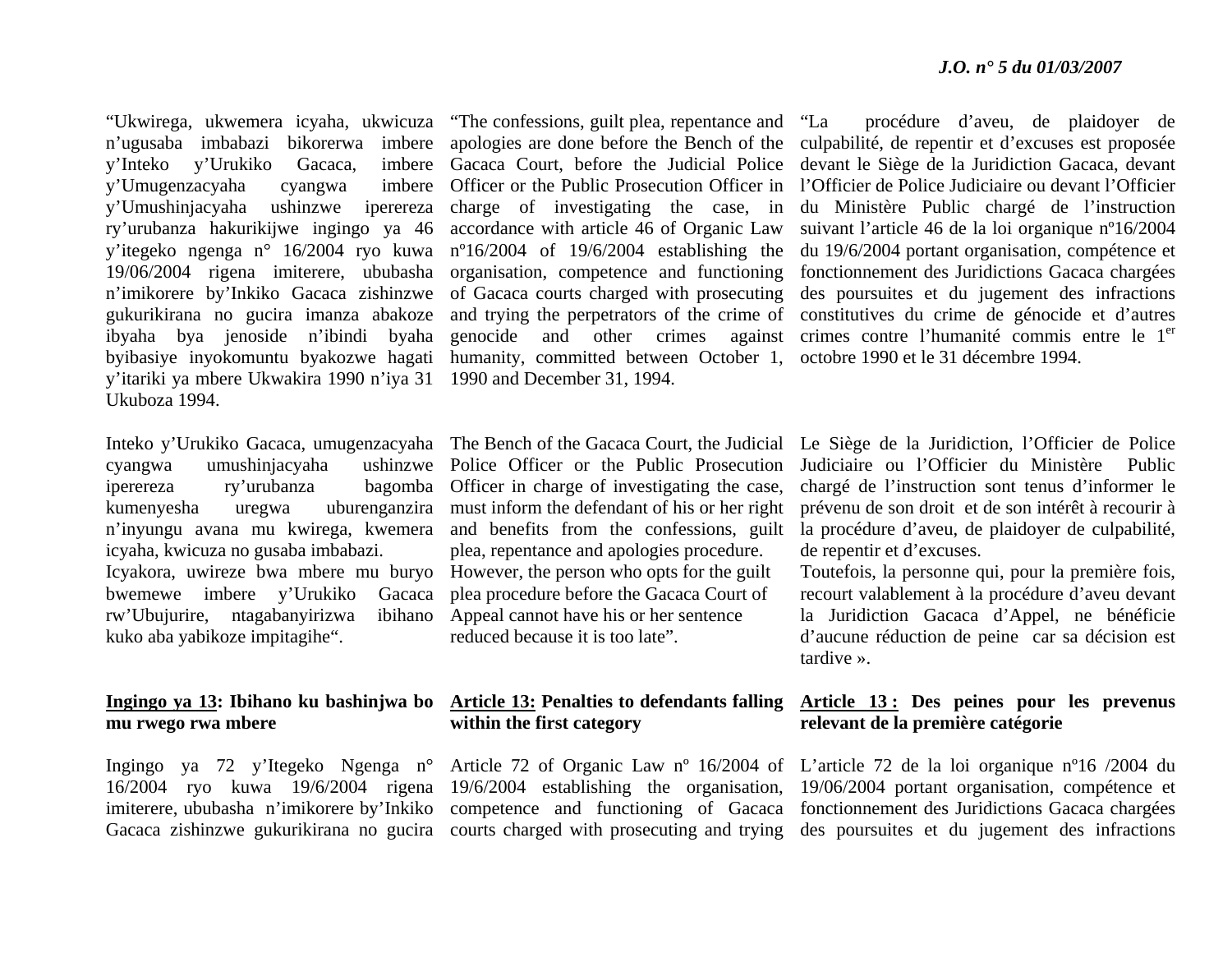Ukwakira 1990 n'iya 31 Ukuboza 1994 December 31, 1994 is hereby modified and et complété comme suit : ihinduwe kandi yujujwe ku buryo complemented as follows: bukurikira:

"Abashinjwa bo mu rwego rwa mbere :

- kwicuza no gusaba imbabazi cyangwa bireze, bakemera icyaha, bakicuza bagasaba imbabazi ariko ntibyemerwe, bahanishwa igifungo cya burundu cyangwa igihano cyo kwicwa;
- bagasaba imbabazi bikemerwa nyuma yo gushyirwa ku rutonde rw'abaregwa bahabwa igihano cy'igifungo gihera ku myaka makumyabiri n'itanu (25) kugeza ku myaka mirongo itatu (30);
- 3° bireze, bakemera icyaha, bakicuza, 3°bagasaba imbabazi bikemerwa mbere yo gushyirwa ku rutonde rw'abaregwa, bahabwa igihano cy'igifungo gihera ku myaka makumyabiri (20) kugeza ku myaka makumyabiri n'ine (24)".

- who:
	- and apologise, or whose confessions, guilt plea, repentance and apologies have been rejected, incur a death sentence or life imprisonment
- 2° bireze, bakemera icyaha, bakicuza, 2° confessed, pleaded guilty, repented and 2°apologised after being included on the list of the accused incur a prison sentence ranging from twenty five (25) to thirty (30) years;
	- $\degree$  confessed, pleaded guilty, repented and  $\degree$ 3 $\degree$ apologised before being included on the list of the accused incur a prison sentence ranging from twenty (20) to twenty-four (24) years".

imanza abakoze ibyaha bya jenoside the perpetrators of the crime of genocide constitutives du crime de génocide et d'autres n'ibindi byaha byibasiye inyokomuntu and other crimes against humanity, crimes contre l'humanité commis entre le 1<sup>er</sup> byakozwe hagati y'itariki ya mbere committed between October 1, 1990 and octobre 1990 et le 31 décembre 1994 est modifié

- "Defendants falling within the first category « Les prévenus relevant de la première catégorie qui :
- 1° banze kwirega, kwemera icyaha, 1° refused-to-confess, plead-guilty, repent 1° n'ont pas voulu recourir à la procédure d'aveu, de plaidoyer de culpabilité, de repentir et d'excuses ou dont l'aveu, le plaidoyer de culpabilité, le repentir et les excuses ont été rejetés, sont passibles de la peine de mort ou d'emprisonnement à perpétuité.
	- qui ont recouru à la procédure d'aveu, de plaidoyer de culpabilité, de repentir et d'excuses après avoir été mis sur la liste des accusés encourent une peine d'emprisonnement allant de vingt cinq (25) à trente (30) ans.
	- qui ont recouru à la procédure d'aveu, de plaidoyer de culpabilité, de repentir et d'excuses avant d'être mis sur la liste des accusés encourent une peine d'emprisonnement allant de vingt (20) à vingt-quatre (24) ans ».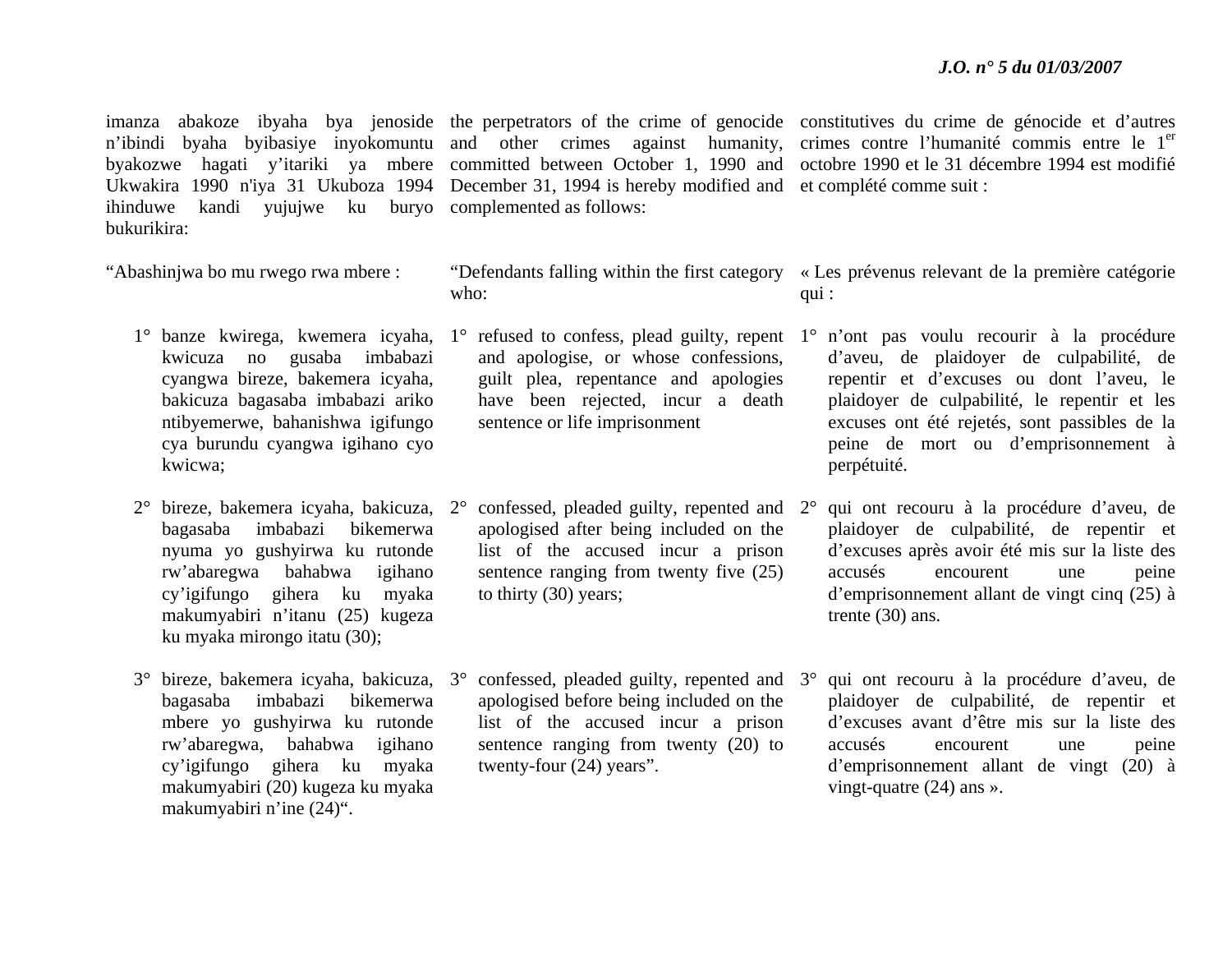## **mu rwego rwa kabiri**

ihinduwe kandi yujujwe ku buryo complemented as follows: bukurikira:

"Abashinjwa bo mu rwego rwa kabiri, agace ka mbere, agace ka 2 n'aka 3 tw'ingingo ya 11 y'iri tegeko ngenga :

- kwicuza no gusaba imbabazi, cyangwa bireze bakemera icyaha, bakicuza, bagasaba imbabazi ariko ntibyemerwe, bahanishwa igihano cy'igifungo cy'imyaka mirongo itatu (30) cyangwa igifungo cya burundu ;
- bagasaba imbabazi nyuma yo gushyirwa ku rutonde bikemerwa bahabwa igihano cy'igifungo gihera ku myaka myakumyabiri n'itanu (25) kugeza ku myaka makumyabiri <sup>n</sup>'icyenda (29) ariko ku gihano bahawe:

## **within the second category**

16/2004 ryo kuwa 19/6/2004 rigena 19/6/2004 establishing the organisation, imiterere, ububasha n'imikorere by'Inkiko competence and functioning of Gacaca Gacaca zishinzwe gukurikirana no gucira Courts charged with prosecuting and trying <sup>n</sup>'ibindi byaha byibasiye inyokomuntu and other crimes against humanity, Ukwakira 1990 n'iya 31 Ukuboza 1994 December 31, 1994 is hereby modified and et complété comme suit :

#### **Ingingo ya 14: Ibihano ku bashinjwa bo Article 14: Penalties to defendants falling Article 14 : Des peines pour les prévenus relevant de la deuxième catégorie**

Ingingo ya 73 y'Itegeko Ngenga n° Article 73 of Organic Law nº 16/2004 of L'article 73 de la loi organique nº16 /2004 du imanza abakoze ibyaha bya jenoside the perpetrators of the crime of genocide constitutives du crime de génocide et d'autres byakozwe hagati y'itariki ya mbere committed between October 1, 1990 and octobre 1990 et le 31 décembre 1994 est modifié 19/06/2004 portant organisation, compétence et fonctionnement des Juridictions Gacaca chargées des poursuites et du jugement des infractions crimes contre l'humanité commis entre le 1<sup>er</sup>

> category referred to in the first, second and third paragraph of article 11 of this organic présente loi organique qui ont: law, who:

- and apologise, or whose confessions, guilt plea, repentance and apologies have been rejected, incur a prison sentence of thirty (30) years or life imprisonment
- apologised after being included on the list of the accused and whose confession, guilt plea, repentance and apologises have been accepted , incur a prison sentence ranging from twentyfive (25) to twenty-nine (29) years, but:

"Defendants falling within the second « Les prévenus relevant de la  $2<sup>eme</sup>$  catégorie visés au 1ère, 2ème et 3ème points de l'article 11 de la

- 1. banze kwirega, kwemera icyaha, 1° refused to confess, plead guilty, repent 1° refusé de recourir à la procédure d'aveu, de plaidoyer de culpabilité, de repentir et d'excuses ou dont l'aveu, le plaidoyer de culpabilité, le repentir et les excuses ont été rejetés, encourent la peine d'emprisonnement de trente (30) ans ou l'emprisonnement à perpétuité ;
- 2. bireze, bakemera icyaha, bakicuza, 2° confessed, pleaded guilty, repented and 2° recouru à la procédure d'aveu, de plaidoyer de culpabilité, de repentir et d'excuses après avoir été mis sur la liste des accusés et dont l'aveu, le plaidoyer de culpabilité de repentir et d'excuses ont été acceptés, encourent une peine d'emprisonnement allant de vingt-cinq (25) à vingt-neuf (29) ans, mais :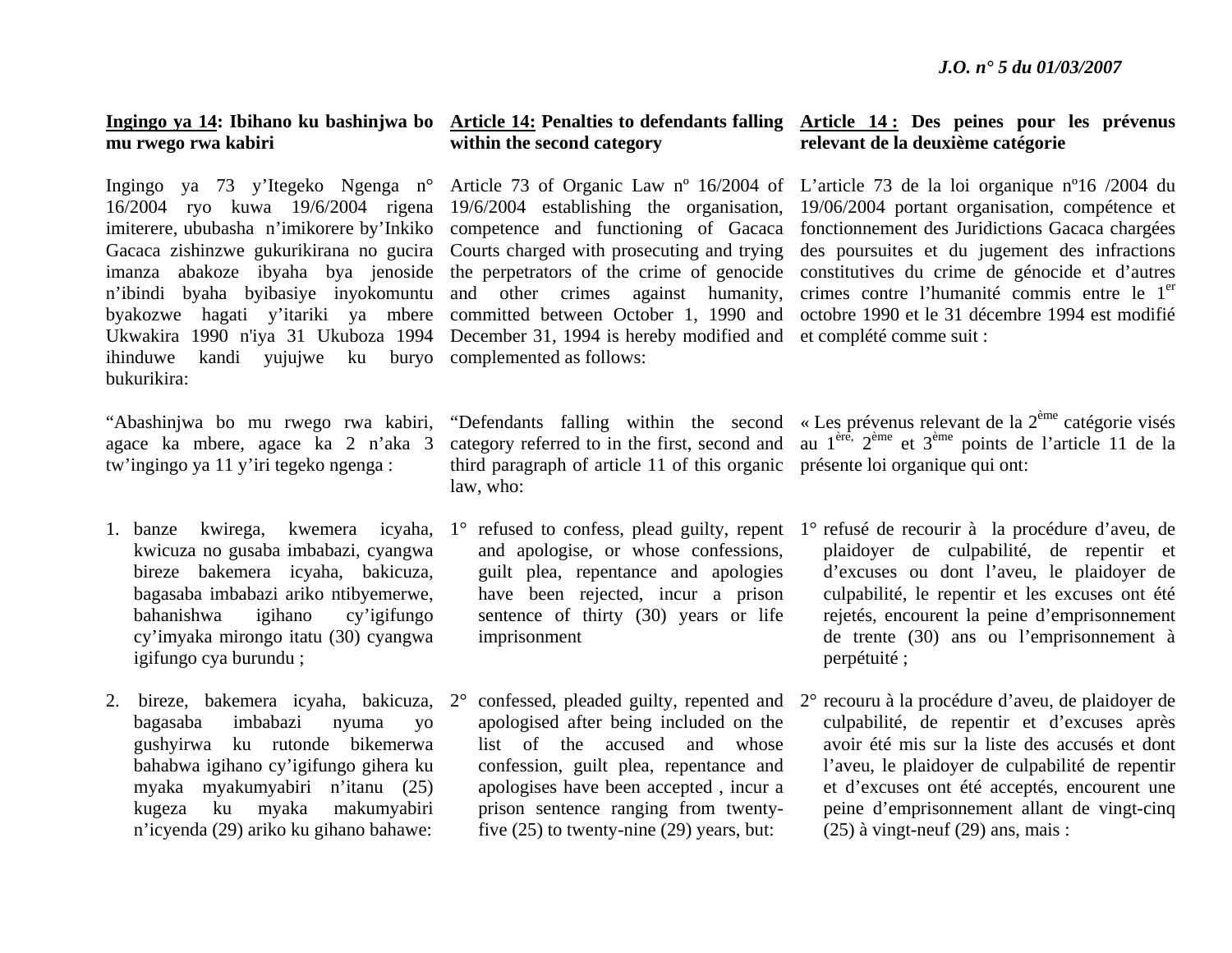- a) icya gatatu (1/3) cy'igihano bakimara muri gereza;
- b) icya gatandatu (1/6) cy'igihano kigasubikwa;
- c) icya kabiri (1/2) cy'igihano bakagikoramo igihano nsimburagifungo cy'imirimo ifitiye Igihugu akamaro.
- 3° bireze, bakemera icyaha, bakicuza, 3°bagasaba imbabazi bikemerwa mbere yo gushyirwa ku rutonde rw'abaregwa bahabwa igihano cy'igifungo gihera ku myaka makumyabiri (20) kugeza ku myaka myakumyabiri n'ine (24) ariko ku gihano bahawe:
	- a) icya gatandatu (1/6) cy'igihano bakimara muri gereza;
	- b) icya gatatu (1/3) cy'igihano kigasubikwa;
	- c) icya kabiri (1/2) cy'igihano bakagikoramo igihano nsimburagifungo cy'imirimo ifitiye Igihugu akamaro.

ka kane (4) n'aka gatanu (5) tw'ingingo ya 11 y'iri tegeko ngenga:

- a) they serve a third  $(1/3)$  of the sentence in custody;
- b) a sixth  $(1/6)$  of the sentence is suspended;
- c) half (1/2) of the sentence is commuted into community service.
- apologised before being included on the list of the accused, incur a prison sentence ranging from twenty (20) to twenty-four (24) years, but:
- a) they serve a sixth  $(1/6)$  of the sentence in custody;
- b) a third  $(1/3)$  of the sentence is suspended;
- c) half (1/2) of the sentence is commuted into community service.

a) un tiers (1/3) de la peine prononcée est purgée en prison ;

- b) un sixième (1/6) de la peine est commué en sursis ;
- c) la moitié (1/2) de la peine est commuée en prestation de travaux d'intérêt général;
- $\degree$  confessed, pleaded guilty, repented and  $\degree$  recouru à la procédure d'aveu, de plaidoyer de culpabilité, de repentir et d'excuses avant d'être mis sur la liste des accusés encourent une peine d'emprisonnement allant de vingt (20) à vingt-quatre (24) ans, mais :
	- a) un sixième (1/6) de la peine prononcée est purgée en prison ;
	- b) un tiers (1/3) de la peine est commué en sursis ;
	- c) la moitié (1/2) de la peine est commuée en prestation de travaux d'intérêt général.

fifth  $(5<sup>th</sup>)$  paragraph of article 11 of this loi organique qui ont: organic law, who:

Abashinjwa bo mu rwego rwa kabiri, agace Defendants falling within the second  $(2^{nd})$  Les prévenus relevant de la  $2^{eme}$  catégorie visés category referred to in the fourth  $(4<sup>th</sup>)$  and au  $4<sup>ème</sup>$  et  $5<sup>ème</sup>$  points de l'article 11 de la présente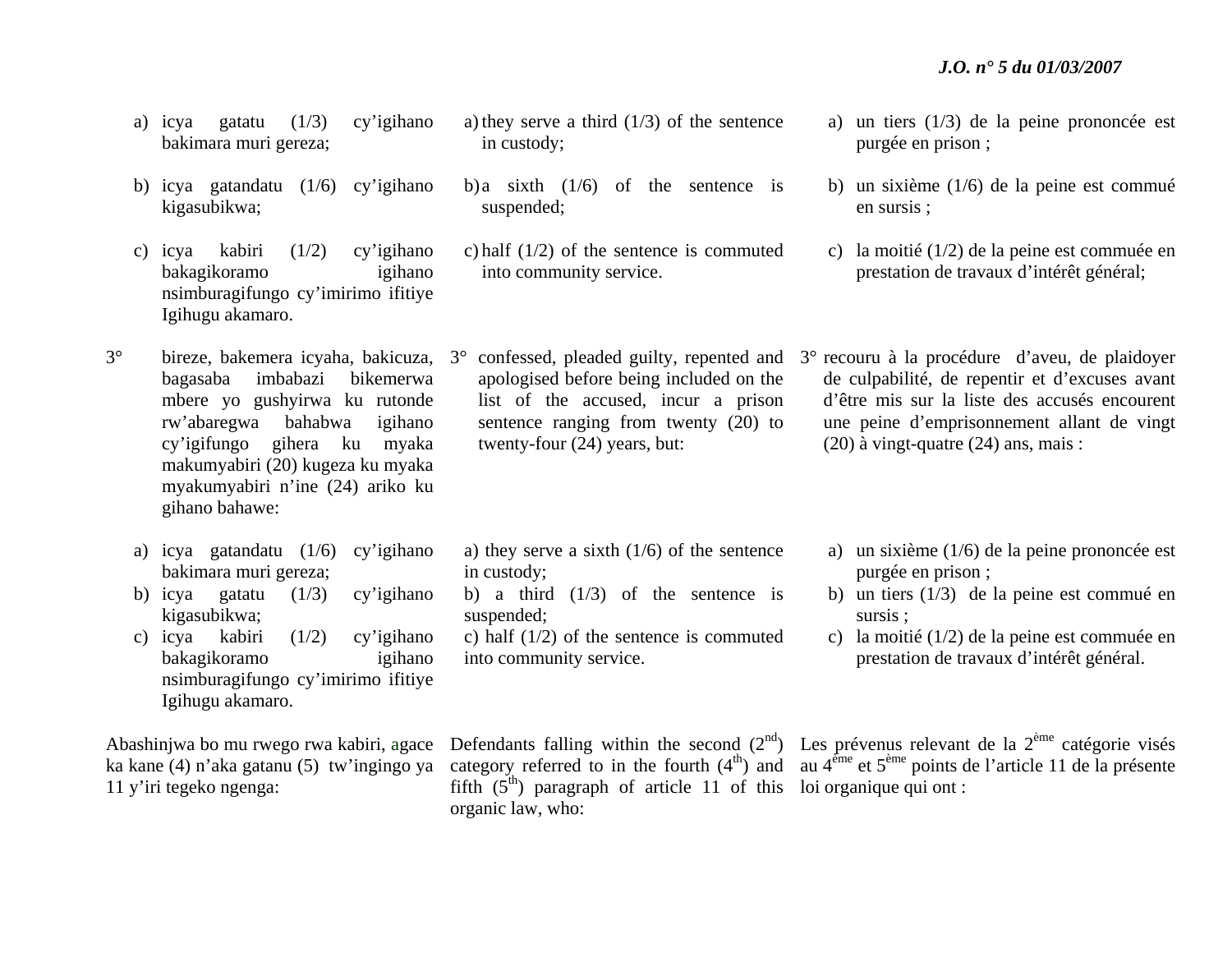- kwicuza no gusaba imbabazi cyangwa bireze, bakemera icyaha, bakicuza, bagasaba imbabazi ariko ntibyemerwe, bahanishwa igifungo cyo kuva ku myaka cumi n'itanu (15) kugeza kuri cumi n'icyenda  $(19);$
- 2° bireze, bakemera icyaha, bakicuza, 2°bagasaba imbabazi nyuma yo gushyirwa ku rutonde rw'abaregwa bikemerwa, bahabwa igihano cy'igifungo gihera ku myaka cumi <sup>n</sup>'ibiri (12) kugeza ku myaka cumi <sup>n</sup>'ine (14) ariko ku gihano cy'igifungo bahawe:
- a) icya gatatu (1/3) cy'igihano bakimara muri gereza ;
- b) icya gatandatu (1/6) cy'igihano kigasubikwa;
- c) icya kabiri (1/2) cy'igihano bakagikoramo igihano nsimburagifungo cy'imirimo ifitiye Igihugu akamaro;
- 3° bireze, bakemera icyaha, bakicuza, 3°bagasaba imbabazi mbere yo gushyirwa ku rutonde rw'abaregwa bikemerwa bahabwa igihano cy'igifungo gihera ku myaka umunani (8) kugeza ku myaka cumi <sup>n</sup>'umwe (11), ariko ku gihano cy'igifungo bahawe:
- and apologise, or whose confessions, guilt plea, repentance and apologies have been rejected, incur a prison sentence ranging from fifteen (15) to nineteen (19) years;
- confessed, pleaded guilty, repented and apologised after being included on the list of the accused and whose confession, guilt plea, repentance andapologises have been accepted, incur a prison sentence ranging from twelve (12) to fourteen (14) years, but:
- a) they serve a third  $(1/3)$  of the sentence in custody;
- b) a sixth  $(1/6)$  of the sentence is suspended;
- c) half (1/2) of the sentence is commuted into community service;
- $\degree$  confessed, pleaded guilty, repented and  $\degree$ 3 $\degree$ apologised before being included on the list of the accused and whose confessions, guilt plea, repentance and apologises have been accepted, incur a prison sentence ranging from eight (8**)**  to eleven (11) years, but:
- 1° banze kwirega, kwemera icyaha, 1° refused to confess, plead guilty, repent 1° refusé de recourir à la procédure d'aveu, de plaidoyer de culpabilité, de repentir et d'excuses ou dont l'aveu, le plaidoyer de culpabilité, le repentir et les excuses ont été rejetés, encourent la peine d'emprisonnement allant de quinze (15) ans à dix-neuf (19) ans;
	- 2° recouru à la procédure d'aveu, de plaidoyer de culpabilité, de repentir et d'excuses après avoir été mis sur la liste des accusés et dont l'aveu, le plaidoyer de culpabilité de repentir et d'excuses a été accepté, encourent une peine d'emprisonnement allant de douze (12) à quatorze (14) ans, mais:
		- a) un tiers (1/3) de la peine prononcée est purgée en prison ;
		- b) un sixième (1/6) de la peine est commué en sursis ;
		- c) la moitié (1/2) de la peine est commuée en prestation de travaux d'intérêt général;
	- recouru à la procédure d'aveu, de plaidoyer de culpabilité, de repentir et d'excuses avant d'être mis sur la liste des accusés et dont l'aveu, le plaidoyer de culpabilité de repentir et d'excuses ont été acceptés, encourent une peine d'emprisonnement allant de huit (8) à onze (11) ans, mais :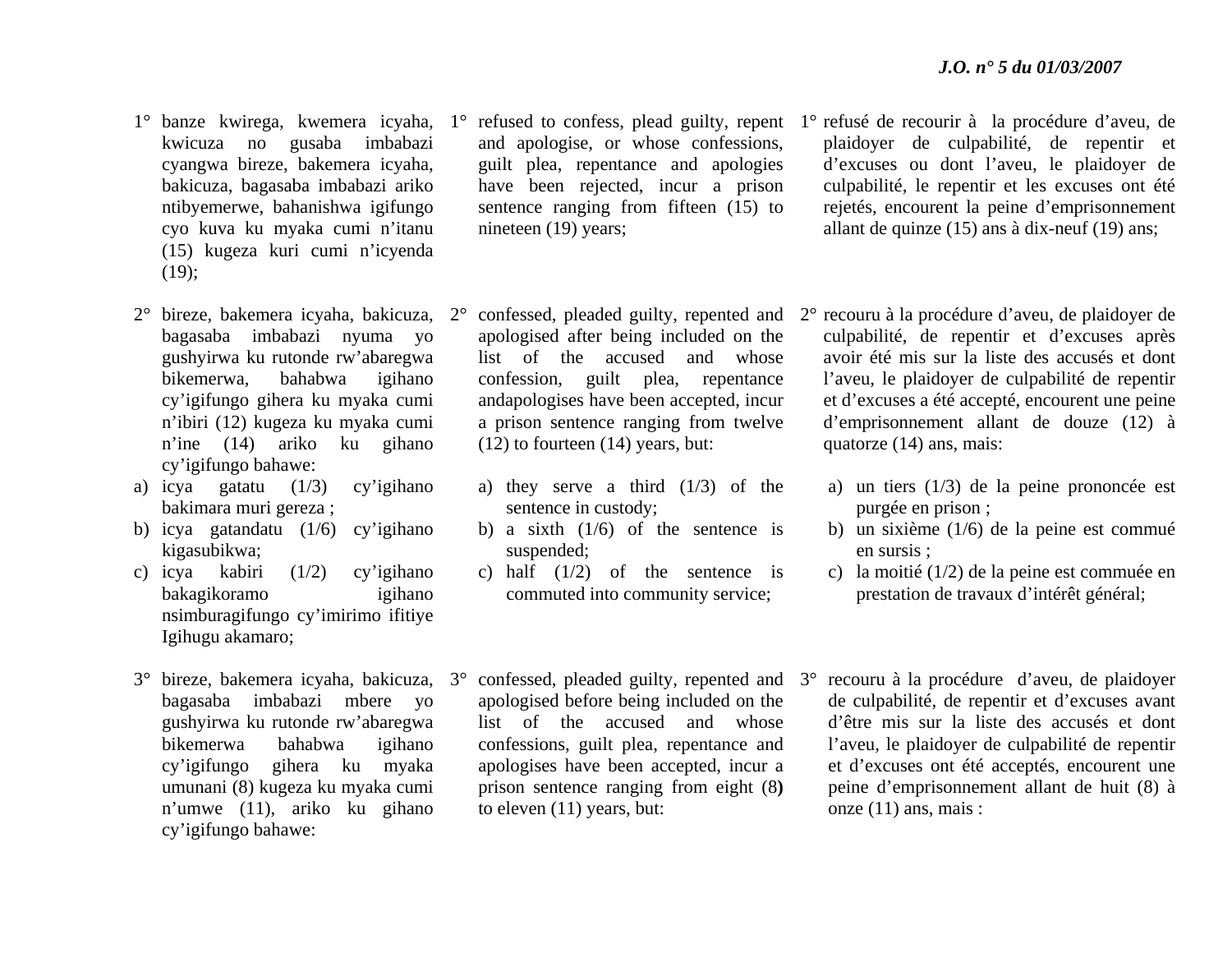- bakimara muri gereza ;
- b) icya gatatu  $(1/3)$ kigasubikwa;
- c) icya kabiri  $(1/2)$ bakagikoramo igihano nsimburagifungo cy'imirimo ifitiye Igihugu akamaro.

ka 6**:** 

- kwicuza no gusaba imbabazi cyangwa bireze bakemera icyaha, bakicuza, bagasaba imbabazi ariko ntibyemerwe, bahanishwa igifungo cyo kuva ku myaka itanu (5) kugeza ku myaka irindwi (7) ariko ku gihano cy'igifungo bahawe :
	- a) icya gatatu (1/3) cy'igihano bakimara muri gereza;
	- b) icya gatandatu (1/6) cy'igihano kigasubikwa ;
	- c) icya kabiri (1/2) cy'igihano bakagikoramo igihano nsimburagifungo cy'imirimo ifitiye Igihugu akamaro **;**
- a) icya gatandatu (1/6) cy'igihano a) they serve a sixth (1/6) of the sentence in custody;
	- cy'igihano b) a third  $(1/3)$  of the sentence is suspended;
	- cy'igihano c) half  $(1/2)$  of the sentence is commuted into community service

category referred to in the sixth  $(6<sup>th</sup>)$  visés au  $6<sup>eme</sup>$  point qui ont : paragraph, who:

- andapologise, or whose confessions, guilt plea, repentance and apologies have been rejected, incur a prison sentence ranging from five (5) to seven (7) years, but:
	- a) they serve a third  $(1/3)$  of the sentence in custody;
	- b) a sixth  $(1/6)$  of the sentence is suspended;
	- c) half  $(1/2)$  of the sentence is commuted into community service
- a) un sixième (1/6) de la peine prononcée est purgée en prison ;
- b) un tiers (1/3) de la peine est commué en sursis ;
- c) la moitié (1/2) de la peine est commuée en prestation de travaux d'intérêt général;

Abashinjwa bo mu rwego rwa kabiri, agace Defendants falling within the second Les prévenus relevant de la deuxième catégorie

- 1° banze kwirega, kwemera icyaha, 1° refused to confess, plead guilty, repent 1° refusé de recourir à la procédure d'aveu, de plaidoyer de culpabilité, de repentir et d'excuses ou dont l'aveu, le plaidoyer de culpabilité, le repentir et les excuses ont été rejetés, encourent une peine d'emprisonnement allant de cinq (5) à sept (7) ans au maximum, mais :
	- a) un tiers (1/3) de la peine prononcée est purgée en prison ;
	- b) un sixième (1/6) de la peine est commué en sursis
	- c) la moitié (1/2) de la peine est commuée en prestation de travaux d'intérêt général;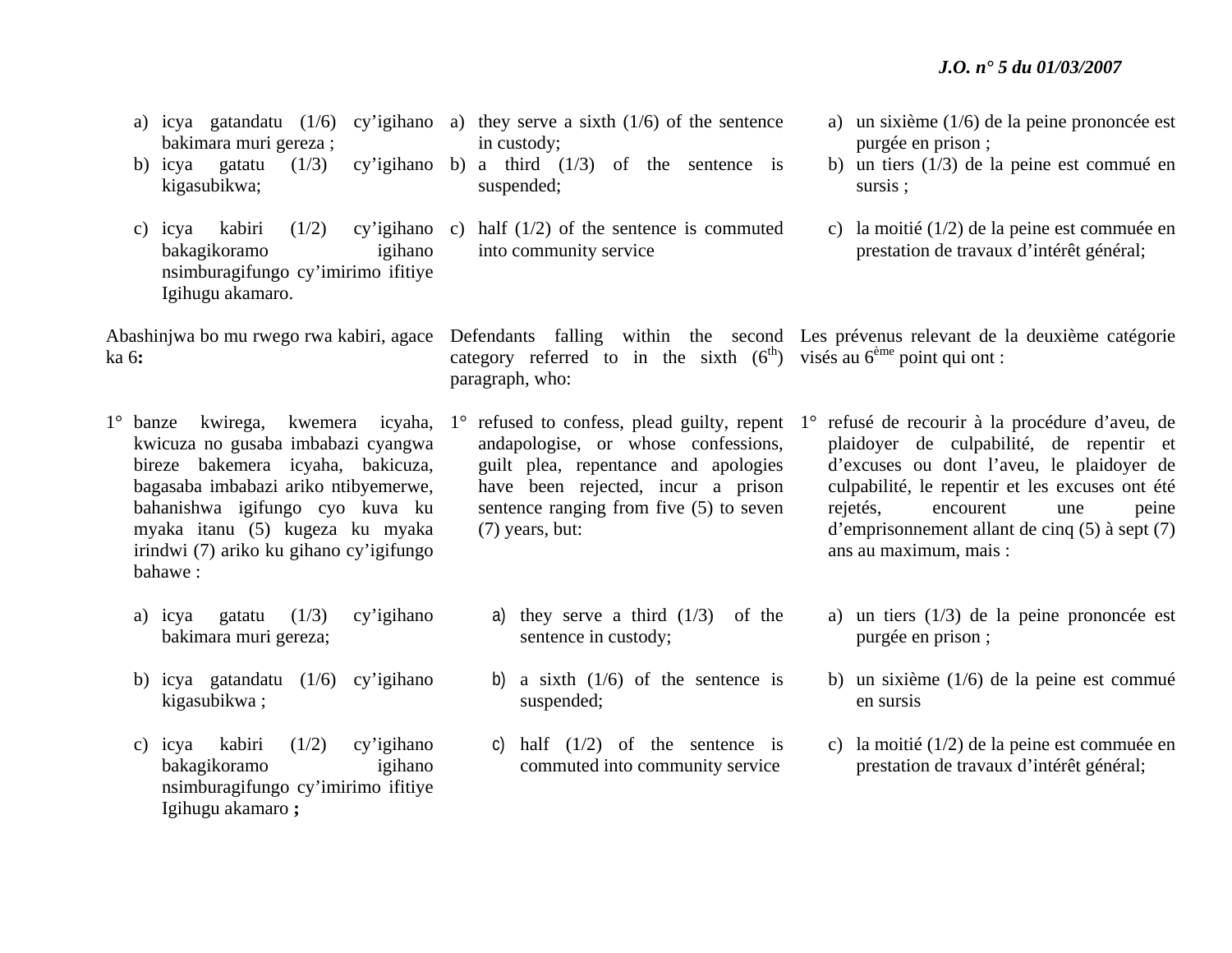- 2° bireze, bakemera icyaha, bakicuza, 2°bagasaba imbabazi nyuma yo gushyirwa ku rutonde rw'abaregwa bikemerwa bahabwa igihano cy'igifungo gihera ku myaka itatu (3) kugeza ku myaka ine (4), ariko ku gihano cy'igifungo bahawe :
	- a) icya gatatu (1/3) cy'igihano bakimara muri gereza ;
	- b) icya gatandatu (1/6) cy'igihano kigasubikwa ;
	- c) icya kabiri (1/2) cy'igihano bakagikoramo igihano nsimburagifungo cy'imirimo ifitiye Igihugu akamaro ;
- 3° bireze, bakemera icyaha, bakicuza, 3°bagasaba imbabazi mbere yo gushyirwa ku rutonde rw'abaregwa bikemerwa bahabwa igihano cy'igifungo gihera ku mwaka umwe (1) kugeza ku myaka ibiri (2), ariko ku gihano cy'igifungo bahawe :
	- a) icya gatandatu (1/6) cy'igihano bakimara muri gereza;
	- b) icya gatatu (1/3) cy'igihano kigasubikwa;
	- c) icya kabiri (1/2) cy'igihano bakagikoramo igihano nsimburagifungo cy'imirimo ifitiye Igihugu akamaro".
- $\degree$  confessed, pleaded guilty, repented and  $2\degree$ apologised after being included on the list of the accused and whose confession, guilt plea, repentance and apologises have been accepted, incur a prison sentence ranging from three (3) to four (4) years, but:
	- a) they serve a third (1/3) of the sentence in custody;
	- b) a sixth  $(1/6)$  of the sentence is suspended;
	- c) half of the sentence is commuted into community service;

 recouru à la procédure d'aveu, de plaidoyer de culpabilité, de repentir et d'excuses après avoir été mis sur la liste et dont l'aveu, le plaidoyer de culpabilité de repentir et d'excuses ont été acceptés, encourent une peine d'emprisonnement allant de trois (3) à quatre (4) ans, mais :

a) un tiers (1/3) de la peine prononcée est purgée en prison ;

b) un sixième (1/6) de la peine est commué en sursis

c) la moitié de la peine est commuée en prestation de travaux d'intérêt général;

- <sup>o</sup> confessed, pleaded guilty, repented and 3<sup>o</sup> apologised before being included on the list of the accused and whose confessions, guilt plea, repentance and apologises have been accepted, incur a prison sentence ranging from one (1) to two (2) years, but;
	- a) a sixth (1/6) of the sentence in custody;
	- b) a  $(1/3)$  of the sentence is suspended;
	- c) half (1/2) of the sentence is commuted into community service".
- recouru à la procédure d'aveux, de plaidoyer de culpabilité, de repentir et d'excuses avant d'être mis sur la liste et dont l'aveu, le plaidoyer de culpabilité de repentir et d'excuses ont été acceptés, encourent une peine d'emprisonnement allant de un (1) an à deux (2) ans, mais :
	- a) un sixième (1/6) de la peine prononcée est purgée en prison ;
- b) un tiers de la peine est commué en sursis ;
- c) la moitié de la peine est commuée en prestation de travaux d'intérêt général ».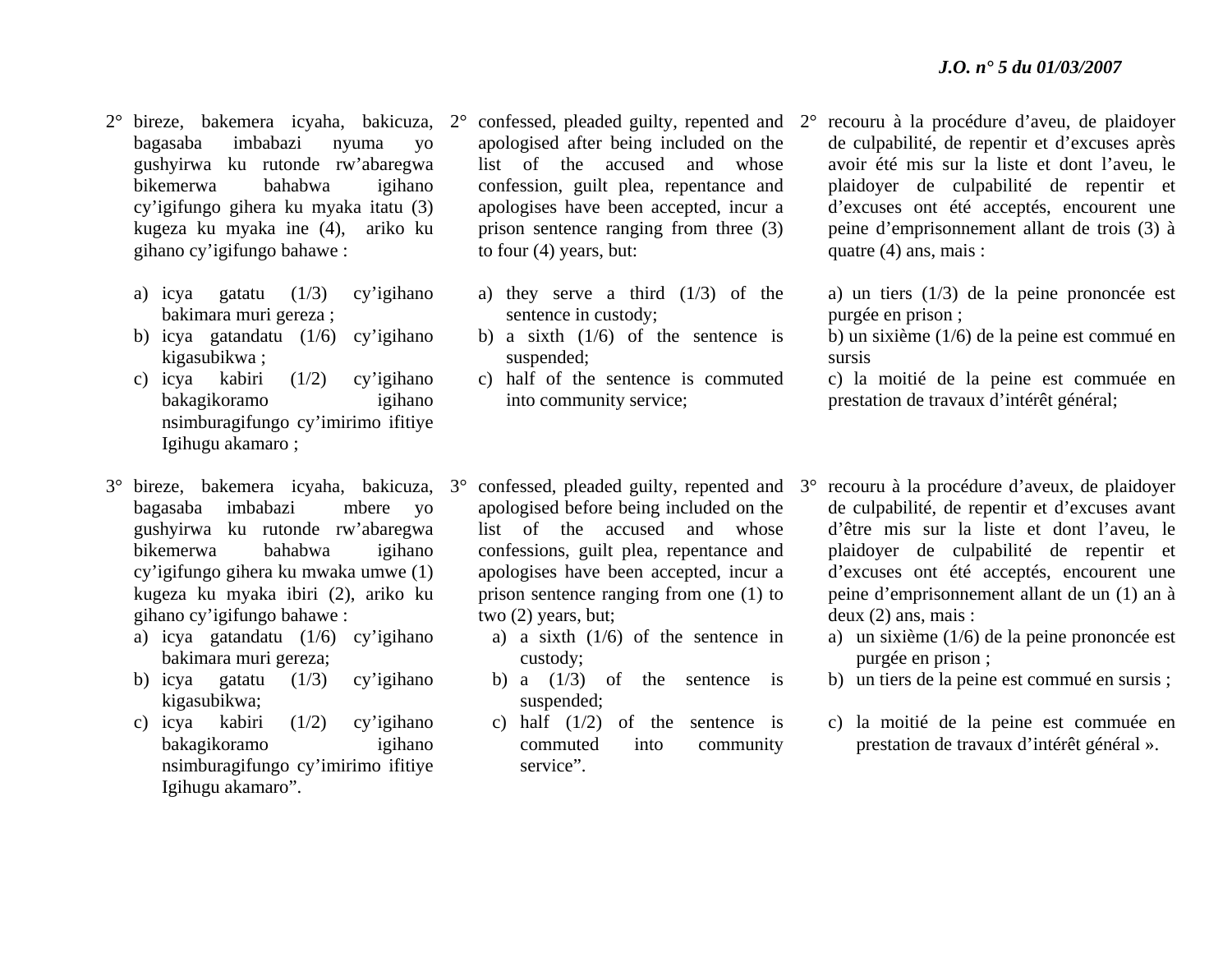**cya jenoside cyangwa ibyaha byibasiye genocide or crimes against humanity inyokomuntu** 

16/2004 ryo kuwa 19/6/2004 rigena 19/6/2004 establishing the organisation, imiterere, ububasha n'imikorere by'Inkiko competence and functioning of Gacaca gacaca zishinzwe gukurikirana no gucira courts charged with prosecuting and trying <sup>n</sup>'ibindi byaha byibasiye inyokomuntu and other crimes against humanity, byakozwe hagati y'itariki ya mbere committed between October 1, 1990 and Ukwakira 1990 n'iya 31 Ukuboza 1994 December 31, 1994 is hereby modified and et complété comme suit : ihinduwe kandi yujujwe mu buryo complemented as follows: bukurikira :

buryo bukurikira:

- mu rwa kabiri bamburwa uburenganzira bwo:
	- a.gutorwa,
	- b. kuba abayobozi, abasirikari, abapolisi n'abandi bashinzwe umutekano, abarimu, abaganga, abacamanza, abashinjacyaha n' abunganira abandi mu manza;

**Ingingo ya 15: Iyamburwa Article 15: Withdrawal of civic rights for ry'uburenganzira ku bahamwe n'icyaha persons convicted of the crime of** 

following manner:

- 1° abantu bo mu rwego rwa mbere n'abo 1° persons falling within the 1<sup>st</sup> and 2<sup>nd</sup> category are liable to deprivation of the right:
	- a.to be elected ;
	- b. to become leaders, to serve in the armed forces, to serve in the National Police and other security organs, to be a teacher, a medical staff, magistrates, public prosecutors and judicial counsels;

**Article 15: De la dégradation civique pour les personnes reconnues coupables du crime de génocide ou des crimes contre l'humanité** 

Ingingo ya 76 y'itegeko Ngenga n° Article 76 of Organic Law nº 16/2004 of L'article 76 de la loi organique nº16 /2004 du imanza abakoze ibyaha bya jenoside the perpetrators of the crime of genocide constitutives du crime de génocide et d'autres 19/06/2004 portant organisation, compétence et fonctionnement des Juridictions Gacaca chargées des poursuites et du jugement des infractions crimes contre l'humanité commis entre le 1<sup>er</sup> octobre 1990 et le 31 décembre 1994 est modifié

"Abantu bahamwe n'icyaha cya jenoside "Persons convicted of the crime of genocide "Les personnes reconnues coupables du crime de cyangwa ibyaha byibasiye inyokomuntu or crimes against humanity are liable to génocide ou des crimes contre l'humanité, bamburwa uburenganzira bari bafite mu deprivation of their civil rights in the encourent la dégradation civique de la manière suivante :

- 1° les personnes relevant de la 1ère et de 2ème catégorie, encourent la privation du droit :
	- a. d'éligibilité;
	- b. d'être des dirigeants, de servir dans les forces armées, de servir dans la Police Nationale et d'autres organes de sécurité, d'exercer la profession d'enseignants ou de médecins, de magistrats, d'officier du ministère public et d'avocats ;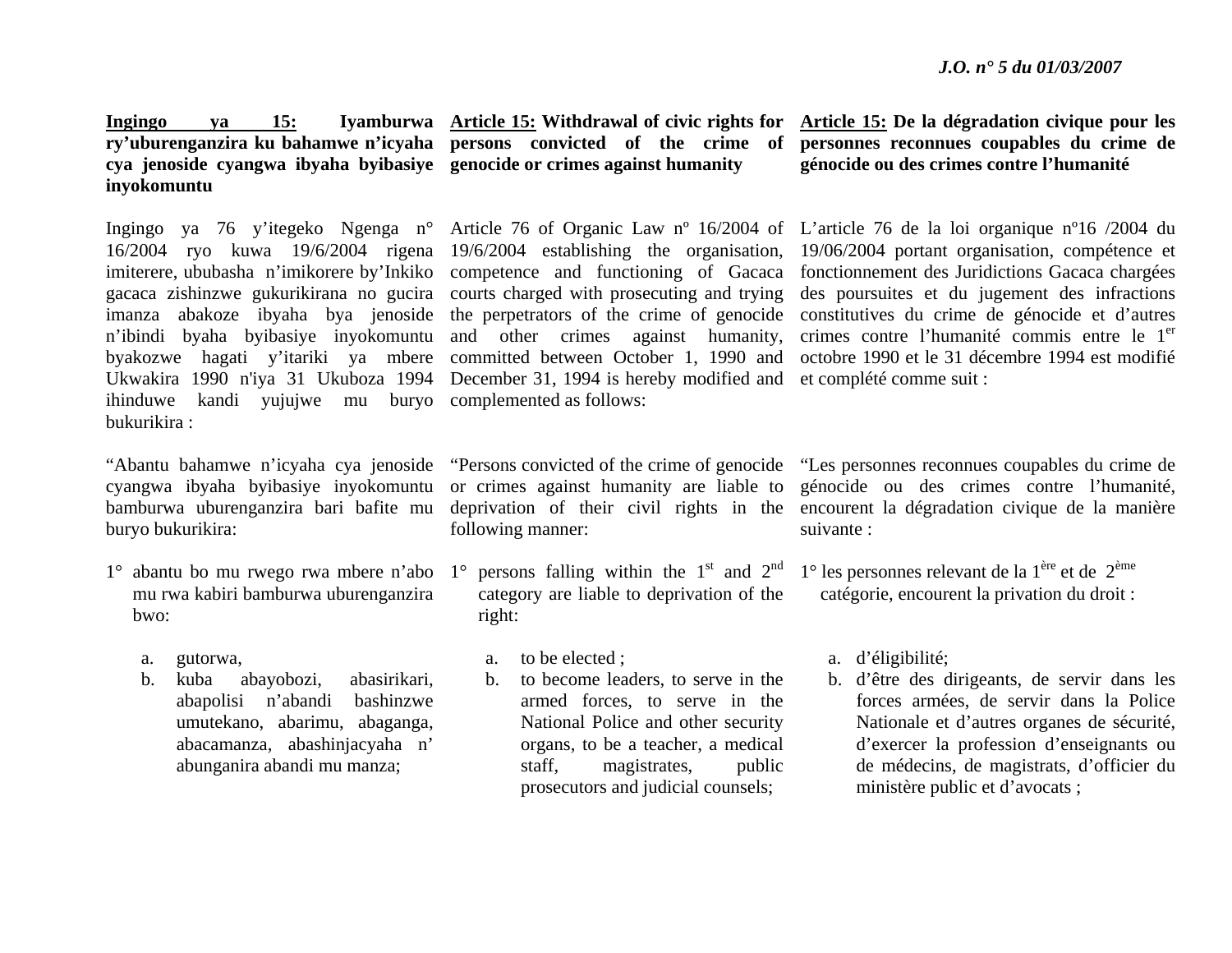- 2° abo mu rwego rwa mbere bamburwa 2°uburenganzira bwavuzwe mu gace ka mbere k'iyi ngingo ubuzima bwabo bwose.
- 3° abo mu rwego rwa kabiri, agace ka 3°mbere, aka 2° n'aka 3°, banze kwirega cyangwa bireze ntibyemerwe, bamburwa uburenganzira bwavuzwe mu gace ka mbere k'iyi ngingo ubuzima bwabo bwose.
- $4^\circ$  $^{\circ}$  abo mu rwego rwa kabiri, agace ka 4 $^{\circ}$ mbere, aka 2° n'aka 3°, bireze bikemerwa kimwe n'abo mu gace ka 4°, aka 5° n'aka 6° bamburwa uburenganzira bwavuzwe mu gace ka mbere k'iyi ngingo mu gihe cy'igihano bakatiwe n'urukiko.
- $5^\circ$  amazina y'abahamwe n'icyaha cya ihinnye igaragaza umwirondoro wabo n'ibyaha bakoze, ashyirwa rubuga rwa interineti".
- $\degree$  persons in the first category are liable to  $2\degree$ permanent deprivation of rights prescribed in item 1° of this article.
- $\degree$  persons in the second category, items  $1\degree$ ,  $3\degree$ 2° and 3° who refused to confess or whose confessions have been rejected. are liable to permanent deprivation of rights prescribed in item 1° of this article.
- <sup>o</sup> persons in the second category items 1<sup>o</sup>, 4<sup>o</sup> 2° and 3° whose confessions have been accepted and those in items 4°, 5° and 6° are deprived of those rights only for the duration of the sentence given by the competent Court.

jenoside bo mu rwego rwa mbere 5°. The names of the persons falling within <sup>n</sup>'urwa kabiri, aherekejwe n'inyandiko the first and the second category, convicted nyubako yihariye ku nzibutso za crimes they committed, shall be posted in by'Imirenge, mu nyandukuro zerekana posted at the offices of their Sectors, le site Internet ». ibyaha byakozwe n'ababikoze no ku registered in their 'criminal record' and of the crime of genocide, together with a short description of their identities and the published on the Internet".

- les personnes relevant de la première catégorie encourent la privation permanente des droits visés au point 1° du présent article.
- les personnes relevant de la deuxième catégorie, points 1°, 2° et 3° qui n'ont pas voulu recourir à la procédure d'aveu ou dont l'aveu a été rejeté encourent la privation permanente des droits visés au point 1° du présent article.
- les personnes relevant de la deuxième catégorie, points 1°, 2° et 3° dont l'aveu a été accepté, ainsi que celles des points 4°, 5° et 6° sont uniquement privées des droits visés au point 1° du présent article pendant la durée de la peine prononcée par la Juridiction compétente.

jenoside, mu gice kirebana n'amateka . the history section of the genocide l'histoire. Ils sont également affichés aux bureaux Ayo mazina kandi ashyirwa ku biro memorials. Those names shall also be des Secteurs, dans leur 'Casier judiciaire', et sur 5. les noms des personnes relevant de la première et de la deuxième catégorie, reconnues coupables du crime de génocide, accompagnés d'une brève description de leurs identités et des crimes qu'ils ou elles ont commis, sont affichés dans les mémoriaux du génocide, dans la partie réservée à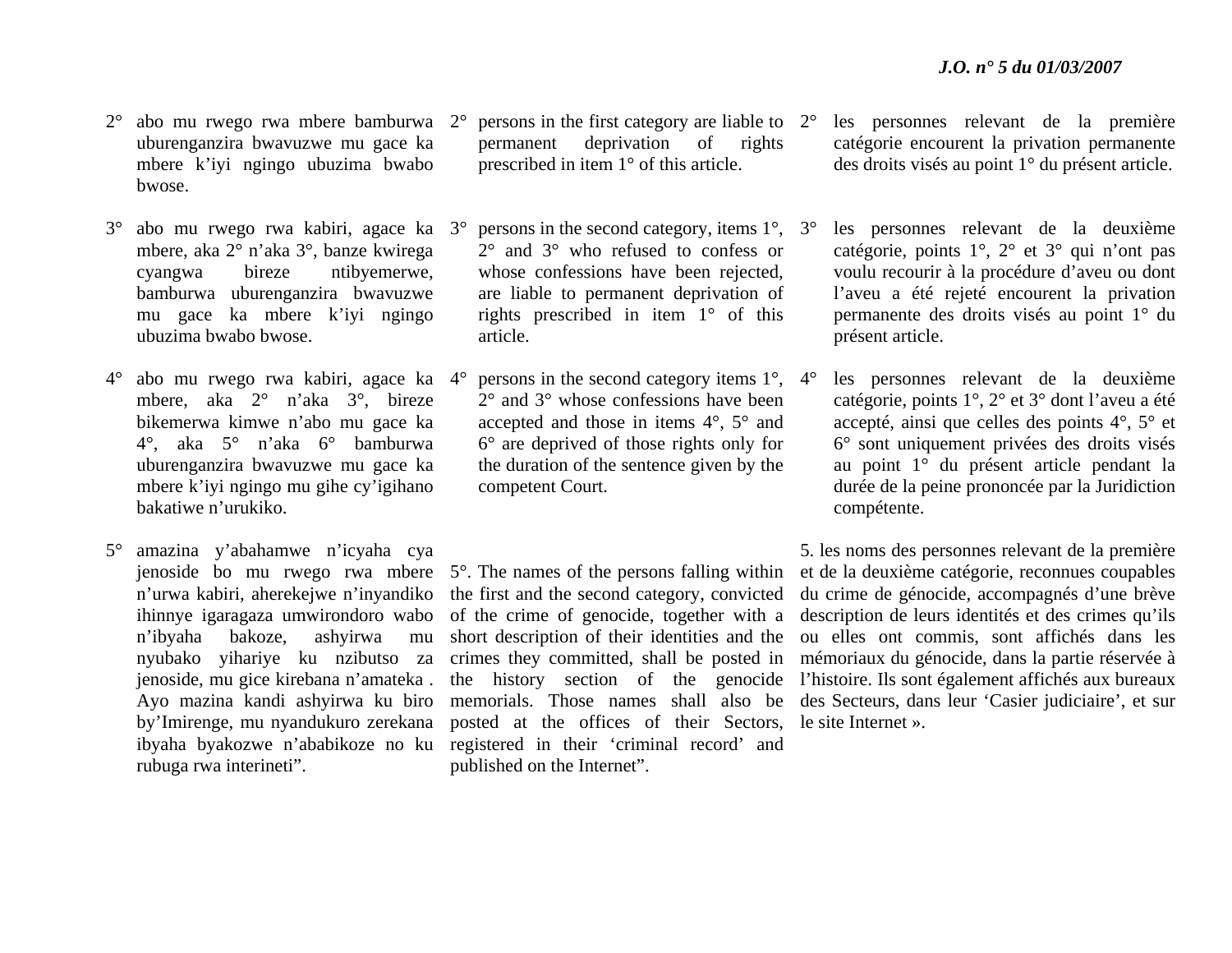#### **Ingingo ya 16: Impamvu Article 16: Mitigating circumstances for Article 16: Des circonstances atténuantes pour ngabanyagihano ku bana children les enfants**

ihinduwe kandi yujujwe ku buryo complemented as follows: bukurikira :

bari bafite, igihe bakoraga ibyo byaha, of events, were fourteen (14) years or more kuva ku myaka cumi n'ine (14) ariko but less than eighteen (18) years old, are batarageza ku myaka cumi n'umunani (18) sentenced: yuzuye bahanishwa:

Abashinjwa bo mu rwego rwa mbere :

1° banze kwirega, kwemera icyaha, 1° refused to confess, plead guilty, repent kwicuza no gusaba imbabazi cyangwa bireze, bakemera icyaha, bakicuza bakanasaba imbabazi ariko ntibyemerwe, bahanishwa igihano cy'igifungo gihera ku myaka icumi (10) kugeza ku myaka makumyabiri (20) ;

### 16/2004 ryo kuwa 19/6/2004 rigena 19/6/2004 establishing the organisation, imiterere, ububasha n'imikorere by'Inkiko competence and functioning of Gacaca Gacaca zishinzwe gukurikirana no gucira Courts charged with prosecuting and trying <sup>n</sup>'ibindi byaha byibasiye inyokomuntu and other crimes against humanity, Ukwakira 1990 n'iya 31 Ukuboza 1994 December 31, 1994 is hereby modified and et complété comme suit :

who:

and apologise, or whose confessions, guilt plea, repentance and apologies have been rejected, incur a prison sentence ranging from ten (10) to twenty  $(20)$  years;

Ingingo ya 78 y'Itegeko Ngenga n° Article 78 of Organic Law nº 16/2004 of L'article 78 de la loi organique nº16 /2004 du imanza abakoze ibyaha bya jenoside the perpetrators of the crime of genocide constitutives du crime de génocide et d'autres byakozwe hagati y'itariki ya mbere committed between October 1, 1990 and octobre 1990 et le 31 décembre 1994 est modifié 19/06/2004 portant organisation, compétence et fonctionnement des Juridictions Gacaca chargées des poursuites et du jugement des infractions crimes contre l'humanité commis entre le 1<sup>er</sup>

"Abantu bahamwa n'ibyaha bya jenoside "Persons convicted of the crime of genocide « Les personnes reconnues coupables de crime de cyangwa ibyaha byibasiye inyokomuntu or crimes against humanity who, at the time génocide et de crimes contre l'humanité qui, à l'époque des faits, étaient âgées de plus de quatorze (14) ans et de moins de dix-huit (18) ans sont condamnées :

> Defendants falling within the first category Les prévenus relevant de la première catégorie qui ont :

> > 1° refusé de recourir à la procédure d'aveu, de plaidoyer de culpabilité, de repentir ou d'excuses ou dont les aveux, le plaidoyer de culpabilité, le repentir et les excuses ont été rejetés, encourent une peine d'emprisonnement allant de dix (10) à vingt (20) ans;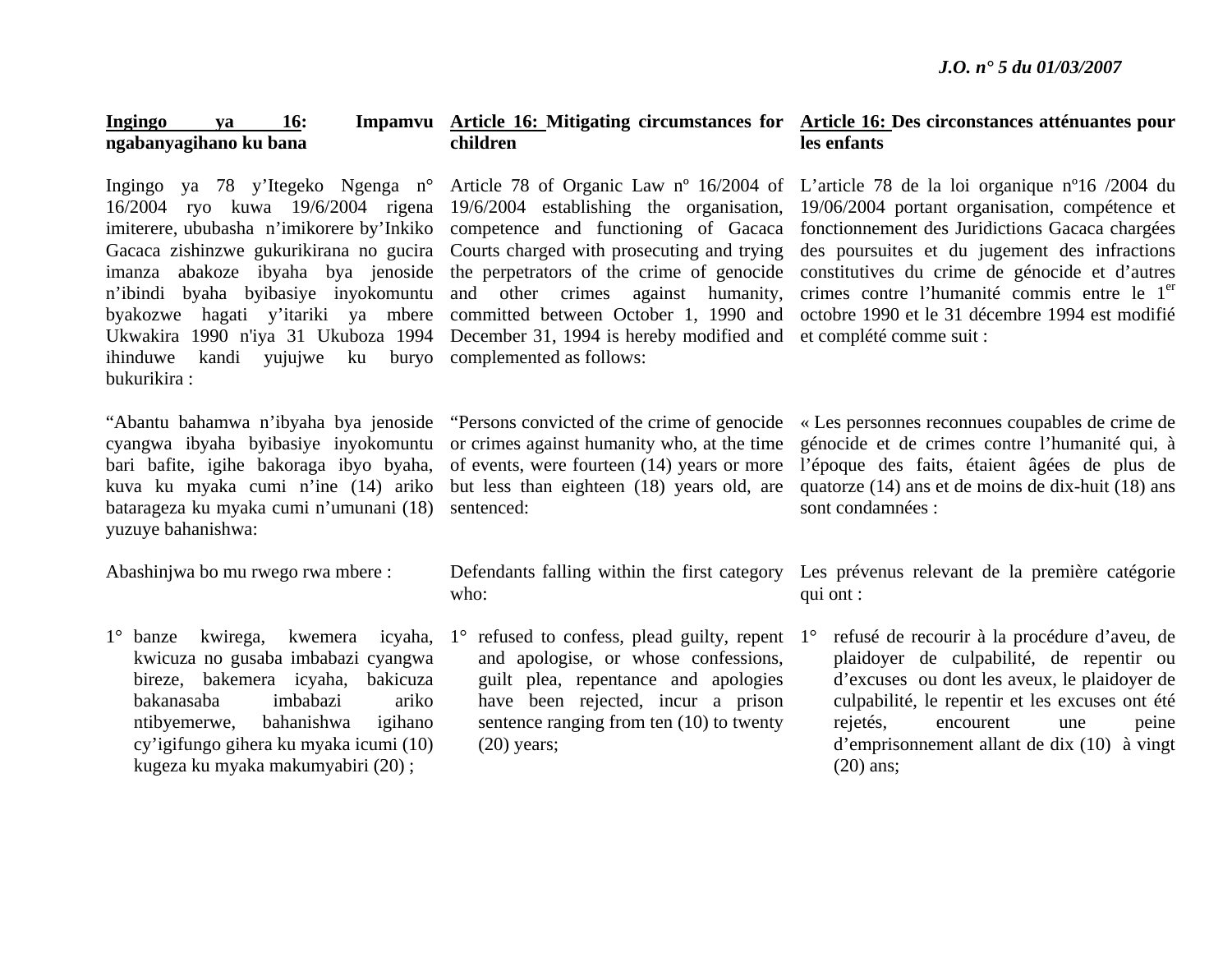- 2° bireze, bakemera icyaha, bakicuza bakanasaba imbabazi hakurikijwe ibiteganywa mu ngingo ya 60 y'Itegeko Ngenga n° 16/2004 ryo kuwa 19/6/2004 rigena imiterere, ububasha <sup>n</sup>'imikorere by' Inkiko Gacaca zishinzwe gukurikirana no gucira imanza abakoze ibyaha bya jenoside <sup>n</sup>'ibindi byaha byibasiye inyokomuntu byakozwe hagati y'itariki ya mbere Ukwakira 1990 n'iya 31 Ukuboza 1994 nk'uko ryavuguruwe kugeza ubu, nyuma yo gukora urutonde rugaragaza abagize uruhare muri jenoside, bikemerwa, bahanishwa igihano cy'igifungo gihera ku myaka umunani (8) kugeza ku myaka icyenda (9);
- 3° bireze, bakemera icyaha, bakicuza 3°bakanasaba imbabazi hakurikijwe ibiteganywa mu ngingo ya 60 y'Itegeko Ngenga n° 16/2004 ryo kuwa 19/6/2004 rigena imiterere, ububasha <sup>n</sup>'imikorere by' Inkiko Gacaca zishinzwe gukurikirana no gucira imanza abakoze ibyaha bya jenoside <sup>n</sup>'ibindi byaha byibasiye inyokomuntu byakozwe hagati y'itariki ya mbere Ukwakira 1990 n'iya 31 Ukuboza 1994 nk'uko ryavuguruwe kugeza ubu, mbere yo gukora urutonde rugaragaza abagize uruhare muri jenoside, bikemerwa, igihano cy'igifungo gihera
- 2° confessed, pleaded guilty, repented and apologised in accordance with Article 60 of Organic Law nº 16/2004 of 19/6/2004 establishing the organisation, competence and functioning of Gacaca courts charged with prosecuting and trying the perpetrators of the crime of genocide and other crimes against humanity, committed between October 1, 1990 and December 31, 1994, after the drawing up of the list of the persons who participated in the genocide and whose confessions, guilt plea, repentance and apologises have been accepted, incur a prison sentence ranging from eight (8) to nine (9) years**;**
- confessed, pleaded guilty, repented and apologised in accordance with Article 60 Organic Law nº 16/2004 of 19/6/2004 establishing the organisation, competence and functioning of Gacaca courts charged with prosecuting and trying the perpetrators of the crime of genocide and other crimes against humanity, committed between October 1, 1990 and December 31, 1994, before the drawing up of the list of the persons who participated in the genocide and whose confessions, guilt plea, repentance and apologises have been accepted, incur a prison sentence
- 2° recouru à la procédure d'aveux, de plaidoyer de culpabilité, de repentir et d'excuses conformément à l'article 60 loi organique nº 16/2004 du 19/06/2004 portant organisation, compétence et fonctionnement des Juridictions Gacaca chargées des poursuites et du jugement des infractions constitutives du crime de génocide et d'autres crimes contre l'humanité commis entre le 1<sup>er</sup> octobre 1990 et le 31 décembre 1994 telle que modifié et complété jusqu'à ce jour, après l'établissement de la liste des personnes ayant participé au génocide et dont la procédure d'aveu, de plaidoyer de culpabilité, de repentir ou d'excuses ont été acceptés, encourent une peine d'emprisonnement allant de huit (8) à neuf (9) ans;
- recouru à la procédure d'aveux, de plaidoyer de culpabilité, de repentir et d'excuses conformément à l'article 60 de la loi organique nº16 /2004 du 19/06/2004, portant organisation, compétence et fonctionnement des Juridictions Gacaca chargées des poursuites et du jugement des infractions constitutives du crime de génocide et d'autres crimes contre l'humanité commis entre le 1<sup>er</sup> octobre 1990 et le 31 décembre 1994, telle que modifié et complété jusqu'à jour avant l'établissement de la liste des personnes ayant participé au génocide et dont la procédure d'aveu, de plaidoyer de culpabilité, de repentir ou d'excuses ont été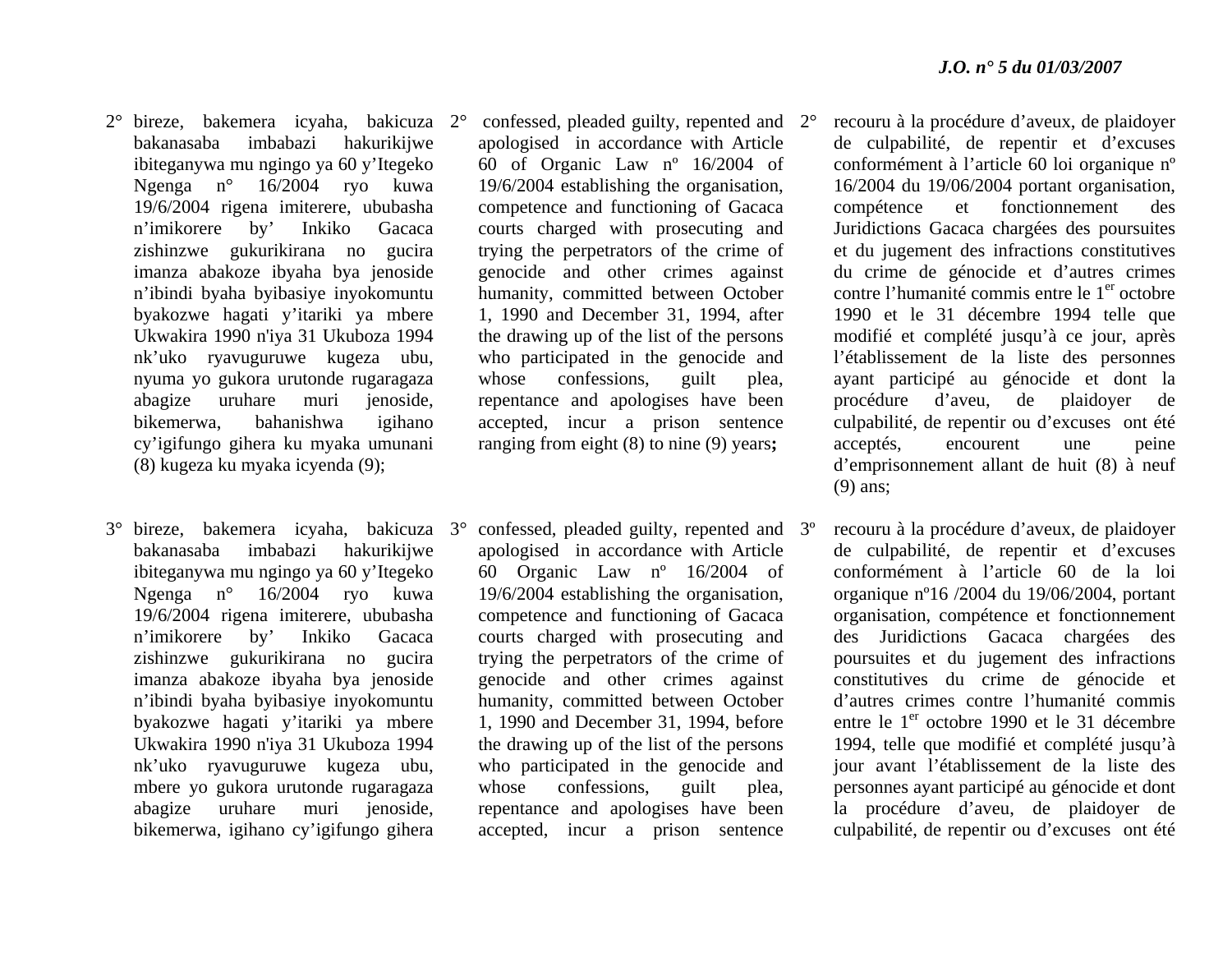ku myaka itandatu (6) n'amezi atandatu (6) kugeza ku myaka irindwi (7) <sup>n</sup>'amezi atandatu (6).

Abashinjwa bo mu rwego rwa kabiri, agace ka mbere, aka 2 n'aka 3 tw'ingingo ya 11 y'iri tegeko ngenga:

- kwicuza no gusaba imbabazi cyangwa bireze bakemera icyaha, bakicuza, bagasaba imbabazi ariko ntibyemerwe, bahanishwa igifungo cyo kuva ku myaka icumi (10) kugeza ku myaka cumi n'itanu (15);
- 2° bireze, bakemera icyaha, bakicuza, 2°bagasaba imbabazi nyuma yo gushyirwa ku rutonde rw'abaregwa bahabwa igihano cy'igifungo gihera ku myaka itandatu (6) n'amezi atandatu (6) kugeza ku myaka irindwi (7) n'amezi atandatu (6), ariko ku gihano cy'igifungo bahawe:
	- a) icya gatatu (1/3) cy'igihano akakimara muri gereza ;
	- b) icya gatandatu (1/6) cy'igihano kigasubikwa ;
	- c) icya kabiri (1/2) cy'igihano bakagikoramo igihano nsimburagifungo cy'imirimo ifitiye Igihugu akamaro ;

ranging from six (6) years and six (6) months to seven (7) years and six (6) months.

 $(2<sup>nd</sup>)$  and third  $(3<sup>rd</sup>)$  paragraph of article 11 loi organique, qui ont : of this organic law, who:

- and apologise, or whose confessions, guilt plea, repentance and apologies have been rejected, incur a prison sentence ranging from ten (10) to fifteen  $(15)$  years
- <sup>o</sup> confessed, pleaded guilty, repented and 2<sup>o</sup> apologised after being included on the list of the accused, incur a prison sentence ranging from six (6) years and six  $(6)$  months to seven  $(7)$  years and six (6) months, but:
	- a) they serve a third  $(1/3)$  of the sentence in custody;
	- b) a sixth  $(1/6)$  of the sentence is suspended;
	- c) half  $(1/2)$  of the sentence is commuted into community service

acceptés, encourent une peine d'emprisonnement allant de six (6) ans et six (6) mois à sept (7) ans et six (6) mois.

Defendants falling within the second Les prévenus relevant de la deuxième catégorie, category referred to in the first  $(1<sup>st</sup>)$ , second visés au premier,  $2<sup>eme</sup>$  et  $3<sup>eme</sup>$  points de la présente

- 1<sup>°</sup> banze kwirega, kwemera icyaha, 1<sup>°</sup> refused to confess, plead guilty, repent 1<sup>°</sup> refusé de recourir à la procédure d'aveu, de plaidoyer de culpabilité, de repentir et d'excuses ou dont l'aveu, le plaidoyer de culpabilité, le repentir et les excuses ont été rejetés, encourent une peine d'emprisonnement allant de dix (10) à quinze  $(15)$  ans :
	- recouru à la procédure d'aveux, de plaidoyer de culpabilité, de repentir et d'excuses, après avoir été mis sur la liste des accusés, encourent une peine d'emprisonnement allant de six (6) ans et six (6) mois à sept (7) ans et six (6) mois mais :
		- a) un tiers (1/3) de la peine prononcée est purgée en prison ;
		- b) un sixième (1/6) de la peine est commué en sursis ;
		- c) la moitié (1/2) de la peine est commuée en prestation de travaux d'intérêt général.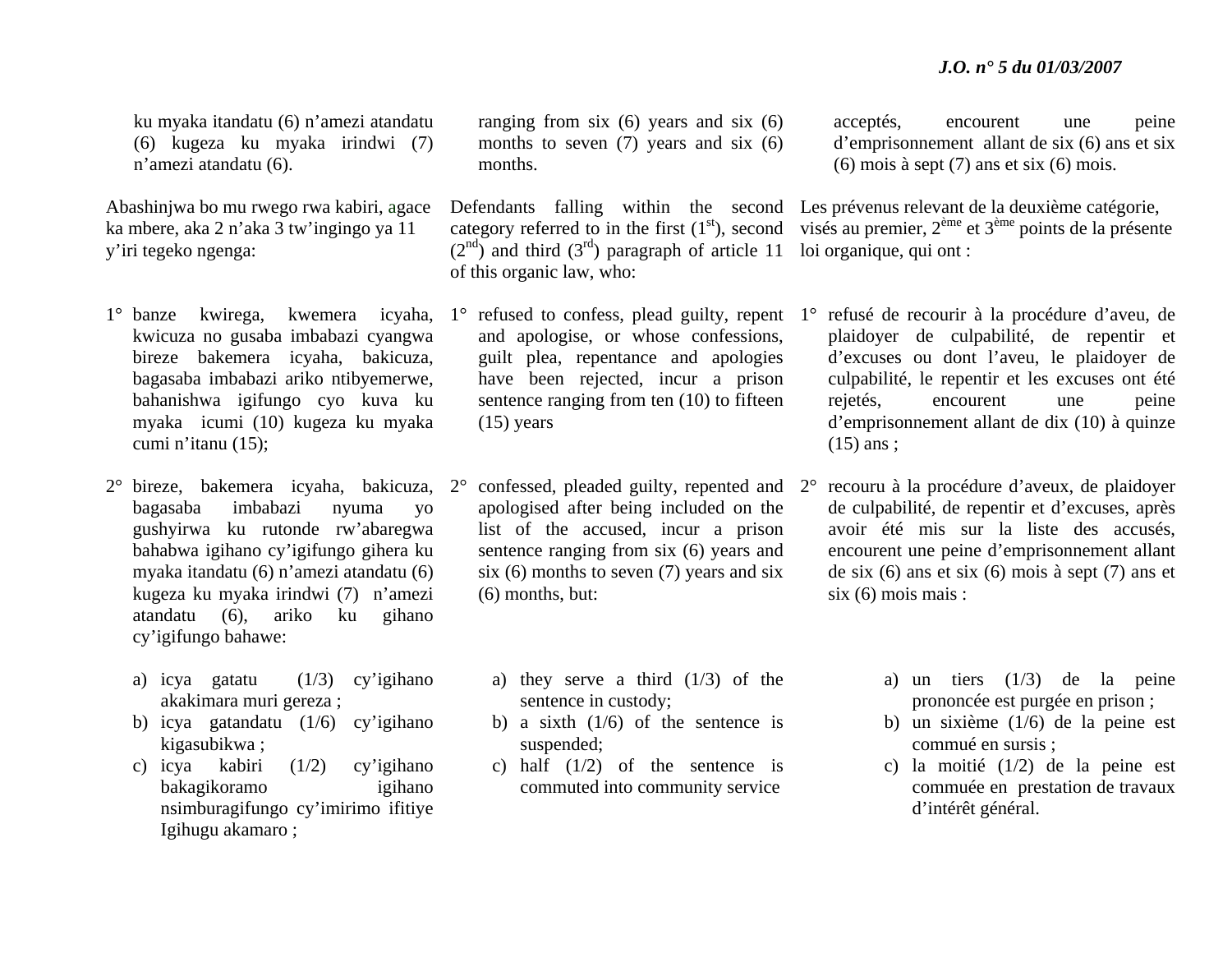- 3° bireze, bakemera icyaha, bakicuza, 3°bagasaba imbabazi mbere yo gushyirwa ku rutonde rw'abaregwa bahabwa igihano cy'igifungo gihera ku myaka itandatu (6) kugeza ku myaka irindwi (7), ariko ku gihano cy'igifungo bahawe :
	- akakimara muri gereza ;
	- b) icya gatatu  $(1/3)$ kigasubikwa ;
	- bakagikoramo igihano nsimburagifungo cy'imirimo ifitiye Igihugu akamaro.

Abashinjwa bo mu rwego rwa kabiri, agace Defendants falling within the second ka 4 n'aka 5 tw'ingingo ya 11 y'iri tegeko category referred to in the fourth  $(4<sup>th</sup>)$  and ngenga:

- 1° banze kwirega, kwemera icyaha, organic law, who: bireze bakemera icyaha, bakicuza, bagasaba imbabazi ariko ntibyemerwe, bahanishwa igifungo cyo kuva ku myaka ine (4) n'amezi atandatu (6) kugeza ku myaka itanu (5) n'amezi atandatu (6).
- 2° bireze, bakemera icyaha, bakicuza, 2°bagasaba imbabazi nyuma yo gushyirwa ku rutonde rw'abaregwa bahabwa igihano cy'igifungo gihera ku myaka ine (4) kugeza ku myaka itanu (5), ariko ku gihano cy'igifungo bahawe :
- $\degree$  confessed, pleaded guilty, repented and  $\degree$ 3 $\degree$ apologised before being included on the list of the accused, incur a prison sentence ranging from six (6) to seven (7) years, but:
- a) icya gatandatu (1/6) cy'igihano a) they serve a sixth (1/6) of the sentence in custody;
	- cy'igihano b) a third  $(1/3)$  of the sentence is suspended;
- c) icya kabiri (1/2) cy'igihano c) half (1/2) of the sentence is commuted into community service

fifth  $(5<sup>th</sup>)$  paragraph of article 11 of this

- kwicuza no gusaba imbabazi cyangwa 1° refused to confess, plead guilty, repent 1°and apologise, or whose confessions, guilt plea, repentance and apologies have been rejected, incur a prison sentence ranging from four (4) and six (6) months to five (5) years and six months;
	- <sup>o</sup> confessed, pleaded guilty, repented and 2<sup>o</sup> apologised after being included on the list of the accused, incur a prison sentence ranging from four (4) to five (5) years, but:
- recouru à la procédure d'aveux, de plaidoyer de culpabilité, de repentir et d'excuses, avant d'être mis sur la liste des accusés, encourent une peine d'emprisonnement allant de six (6) à sept (7) ans, mais :
	- a) un sixième (1/6) de la peine prononcée est purgée en prison ;
	- b) un tiers (1/3) de la peine est commué en sursis ;
	- c) la moitié de la peine est commuée en prestation de travaux d'intérêt général.

Les prévenus relevant de la deuxième catégorie, visés au 4ème et 5ème points de l'article 11 de la présente loi organique qui ont :

- refusé de recourir à la procédure d'aveu, de plaidoyer de culpabilité, de repentir et d'excuses ou dont l'aveu, le plaidoyer de culpabilité, le repentir et les excuses ont été rejetés, encourent une peine d'emprisonnement allant de quatre (4) ans et six (6) moins à cinq (5) ans et six (6) mois;
- recouru à la procédure d'aveux, de plaidoyer de culpabilité, de repentir et d'excuses, après avoir été mis sur la liste des accusés, encourent une peine d'emprisonnement allant de quatre (4) à cinq (5) ans, mais :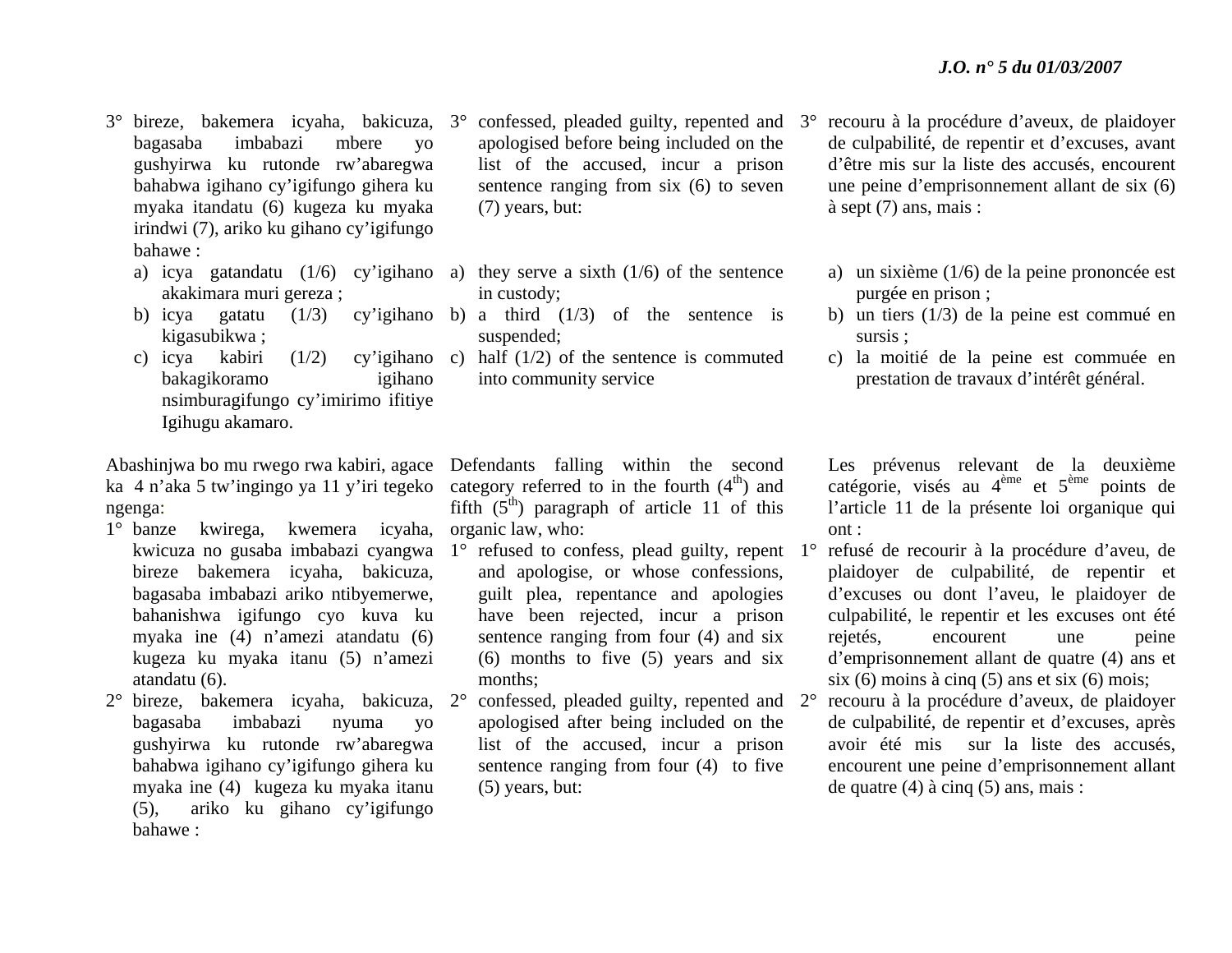- a) icya gatatu  $(1/3)$  cy'igihano a) akakimara muri gereza ;
- b) icya gatandatu (1/6) cy'igihano b) a sixth (1/6) of the sentence is kigasubikwa ;
- c) icya kabiri (1/2) cy'igihano bakagikoramo igihano nsimburagifungo cy'imirimo ifitiye Igihugu akamaro ;
- 3. bireze, bakemera icyaha, bakicuza, 3° confessed, pleaded guilty, repented and 3°bagasaba imbabazi mbere yo gushyirwa ku rutonde rw'abaregwa bikemerwa bahabwa igihano cy'igifungo gihera ku myaka ibiri (2) n'amezi atandatu (6) kugeza ku myaka itatu (3) n'amezi atandatu (6), ariko ku gihano cy'igifungo bahawe:
	- bakakimara muri gereza ;
	- kigasubikwa ;
	- c) icya kabiri  $(1/2)$ bakagikoramo igihano nsimburagifungo cy'imirimo ifitiye igihugu akamaro.

ka 6 k'ingingo ya 11 y'iri tegeko ngenga :

- they serve a third  $(1/3)$  of the sentence in custody;
- suspended;
- half  $(1/2)$  of the sentence is commuted into community service
- a) un tiers (1/3) de la peine prononcée est purgée en prison ;
- b) un sixième (1/6) de la peine est commué en sursis ;
- c) la moitié (1/2) de la peine est commuée en prestation de travaux d'intérêt général.
- apologised before being included on the list of the accused and whose confessions, guilt plea, repentance and apologises have been accepted, incur a prison sentence ranging from two (2) years and six (6) months to three (3) years and six (6) months, but:
- a) icya gatandatu (1/6) cy'igihano a) they serve a sixth (1/6) of the sentence in custody;
	- suspended;
	- into community service

paragraph of article 11 of this organic law, organique qui ont who:

- recouru à la procédure d'aveux, de plaidoyer de culpabilité, de repentir et d'excuses, avant d'être mis sur la liste des accusés, et dont l'aveu, de plaidoyer de culpabilité, de repentir et d'excuses a été accepté encourent une peine d'emprisonnement allant de deux (2) ans et six (6) mois à trois (3) ans et six (6) mois, mais :
- un sixième  $(1/6)$  de la peine prononcée est purgée en prison ;
- b) icya gatatu (1/3) cy'igihano b) a third (1/3) of the sentence is b) un tiers (1/3) de la peine est commué en sursis ;
	- c) half (1/2) of the sentence is commuted c) la moitié (1/2) de la peine est commuée en prestation de travaux d'intérêt général.

Abashinjwa bo mu rwego rwa kabiri, agace Defendants falling within the second Les prévenus relevant de la deuxième catégorie, category referred to in the sixth  $(6<sup>th</sup>)$  visés  $6<sup>eme</sup>$  de l'article 11 de la présente loi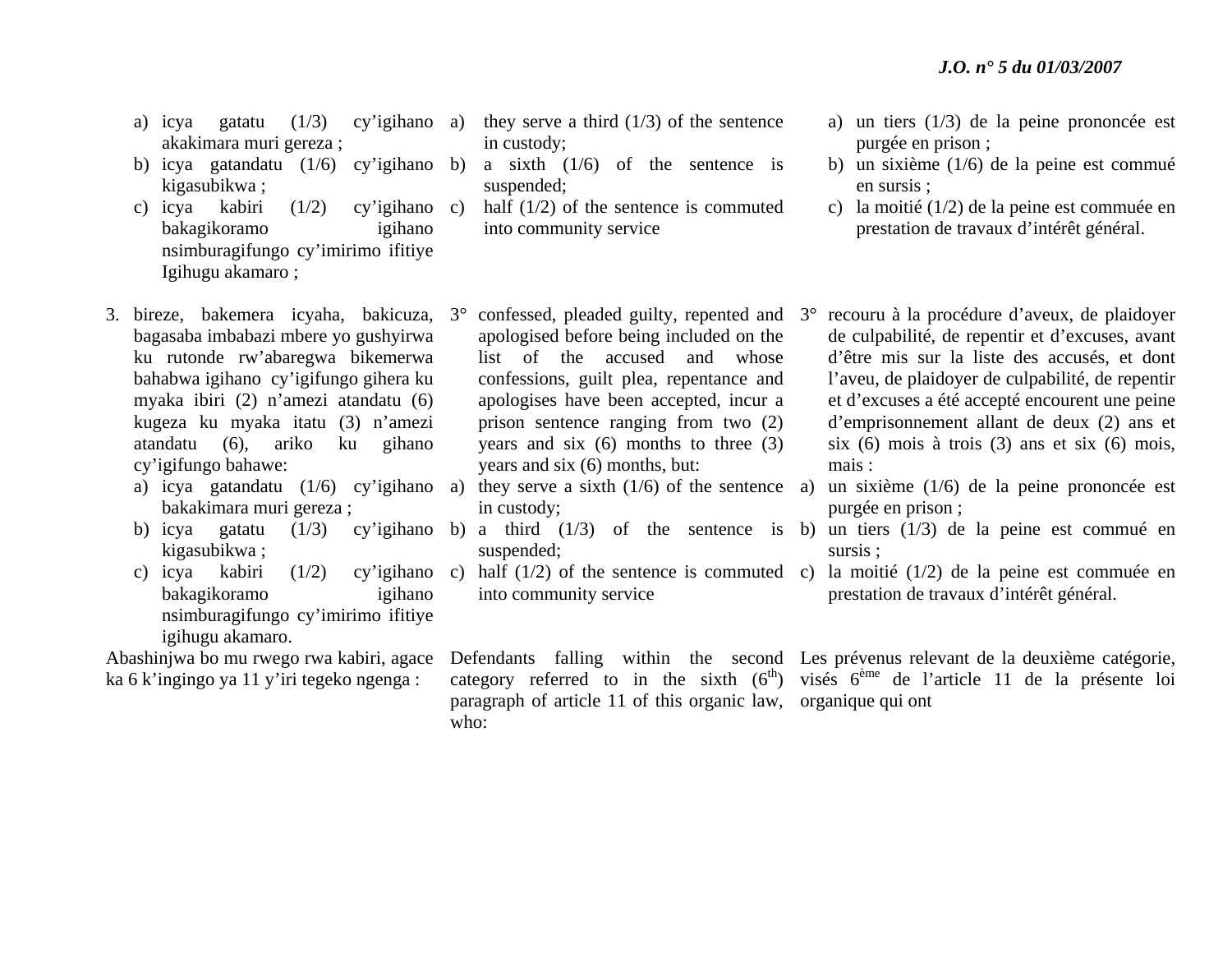- kwicuza no gusaba imbabazi cyangwa bireze bakemera icyaha, bakicuza, bagasaba imbabazi ariko ntibyemerwe, bahanishwa igifungo cyo kuva ku myaka ibiri (2) n'amezi atandatu (6) kugeza ku myaka itatu (3) n'amezi atandatu (6) ; ariko ku gihano bahawe, bakamara kimwe cya kabiri (1/2) muri gereza, ikindi bakakimara bakora imirimo ifitiye igihugu akamaro;
- 2° bireze, bakemera icyaha, bakicuza, 2°bagasaba imbabazi nyuma yo gushyirwa ku rutonde rw'abaregwa bahabwa igihano cy'igifungo gihera ku mwaka umwe (1) n'amezi atandatu (6) kugeza ku myaka ibiri (2) n'amezi atandatu (6), ariko ku gihano cy'igifungo bahawe :
	- a) icya gatatu (1/3) cy'igihano bakakimara muri gereza ;
	- b) icya gatandatu (1/6) cy'igihano kigasubikwa ;
	- c) icya kabiri (1/2) cy'igihano bakagikoramo igihano nsimburagifungo cy'imirimo ifitiye Igihugu akamaro.
- 3° bireze, bakemera icyaha, bakicuza, 3°bagasaba imbabazi mbere yo gushyirwa ku rutonde rw'abaregwa bahabwa igihano cy'igifungo gihera ku mezi atandatu kugeza ku mwaka umwe (1) <sup>n</sup>'amezi atandatu (6), ariko ku gihano cy'igifungo bahawe:
- and apologise, or whose confessions, guilt plea, repentance and apologies have been rejected, incur a prison sentence ranging from two (2) years and six  $(6)$  months to three  $(3)$  years and six (6) months but half (1/2) of the sentence is served in prison and another half commuted into community service
- $\degree$  confessed, pleaded guilty, repented and  $2\degree$ apologised after being included on the list of the accused, incur a prison sentence ranging from one (1) year and six  $(6)$  months to two  $(2)$  years and six (6) months, but:
	- sentence in custody;
	- suspended;
	- commuted into community service.
- <sup>o</sup> confessed, pleaded guilty, repented and 3<sup>o</sup> apologised before being included on the list of the accused, incur a prison sentence ranging from six (6) months to one (1) year and six (6) months, but:
- 1° banze kwirega, kwemera icyaha, 1° refused to confess, plead guilty, repent 1° refusé de recourir à la procédure d'aveu, de plaidoyer de culpabilité, de repentir et d'excuses ou dont l'aveu, le plaidoyer de culpabilité, le repentir et les excuses ont été rejetés, encourent une peine d'emprisonnement allant de deux (2) ans et six (6) mois à trois (3) ans et six (6) mois mais la moitié (1/2) de la peine prononée est purgée en prison ; l'autre moitié (1/2) de la peine est commuée en prestation de travaux d'intérêt général.
	- recouru à la procédure d'aveux, de plaidoyer de culpabilité, de repentir et d'excuses, après avoir été mis sur la liste des accusés, encourent une peine d'emprisonnement allant d'un (1) an et six (6) mois à deux (2) ans et  $six(6) \text{ mois. mais :}$
	- a) they serve a third (1/3) of the a) le tiers (1/3) de la peine prononcée est purgée en prison ;
	- b) a sixth (1/6) of the sentence is b) le sixième (1/6) de la peine est commué en sursis ;
	- c) half (1/2) of the sentence is c) la moitié (1/2) de la peine est commuée en prestation de travaux d'intérêt général.
		- recouru à la procédure d'aveux, de plaidoyer de culpabilité, de repentir et d'excuses, avant d'être mis sur la liste des accusés, encourent une peine d'emprisonnement allant de six (6) mois à un (1) an et six (6) mois., mais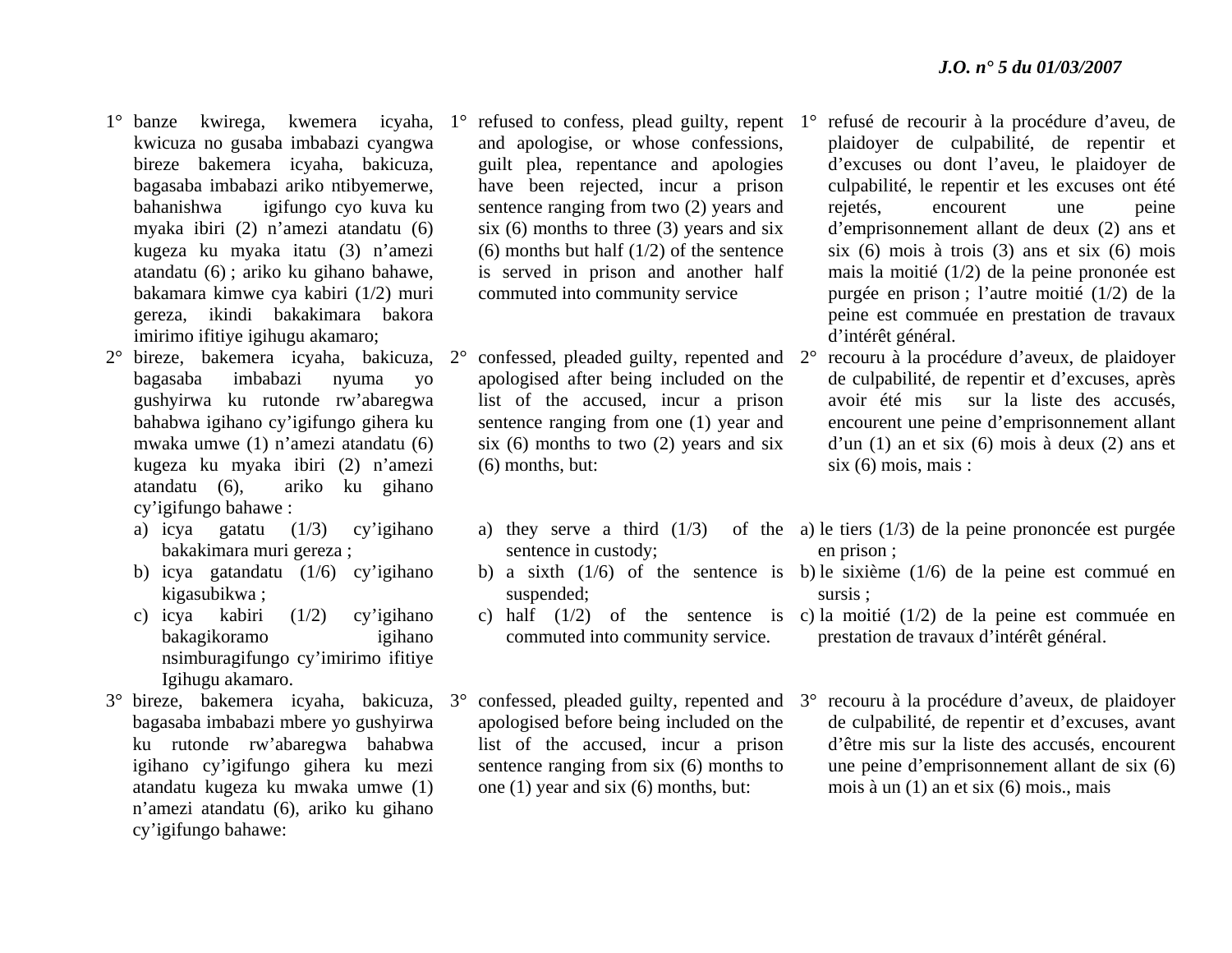- bakimara muri gereza ;
- b) icya gatatu  $(1/3)$ kigasubikwa ;
- c) icya kabiri (1/2) cy'igihano bakagikoramo igihano nsimburagifungo cy'imirimo ifitiye Igihugu akamaro».

# **akamaro nk'uko biteganyijwe**

ihinduwe kandi yujujwe ku buryo complemented as follows: bukurikira :

« Mu gihe uri mu gihano nsimburagifungo "In case of default by the convicted person  $cy'$ imirimo ifitiye Igihugu atayikoze nk'uko biteganyijwe, ajyanwa the concerned person is taken back to prison muri gereza kurangirizayo igihe cy'igihano to serve the remaining sentence in custody. cyari gisigaye.

- in custody;
- suspended;
- into community service".

### **imirimo nsimburagifungo ifitiye igihugu the convicted person to properly carry out community service**

16/2004 ryo kuwa 19/6/2004 rigena 19/6/2004 establishing the organisation, Gacaca zishinzwe gukurikirana no gucira courts charged with prosecuting and trying <sup>n</sup>'ibindi byaha byibasiye inyokomuntu and other crimes against humanity, byakozwe hagati y'itariki ya mbere committed between October 1, 1990 and Ukwakira 1990 n'iya 31 Ukuboza 1994 December 31, 1994 is hereby modified and et complété comme suit :

akamaro to properly carry out community service,

- a) icya gatandatu (1/6) cy'igihano a) they serve a sixth (1/6) of the sentence a) un sixième (1/6) de la peine prononcée est purgée en prison ;
	- b) a third (1/3) of the sentence is b) un tiers (1/3) de la peine est commué en sursis ;
	- c) half (1/2) of the sentence is commuted c) la moitié (1/2) de la peine est commuée en prestation de travaux d'intérêt général ».

#### **Ingingo ya 17: Ibihano bihabwa utakoze Article 17: Penalties in case of default by Article 17 : Des peines prévues à la personne <sup>n</sup>'ayant pas exécuté convenablement les travaux d'intérêt général**

Ingingo ya 80 y'itegeko Ngenga n° Article 80 of Organic Law nº 16/2004 of L'article 80 de la loi organique nº16 /2004 du imiterere, ububasha n'imikorere by'Inkiko competence and functioning of Gacaca fonctionnement des Juridictions Gacaca chargées imanza abakoze ibyaha bya jenoside the perpetrators of the crime of genocide constitutives du crime de génocide et d'autres 19/06/2004 portant organisation, compétence et des poursuites et du jugement des infractions crimes contre l'humanité commis entre le 1<sup>er</sup> octobre 1990 et le 31 décembre 1994 est modifié

> « Lorsque le condamné à une peine d'emprisonnement avec commutation de la moitié de la peine en travaux d'intérêt général n'exécute pas convenablement ces travaux, il est retourné en prison pour purger le reste de la peine.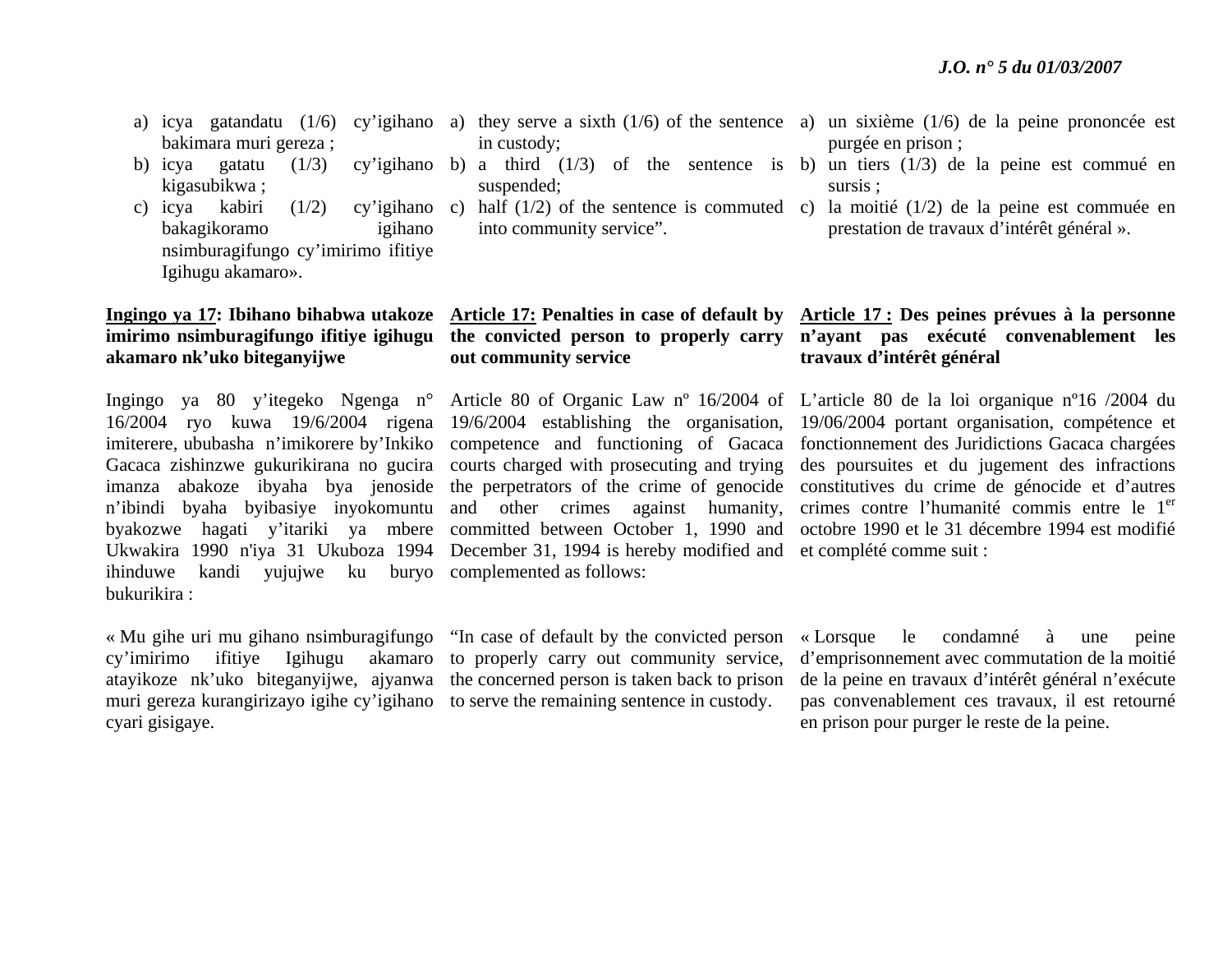by'Igihano nsimburagifungo cy'imirimo community service is perlodged which will le formulaire de retour en prison. ifitiye Igihugu akamaro biberamo rukuzuza fill in the form to return the defaulting icyemezo kimusubiza muri gereza.

gihano nsimburafungo.

Iteka rya Perezida rigashyiraho uburyo nsimburagifungo cy'imirimo Igihugu akamaro gikorwa.

**ry'igihano kiri munsi y'igiteganyirijwe that provided for in the law icyaha**

ihinduwe kandi yujujwe ku buryo complemented as follows: bukurikira :

person to prison.

the person serving his or her community service.

ifitiye community service.

Gacaca zishinzwe gukurikirana no gucira Courts charged with prosecuting and trying Ukwakira 1990 n'iya 31 Ukuboza 1994 December 31, 1994 is hereby modified and et complété comme suit :

Icyo gihe Komite y'imirimo In that case, the Community Service Dans ce cas, le Comité des Travaux d'Intérêt nsimburagifungo ifitiye Igihugu akamaro Committee in the area where the convicted Général du lieu où le condamné exécute ces y'aho uri mu gihano ayikorera, ikora person is carrying out community service travaux, fait un rapport sur ce comportement et le raporo kuri iyo myitwarire, ikayishyikiriza shall prepare an ad hoc report and submit it soumet à la Juridiction Gacaca du Secteur où sont Urukiko Gacaca rw'Umurenge ibikorwa to the Gacaca Court of the Sector where exécutés les travaux d'intérêt général qui remplit

Iyo bidashoboka, iyo raporo ishyikirizwa In case this is not possible, that report shall En cas d'impossibilité, ce rapport est soumis à la Urukiko Gacaca rwaciriye urubanza uri mu be submitted to the Gacaca Court that tried Juridiction Gacaca qui a rendu le jugement.

> A Presidential Order shall establish and Un Arrêté Présidentiel met en place et détermine determine modalities for carrying out les modalités d'exécution des travaux d'intérêt général.

#### **Ingingo ya 18: Ibuzwa ry'itangwa Article 18: Refusal of a sentence less than Article 18: Du refus de peine inférieure à la peine minimale prévue par la loi**

Ingingo ya 81 y'itegeko Ngenga n° Article 81 of Organic Law nº 16/2004 of L'article 81 de la loi organique nº16 /2004 du 16/2004 ryo kuwa 19/6/2004 rigena 19/6/2004 establishing the organisation, 19/06/2004 portant organisation, compétence et imiterere, ububasha n'imikorere by'Inkiko competence and functioning of Gacaca fonctionnement des Juridictions Gacaca chargées imanza abakoze ibyaha bya jenoside the perpetrators of the crime of genocide constitutives du crime de génocide et d'autres n'ibindi byaha byibasiye inyokomuntu and other crimes against humanity, crimes contre l'humanité commis entre le 1<sup>er</sup> byakozwe hagati y'itariki ya mbere committed between October 1, 1990 and octobre 1990 et le 31 décembre 1994 est modifié des poursuites et du jugement des infractions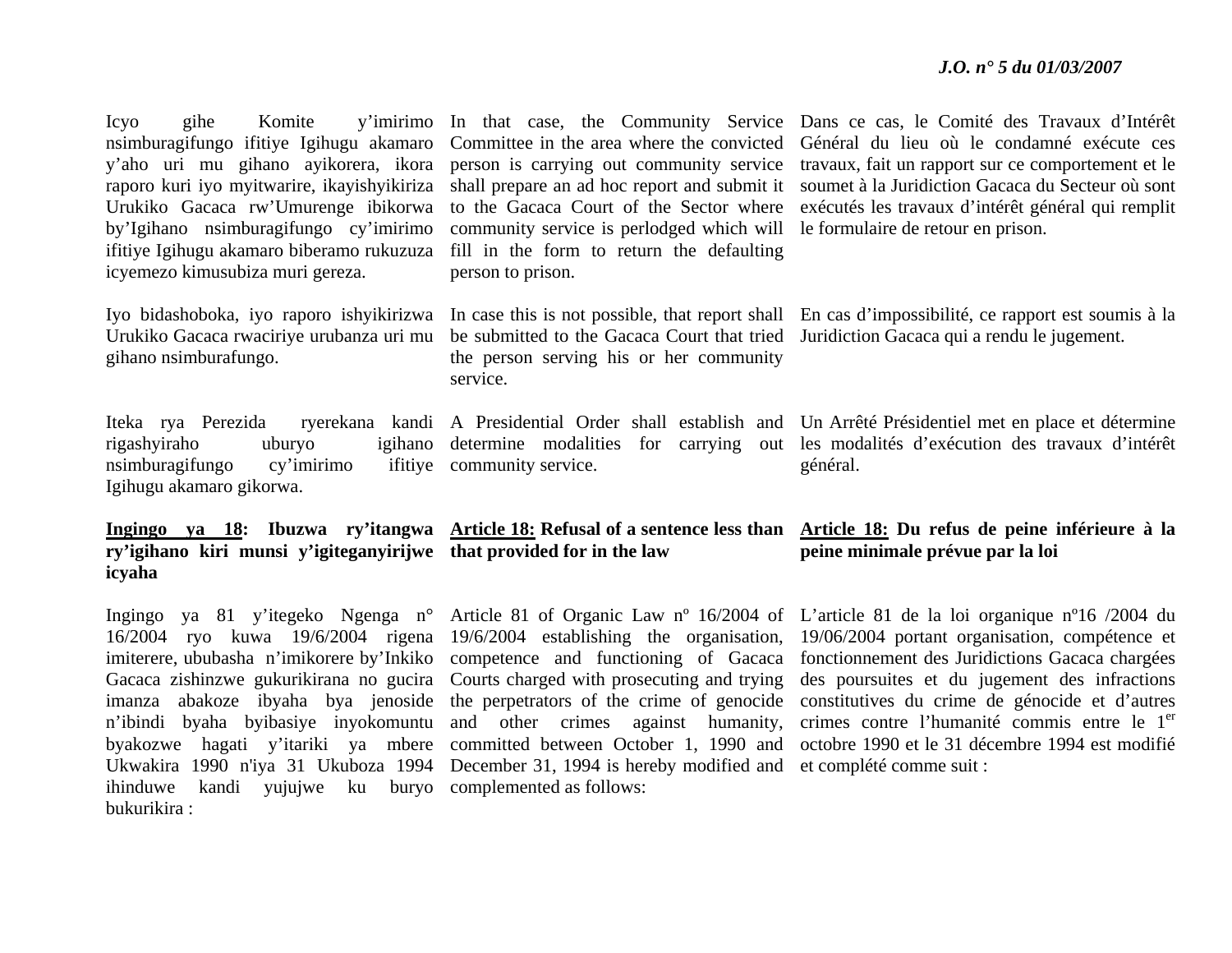gutangwa igihano kiri munsi y'igihano gito impamvu nyoroshyacyaha. Ahubwo iyo izo mpamvu zihari hatangwa igihano gitoya giteganyirijwe icyo cyaha.

Uwahamwe n'icyaha cya watangiye igihano ntashobora gufungurwa by'agateganyo ».

#### **Ingingo ya 19:Abemerewe kujurira mu Rukiko Gacaca**

ihinduwe kandi yujujwe ku buryo complemented as follows: bukurikira :

z'Ubutabera».

« Mu igena ry'ibihano, ntihashobora "While determining penalties, the sentence giteganyirijwe icyo cyaha hishingikirijwe be applied under the pretext of mitigating less than that provided for in the law can not circumstances. However, in case such mitigating circumstances exist, the minimal sentence provided for shall be applied.

> The person convicted of the crime of genocide who commenced serving the sentence, shall not be released on bail".

## **in Gacaca Courts**

16/2004 ryo kuwa 19/6/2004 rigena 19/6/2004 establishing the organisation, imiterere, ububasha n'imikorere by'Inkiko competence and functioning of Gacaca Gacaca zishinzwe gukurikirana no gucira Courts charged with prosecuting and trying <sup>n</sup>'ibindi byaha byibasiye inyokomuntu and other crimes against humanity, Ukwakira 1990 n'iya 31 Ukuboza 1994 December 31, 1994 is hereby modified and et complété comme suit :

interest of justice".

« En cas de condamnation, il ne peut être infligé une peine inférieure à la peine minimale prévue par la loi sous prétexte de circonstances atténuantes. Par contre, quand il y a constatation de circonstances atténuantes, on applique la peine minimale prévue pour cette infraction.

La personne reconnue coupable de crime de génocide ne peut bénéficier d'une liberté provisoire lorsqu'elle a commencé à exécuter sa peine ».

### **Article 19: Persons authorized to appeal Article 19 : Des personnes autorisés à faire appel dans une juridiction Gacaca**

Ingingo ya 90 y'Itegeko Ngenga n° Article 90 of Organic Law nº 16/2004 of L'article 90 de la loi organique nº16 /2004 du imanza abakoze ibyaha bya jenoside the perpetrators of the crime of genocide constitutives du crime de génocide et d'autres byakozwe hagati y'itariki ya mbere committed between October 1, 1990 and octobre 1990 et le 31 décembre 1994 est modifié 19/06/2004 portant organisation, compétence et fonctionnement des Juridictions Gacaca chargées des poursuites et du jugement des infractions crimes contre l'humanité commis entre le 1<sup>er</sup>

«Kujuririra urubanza mu Rukiko Gacaca "The defendant, plaintiff or any other « L'accusé ou le plaignant ou n'importe quelle bikorwa n'uregwa cyangwa urega cyangwa interested person may appeal against a personne peut faire appel contre un jugement se uwo ari we wese, mu nyungu judgment passed by a Gacaca Court, in the rendu par une Juridiction Gacaca pour l'intérêt de la justice ».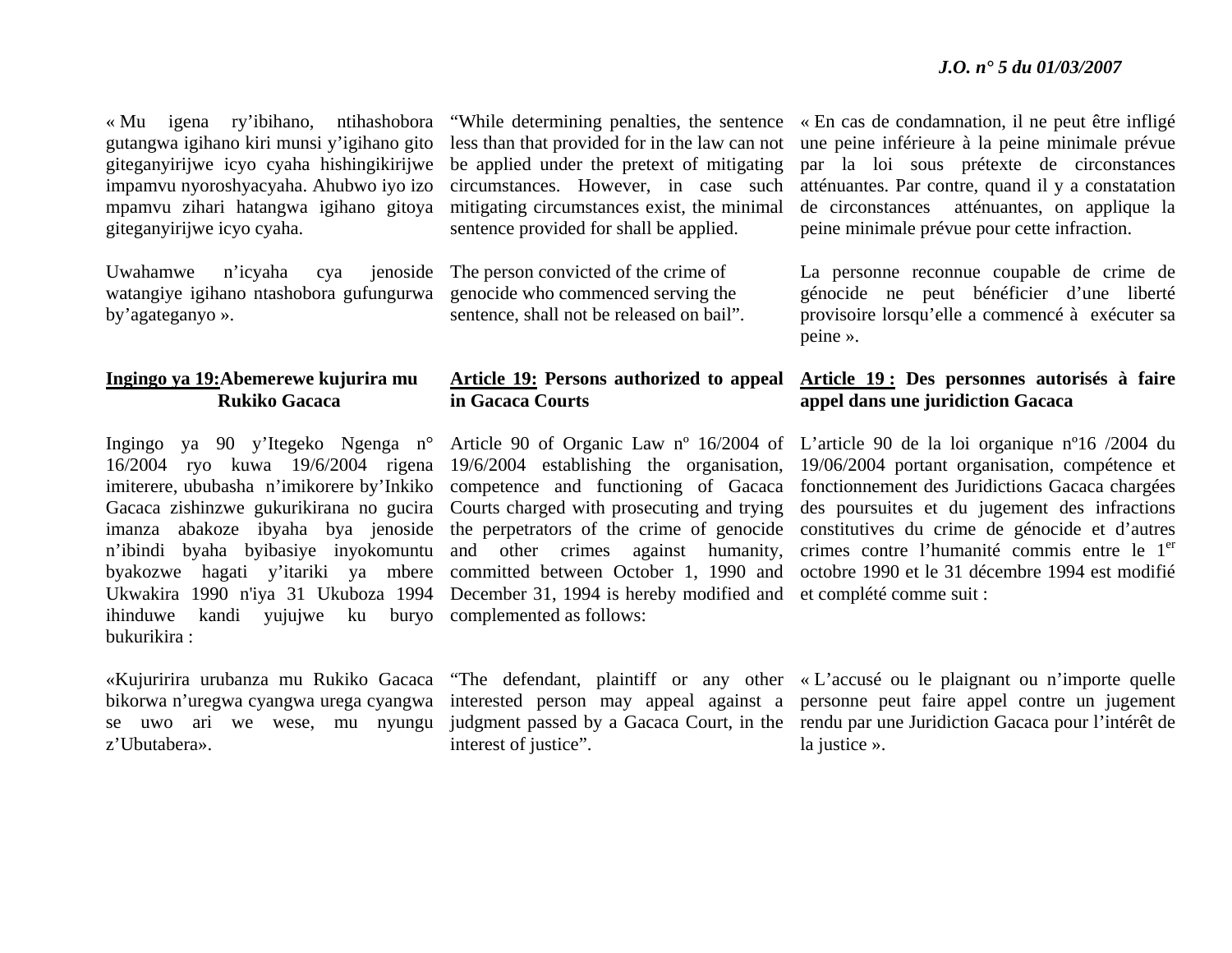#### **Ingingo ya 20: Impamvu Article 20: Reasons for the review of the Article 20 : Des motifs de révision du jugement <sup>z</sup>'isubirishwamo ry'urubanza judgement**

ihinduwe kandi yujujwe ku buryo complemented as follows: bukurikira :

- « Urubanza rushobora gusubirwamo iyo :
- $1^\circ$  umuntu yari yagizwe <sup>n</sup>'urubanza rwaciwe ku buryo budasubirwaho n'Urukiko rusanzwe, nyuma bikaza kugaragara mu Rukiko Gacaca ko ari umunyacyaha; umwere  $1^\circ$
- 2° umuntu yari yagizwe umunyacyaha 2°<sup>n</sup>'urubanza rwaciwe ku buryo budasubirwaho n'Urukiko rusanzwe, nyuma bikaza kugaragara mu Rukiko Gacaca ko ari umwere;
- 3° rwaciwe ku buryo budasubirwaho 3°<sup>n</sup>'Urukiko Gacaca, nyuma hakaza kugaragara ibimenyetso bivuguruza ibyari byarashingiweho n'Urukiko Gacaca :

16/2004 ryo kuwa 19/6/2004 rigena 19/6/2004 establishing the organisation, imiterere, ububasha n'imikorere by'Inkiko competence and functioning of Gacaca Gacaca zishinzwe gukurikirana no gucira Courts charged with prosecuting and trying <sup>n</sup>'ibindi byaha byibasiye inyokomuntu and other crimes against humanity, byakozwe hagati y'itariki ya mbere committed between October 1, 1990 and Ukwakira 1990 n'iya 31 Ukuboza 1994 December 31, 1994 is hereby modified and et complété comme suit :

- "A judgement can be subject to review when:
- a person was acquitted in a judgement 1<sup>o</sup> passed in the last resort by an ordinary court, but is thereafter found guilty by a Gacaca Court **;**
- a person was convicted in a judgement  $2^{\circ}$ passed in the last resort by an ordinary court, but is thereafter found innocent by a Gacaca Court;
- a judgement was passed in the last resort 3<sup>o</sup> by a Gacaca Court, and later on there are new evidence proving contrary to what the initial judgment of that Gacaca Court was grounded;

Ingingo ya 93 y'itegeko Ngenga n° Article 93 of Organic Law nº 16/2004 of L'article 93 de la loi organique nº16 /2004 du imanza abakoze ibyaha bya jenoside the perpetrators of the crime of genocide constitutives du crime de génocide et d'autres 19/06/2004 portant organisation, compétence et fonctionnement des Juridictions Gacaca chargées des poursuites et du jugement des infractions crimes contre l'humanité commis entre le 1<sup>er</sup> octobre 1990 et le 31 décembre 1994 est modifié

- « Le jugement peut être révisé lorsque:
	- 1° une personne a été acquittée par un jugement coulé en force de chose jugée rendu par une juridiction ordinaire et que par après la Juridiction Gacaca constate sa culpabilité;
	- 2° une personne a été reconnue coupable par un jugement coulé en force de chose jugée rendu par une juridiction ordinaire et que par après la Juridiction Gacaca constate son innocence ;
	- 3º il s'agit d'un jugement coulé en force de chose jugée rendu par une juridiction Gacaca, et que par la suite il est constaté des preuves contredisant celles sur lesquelles le jugement de cette Juridiction Gacaca s'était fondé ;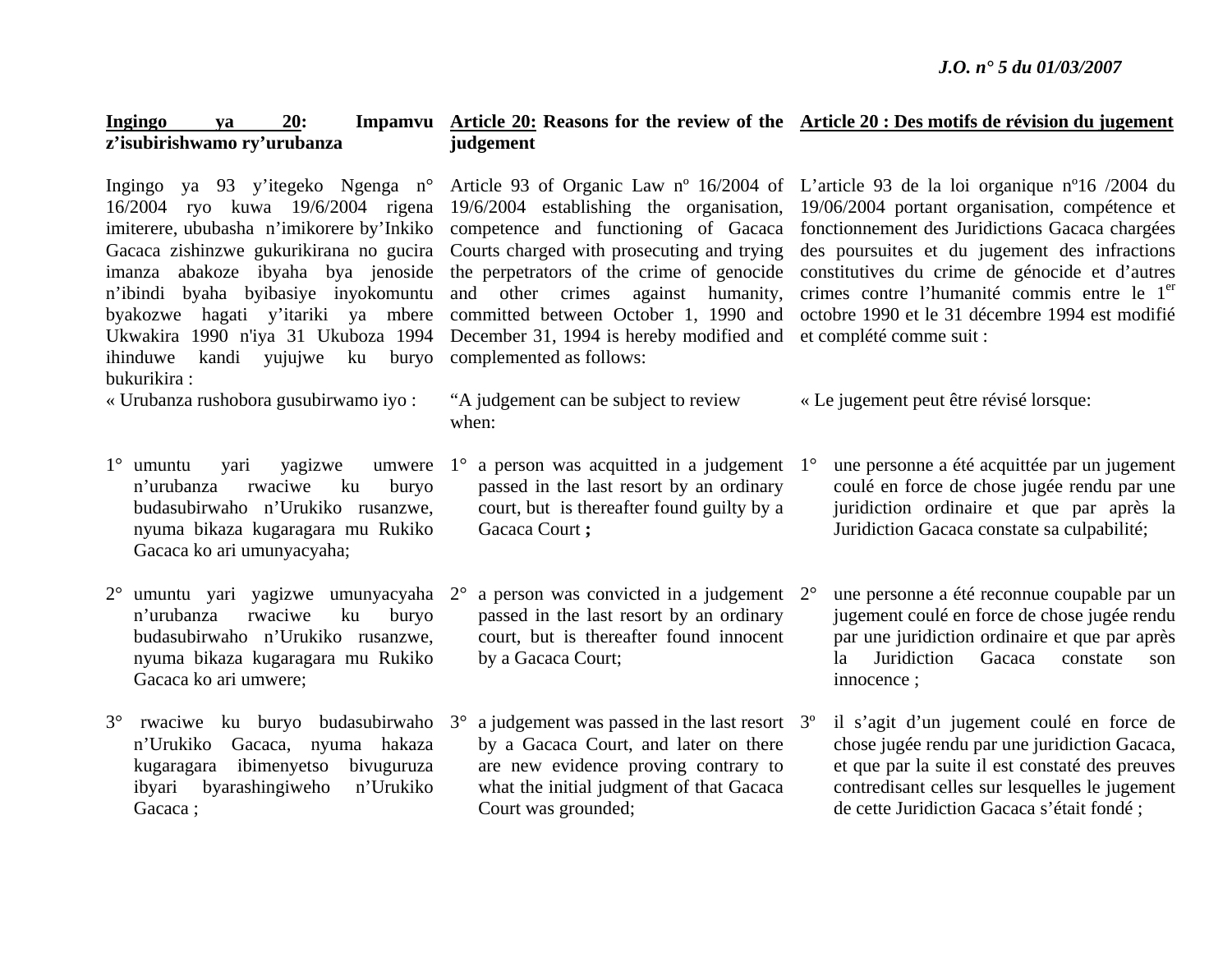| Perezida wa Repubulika<br><b>KAGAME Paul</b><br>$(s\acute{e})$                                                                          | The President of the Republic<br><b>KAGAME Paul</b><br>$(s\acute{e})$                                                                            | Le Président de la République<br><b>KAGAME Paul</b><br>$(s\acute{e})$                                                                                                                                |
|-----------------------------------------------------------------------------------------------------------------------------------------|--------------------------------------------------------------------------------------------------------------------------------------------------|------------------------------------------------------------------------------------------------------------------------------------------------------------------------------------------------------|
| Kigali, kuwa 01/03/2007                                                                                                                 | Kigali, on 01/03/2007                                                                                                                            | Kigali, le 01/03/2007                                                                                                                                                                                |
| Iri tegeko ngenga ritangira gukurikizwa ku<br>munsi ritangarijweho mu Igazeti ya Leta ya<br>Repubulika y'u Rwanda.                      | This organic law shall come into force on<br>the day of its publication in the Official<br>Gazette of the Republic of Rwanda.                    | La présente loi organique entre en vigueur le jour<br>de sa publication au Journal Officiel de la<br>République du Rwanda.                                                                           |
| Ingingo ya 22: Igihe iri tegeko ngenga Article 22: Enforcement<br>ritangira gukurikizwa                                                 |                                                                                                                                                  | Article 22 : Entrée en vigueur                                                                                                                                                                       |
| tegeko ngenga<br>zivanyweho.                                                                                                            | Ingingo zose z'amategeko abanziriza iri All previous legal provisions contrary to<br>zinyuranye na ryo this Organic Law are hereby repealed.     | dispositions légales antérieures<br>Toutes les<br>contraires à la présente loi organique sont<br>abrogées.                                                                                           |
| Ingingo ya 21: Ivanwaho ry'amategeko Article 21: Repealing of inconsistent<br>n'ingingo<br>binyuranye n'iri tegeko provisions<br>ngenga |                                                                                                                                                  | <b>Article 21 : Disposition abrogatoire</b>                                                                                                                                                          |
| rwonyine rufite ububasha bwo gusubiramo<br>imanza zaciwe burundu".                                                                      | Urukiko Gacaca rw'Ubujurire ni rwo The Gacaca Court of Appeal is the only<br>competent court to review judgements<br>passed in the last resort". | Seule la Juridiction Gacaca d'Appel a la<br>compétence de réviser les jugements coulés en<br>force de chose jugée ».                                                                                 |
| Abashobora<br>gusaba<br>ko<br>rusubirwamo ni uregwa cyangwa urega<br>cyangwa se uwo ari we wese mu nyungu<br>z'Ubutabera.               | any other person acting in the interest of autre personne dans l'intérêt de la justice.<br>justice.                                              | urubanza Persons entitled to lodge a review of the Les personnes habilitées à demander la révision<br>judgement are the defendant, the plaintiff or du jugement sont l'accusé, le plaignant ou toute |
| $4^{\circ}$ umuntu yahawe igihano bigaragara ko $4^{\circ}$<br>kinyuranyije n'amategeko hakurikijwe<br>ibyaha bimuhama.                 | a person was given a sentence that is $4^{\circ}$<br>contrary to legal provisions of the<br>charges against him or her.                          | une personne a été condamnée à une peine<br>contraire à la loi selon les faits à sa charge.                                                                                                          |